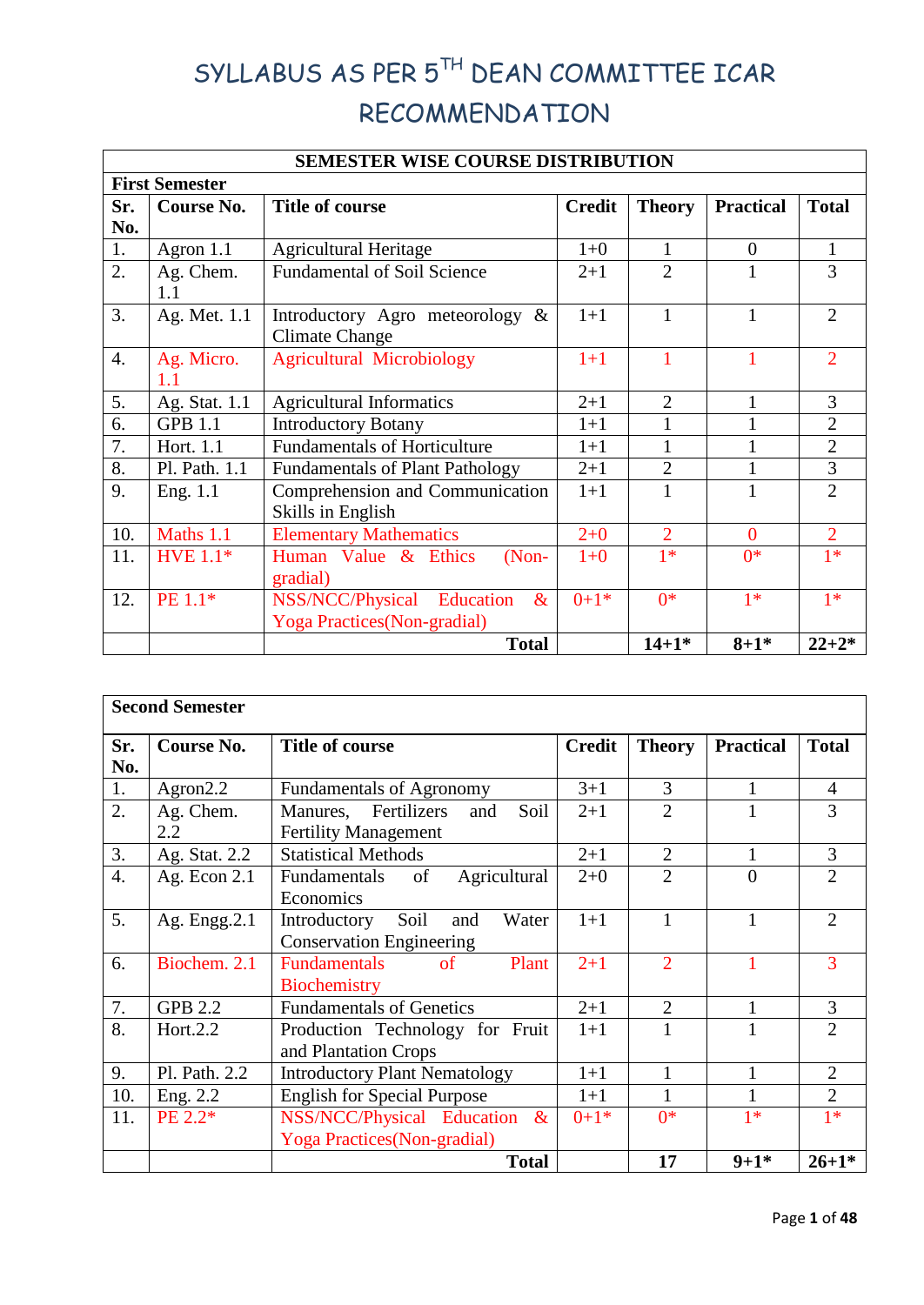|                  | <b>Third Semester</b> |                                        |               |                |                  |                |  |  |
|------------------|-----------------------|----------------------------------------|---------------|----------------|------------------|----------------|--|--|
| Sr.              | Course No.            | <b>Title of course</b>                 | <b>Credit</b> | <b>Theory</b>  | <b>Practical</b> | <b>Total</b>   |  |  |
| No.              |                       |                                        |               |                |                  |                |  |  |
| 1.               | Agron <sub>3.3</sub>  | Production<br>Technology-I<br>Crop     | $1+1$         | 1              | 1                | $\overline{2}$ |  |  |
|                  |                       | (KharifCrops)                          |               |                |                  |                |  |  |
| 2.               | Ag. Chem.             | their<br>Problematic<br>Soils<br>and   | $2 + 1$       | $\overline{2}$ | $\mathbf{1}$     | 3              |  |  |
|                  | 3.3                   | Management                             |               |                |                  |                |  |  |
| 3.               | Ag. Ento3.1           | <b>Fundamentals of Entomology</b>      | $2+1$         | $\overline{2}$ | $\mathbf{1}$     | 3              |  |  |
| $\overline{4}$ . | Ag. Econ. $3.2$       | Agricultural Finance<br>$Co-$<br>and   | $2+1$         | $\overline{2}$ |                  | 3              |  |  |
|                  |                       | operation                              |               |                |                  |                |  |  |
| 5.               | Ag. Engg. 3.2         | Farm Machinery and Power               | $1+1$         | 1              | 1                | $\overline{2}$ |  |  |
| 6.               | Ag. Ext. 3.1          | Fundamentals<br>of<br>Agricultural     | $2 + 1$       | $\overline{2}$ |                  | 3              |  |  |
|                  |                       | <b>Extension Education</b>             |               |                |                  |                |  |  |
| 7.               | <b>GPB 3.3</b>        | <b>Fundamentals of Plant Breeding</b>  | $2+1$         | $\overline{2}$ | 1                | 3              |  |  |
| 8.               | Hort.3.3              | Technology<br>Production<br>for        | $1+1$         |                | 1                | $\overline{2}$ |  |  |
|                  |                       | <b>Vegetables and Spices</b>           |               |                |                  |                |  |  |
| 9.               | Pl. Phy 3.1           | <b>Fundamentals of Crop Physiology</b> | $2 + 1$       | $\overline{2}$ | 1                | 3              |  |  |
| 10.              | PE 3.3*               | NSS/NCC/Physical Education &           | $0+1*$        | $0*$           | $1*$             | $1*$           |  |  |
|                  |                       | Yoga Practices (Non-gradial)           |               |                |                  |                |  |  |
|                  |                       | <b>Total</b>                           |               | 15             | $9 + 1*$         | $24 + 1*$      |  |  |

|                  | <b>Fourth Semester</b> |                                        |               |                |                  |                |  |  |  |
|------------------|------------------------|----------------------------------------|---------------|----------------|------------------|----------------|--|--|--|
| Sr.              | <b>Course No.</b>      | <b>Title of course</b>                 | <b>Credit</b> | <b>Theory</b>  | <b>Practical</b> | <b>Total</b>   |  |  |  |
| No.              |                        |                                        |               |                |                  |                |  |  |  |
| 1.               | Agron.4.4              | Crop Production<br>Technology-II       | $1+1$         | $\mathbf{1}$   | $\mathbf{1}$     | $\overline{2}$ |  |  |  |
|                  |                        | (Rabi Crops)                           |               |                |                  |                |  |  |  |
| 2.               | Agron. $4.5$           | Weed Management                        | $2+1$         | $\overline{2}$ | $\mathbf{1}$     | $\overline{3}$ |  |  |  |
| 3.               | Ag. Chem.              | Soil, Plant and Water Testing          | $0 + 2$       | $\theta$       | $\overline{2}$   | $\overline{2}$ |  |  |  |
|                  | 4.4                    |                                        |               |                |                  |                |  |  |  |
| $\overline{4}$ . | Ag. Ento. 4.2          | Principles<br>of<br>Integrated<br>Pest | $1+1$         | $\mathbf{1}$   | $\mathbf{1}$     | $\overline{2}$ |  |  |  |
|                  |                        | Management                             |               |                |                  |                |  |  |  |
| 5.               | Ag. Ento. 4.3          | Management of Beneficial Insects       | $1+1$         | $\mathbf{1}$   | 1                | $\mathbf{2}$   |  |  |  |
| 6.               | Ag. Econ. 4.3          | Agricultural Marketing, Trade and      | $2 + 1$       | $\overline{2}$ | $\mathbf{1}$     | $\overline{3}$ |  |  |  |
|                  |                        | Prices                                 |               |                |                  |                |  |  |  |
| 7.               | Ag. Engg. 4.3          | Energy<br>Renewable<br>and<br>Green    | $1+1$         | $\mathbf{1}$   | $\mathbf{1}$     | $\overline{2}$ |  |  |  |
|                  |                        | Technology                             |               |                |                  |                |  |  |  |
| 8.               | Ag. Ext. 4.2           | Rural Sociology and Educational        | $2 + 0$       | $\overline{2}$ | $\overline{0}$   | $\overline{2}$ |  |  |  |
|                  |                        | Psychology                             |               |                |                  |                |  |  |  |
| 9.               | Pl. Path. 4.3          | Principles of Integrated Disease       | $1+1$         | $\mathbf{1}$   | $\mathbf{1}$     | $\overline{2}$ |  |  |  |
|                  |                        | Management                             |               |                |                  |                |  |  |  |
| 10.              | <b>GPB 4.4</b>         | Principles of Seed Technology          | $2 + 1$       | $\overline{2}$ | $\mathbf{1}$     | 3              |  |  |  |
| 11.              | <b>GPB 4.5</b>         | <b>Intellectual Property Rights</b>    | $1 + 0$       | $\mathbf{1}$   | $\boldsymbol{0}$ |                |  |  |  |
| 12.              | Hort.4.4               | Production<br>Technology<br>for        | $1+1$         | $\mathbf{1}$   | $\mathbf{1}$     | $\overline{2}$ |  |  |  |
|                  |                        | Ornamental Crops, MAP and              |               |                |                  |                |  |  |  |
|                  |                        | Landscaping                            |               |                |                  |                |  |  |  |
| 13.              | PE 4.4*                | NSS/NCC/Physical Education<br>$\&$     | $0+1*$        | $0*$           | $1*$             | $1*$           |  |  |  |
|                  |                        | Yoga Practices(Non-gradial)            |               |                |                  |                |  |  |  |
|                  |                        | <b>Total</b>                           |               | 15             | $11+1*$          | $26 + 1*$      |  |  |  |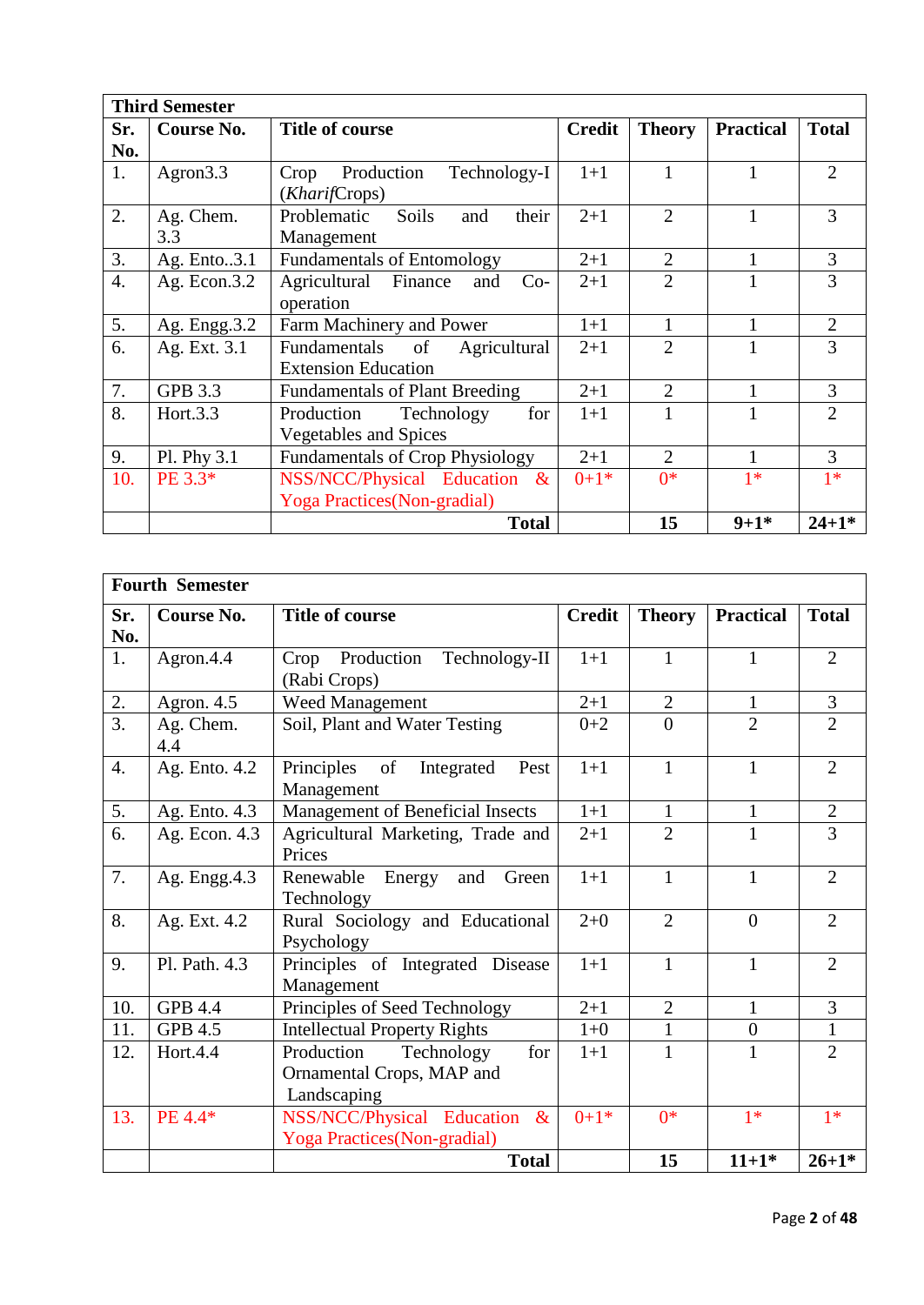|     | <b>Fifth Semester</b> |                                                                                    |               |                  |                  |                |  |  |  |
|-----|-----------------------|------------------------------------------------------------------------------------|---------------|------------------|------------------|----------------|--|--|--|
| Sr. | Course No.            | <b>Title of course</b>                                                             | <b>Credit</b> | <b>Theory</b>    | <b>Practical</b> | <b>Total</b>   |  |  |  |
| No. |                       |                                                                                    |               |                  |                  |                |  |  |  |
| 1.  | Agron.5.6             | Farming System and Sustainable<br>Agriculture                                      | $1 + 0$       | $\mathbf{1}$     | $\overline{0}$   | 1              |  |  |  |
| 2.  | Agron. 5.7            | Precision<br>Geoinformaitcs<br>and<br>Farming                                      | $1+1$         | $\mathbf{1}$     | $\mathbf{1}$     | 2              |  |  |  |
| 3.  | Agron. 5.8            | Practical<br>Production-I<br>Crop<br>(KharifCrops)                                 | $0+1$         | $\overline{0}$ . | $\mathbf{1}$     | 1              |  |  |  |
| 4.  | Biotech 5.1           | <b>Introductory Biotechnology</b>                                                  | $1+1$         | $\mathbf{1}$     | 1                | $\overline{2}$ |  |  |  |
| 5.  | Ag. Ento. 5.4         | Pest of Field Crops and Stored                                                     | $2+1$         | $\overline{2}$   | 1                | $\overline{3}$ |  |  |  |
|     |                       | Grains and their Management                                                        |               |                  |                  |                |  |  |  |
| 6.  | Ag. Engg.5.4          | Cultivation<br>Protected<br>and<br><b>Secondary Agriculture</b>                    | $1+1$         | 1                | $\mathbf{1}$     | $\overline{2}$ |  |  |  |
| 7.  | Ag. Ext. 5.3          | Communication<br><b>Skills</b><br>and<br><b>Personality Development</b>            | $1+1$         | 1                | $\mathbf{1}$     | $\overline{2}$ |  |  |  |
| 8.  | Pl. Path. 5.4         | Diseases of Field and Horticultural<br>Crops and Their Management-I                | $2+1$         | $\overline{2}$   | $\mathbf{1}$     | 3              |  |  |  |
| 9.  | <b>GPB 5.6</b>        | Crop Improvement-I                                                                 | $1+1$         | 1                | 1                | $\overline{2}$ |  |  |  |
| 10. | <b>LPM 5.1</b>        | Ruminant<br>Production<br>and<br>Management                                        | $2+1$         | $\overline{2}$   | 1                | 3              |  |  |  |
| 11. | Hort.5.5              | Management<br>Post-harvest<br>and<br>Value Addition of Fruits<br>and<br>Vegetables | $1+1$         | $\mathbf{1}$     | 1                | $\overline{2}$ |  |  |  |
|     |                       | <b>Total</b>                                                                       |               | 13               | 10               | 23             |  |  |  |

|                  | Sixth<br><b>Semester</b> |                                           |               |                |                  |                |  |  |
|------------------|--------------------------|-------------------------------------------|---------------|----------------|------------------|----------------|--|--|
| Sr.              | Course No.               | <b>Title of course</b>                    | <b>Credit</b> | <b>Theory</b>  | <b>Practical</b> | <b>Total</b>   |  |  |
| No.              |                          |                                           |               |                |                  |                |  |  |
| 1.               | Agron. 6.9               | Principles of Organic Farming             | $1+1$         | $\mathbf{1}$   | $\mathbf{1}$     | $\overline{2}$ |  |  |
| 2.               | Agron. 6.10              | Rainfed Agriculture and Watershed         | $1+1$         |                |                  | $\overline{2}$ |  |  |
|                  |                          | Management                                |               |                |                  |                |  |  |
| 3.               | Agron. 6.11              | Practical Crop Production-II (Rabi Crops) | $0+1$         | $\Omega$       | $\mathbf{1}$     | 1              |  |  |
| $\overline{4}$ . | Ag. Econ $6.4$           | Farm Management, Production and           | $2 + 1$       | $\overline{2}$ | 1                | 3              |  |  |
|                  |                          | <b>Resource Economics</b>                 |               |                |                  |                |  |  |
| 5.               | Ag. Ento. 6.5            | Pests of Horticultural Crops and          | $2+1$         | $\overline{2}$ | 1                | 3              |  |  |
|                  |                          | their Management                          |               |                |                  |                |  |  |
| 6.               | Ag. Ext. 6.4             | Entrepreneurship<br><b>Studies</b><br>and | $1+1$         | 1              | $\mathbf{1}$     | $\overline{2}$ |  |  |
|                  |                          | <b>Business Communication</b>             |               |                |                  |                |  |  |
| 7.               | Pl. Path. 6.5            | Disease of Field and Horticultural        | $2 + 1$       | $\overline{2}$ | 1                | 3              |  |  |
|                  |                          | Crops and their Management-II             |               |                |                  |                |  |  |
| 8.               | GPB 6.7                  | Crop Improvement -II                      | $1+1$         | 1              | $\mathbf{1}$     | $\overline{2}$ |  |  |
| 9.               | <b>GPB 6.8</b>           | <b>Commercial Plant Breeding</b>          | $1+1$         | $\mathbf{1}$   |                  | $\overline{2}$ |  |  |
| 10.              | Hort.6.6                 | Landscaping                               | $1+1$         | 1              | $\mathbf{1}$     | $\overline{2}$ |  |  |
| 11.              | LPM 6.2                  | Production<br>Poultry<br>and              | $1+1$         | 1              | 1                | $\overline{2}$ |  |  |
|                  |                          | Management                                |               |                |                  |                |  |  |
| 12.              | <b>Envs. 6.1</b>         | <b>Environmental studies and Disaster</b> | $2 + 1$       | $\overline{2}$ | 1                | 3              |  |  |
|                  |                          | Management                                |               |                |                  |                |  |  |
|                  |                          | <b>Total</b>                              |               | 15             | 12               | 27             |  |  |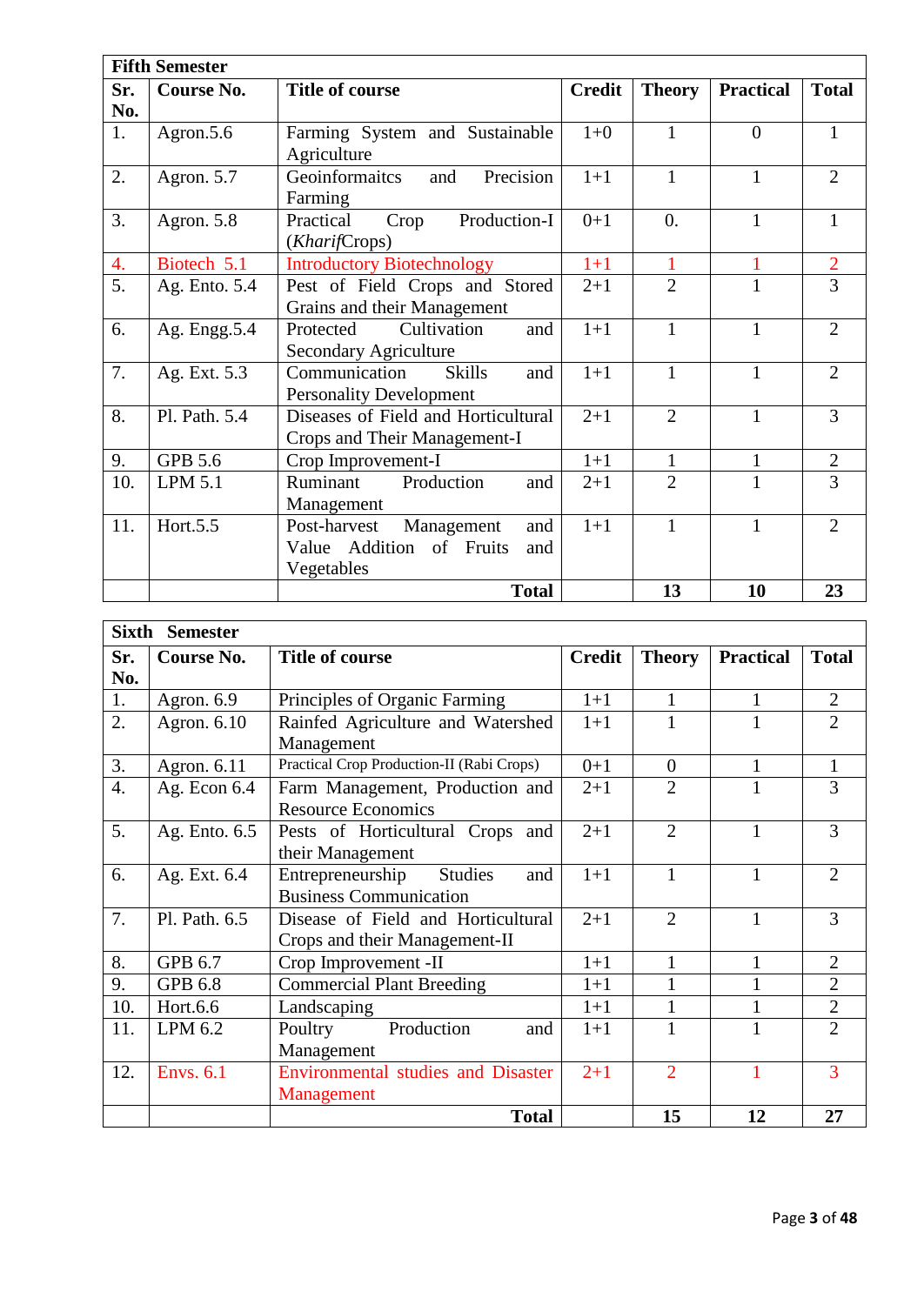|     | <b>Seventh Semester</b> |                                                  |               |               |                  |                             |  |  |  |
|-----|-------------------------|--------------------------------------------------|---------------|---------------|------------------|-----------------------------|--|--|--|
| Sr. | Course No.              | Title of course                                  | <b>Credit</b> | <b>Theory</b> | <b>Practical</b> | <b>Total</b>                |  |  |  |
| No. |                         |                                                  |               |               |                  |                             |  |  |  |
| 1.  |                         | RURAL AGRICULTURAL WORK EXPERIENCE               | $0+20$        | $\Omega$      | 20               | 20                          |  |  |  |
|     | (RAWE)                  | AGRI-INDUSTRIAL<br><b>AND</b>                    |               |               |                  |                             |  |  |  |
|     | <b>ATTACHMENT</b>       | <b>INCLUDES</b><br>(AIA)                         |               |               |                  |                             |  |  |  |
|     | <b>EDUCATIONAL TOUR</b> |                                                  |               |               |                  |                             |  |  |  |
| 2.  | ET.7.1                  | <b>EDUCATIONAL TOUR</b>                          | $0 + 2$       | $\Omega$      | 02               | $\mathcal{D}_{\mathcal{L}}$ |  |  |  |
|     |                         | (Non-gradial)                                    |               |               |                  |                             |  |  |  |
|     |                         | <b>Total</b>                                     |               | 00            | 22               | 22                          |  |  |  |
|     | Eighth Semester         |                                                  |               |               |                  |                             |  |  |  |
| Sr. | Course No.              | <b>Title of course</b>                           | <b>Credit</b> | <b>Theory</b> | <b>Practical</b> | <b>Total</b>                |  |  |  |
| No. |                         |                                                  |               |               |                  |                             |  |  |  |
| 1.  |                         | EXPERIENTIAL LEARNING<br>PROGRAMME               | $0+20$        | $\Omega$      | 20               | 20                          |  |  |  |
|     |                         | (ELP) HAND ON TRAINING (HOT) (Student has        |               |               |                  |                             |  |  |  |
|     |                         | to choose any two modules of $0+10$ credit load) |               |               |                  |                             |  |  |  |
|     |                         | <b>Total</b>                                     |               | 00            | 20               | 20                          |  |  |  |

# **DISCIPLINE WISE COURSE DISTRIBUTION 1. GENETICS & PLANT BREEDING, PLANT PHYSIOLOGY , BIOTECHNOLOGY,**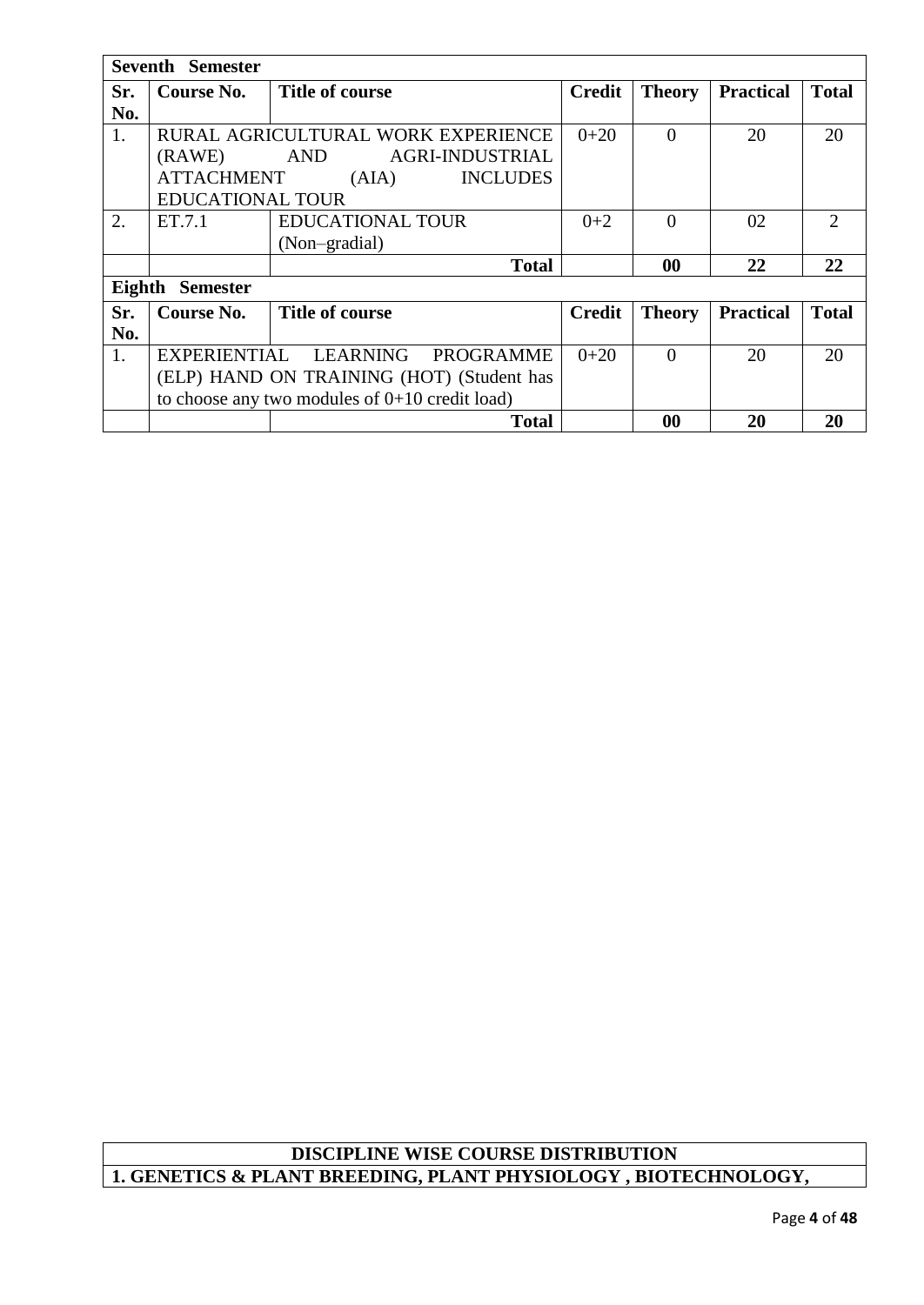|                  | <b>ENVIRONMENT SCIENCE</b> |                                           |               |                |                  |                |  |  |  |
|------------------|----------------------------|-------------------------------------------|---------------|----------------|------------------|----------------|--|--|--|
| Sr.              | <b>Course No.</b>          | Title of course                           | <b>Credit</b> | <b>Theory</b>  | <b>Practical</b> | <b>Total</b>   |  |  |  |
| No.              |                            |                                           |               |                |                  |                |  |  |  |
| 1.               | <b>GPB 1.1</b>             | <b>Introductory Botany</b>                | $1+1$         |                |                  | 2              |  |  |  |
| 2.               | <b>GPB 2.2</b>             | <b>Fundamentals of Genetics</b>           | $2 + 1$       | $\mathfrak{D}$ |                  | 3              |  |  |  |
| 3.               | GPB 3.3                    | <b>Fundamentals of Plant Breeding</b>     | $2 + 1$       | $\overline{2}$ |                  | 3              |  |  |  |
| $\overline{4}$ . | Pl. Phy 3.1                | <b>Fundamentals of Crop Physiology</b>    | $2 + 1$       | $\overline{2}$ |                  | 3              |  |  |  |
| 5.               | <b>GPB 4.4</b>             | Principles of Seed Technology             | $2 + 1$       | $\overline{2}$ |                  | 3              |  |  |  |
| 6.               | <b>GPB 4.5</b>             | <b>Intellectual Property Rights</b>       | $1+0$         |                | 0                |                |  |  |  |
| 7.               | <b>GPB 5.6</b>             | Crop Improvement-I                        | $1+1$         |                |                  | 2              |  |  |  |
| 8.               | Biotech 5.1                | <b>Introductory Biotechnology</b>         | $1+1$         |                |                  | $\overline{2}$ |  |  |  |
| 9.               | GPB 6.7                    | Crop Improvement-II                       | $1 + 1$       |                |                  | $\overline{2}$ |  |  |  |
| 10.              | GPB 6.8                    | <b>Commercial Plant Breeding</b>          | $1+1$         |                |                  | $\overline{2}$ |  |  |  |
| 11.              | <b>Envs.</b> 6.1           | <b>Environmental studies and Disaster</b> | $2 + 1$       | $\mathfrak{D}$ |                  | 3              |  |  |  |
|                  |                            | Management                                |               |                |                  |                |  |  |  |
|                  |                            | <b>Total</b>                              |               | 16             | 10               | 26             |  |  |  |

|                  | 2. AGRONOMY, AGRICULTURAL METEOROLOGY |                                                     |               |                |                  |                |  |  |  |
|------------------|---------------------------------------|-----------------------------------------------------|---------------|----------------|------------------|----------------|--|--|--|
| Sr.              | <b>Course No.</b>                     | <b>Title of course</b>                              | <b>Credit</b> | <b>Theory</b>  | <b>Practical</b> | <b>Total</b>   |  |  |  |
| No.              |                                       |                                                     |               |                |                  |                |  |  |  |
| 1.               | Agron $1.1$                           | <b>Agricultural Heritage</b>                        | $1 + 0$       | 1              | $\overline{0}$   | $\mathbf{1}$   |  |  |  |
| 2.               | Ag. Met. 1.1                          | Introductory Agro meteorology &                     | $1+1$         |                |                  | $\overline{2}$ |  |  |  |
|                  |                                       | <b>Climate Change</b>                               |               |                |                  |                |  |  |  |
| 3.               | Agron2.2                              | <b>Fundamentals of Agronomy</b>                     | $3 + 1$       | $\overline{3}$ | $\mathbf{1}$     | $\overline{4}$ |  |  |  |
| $\overline{4}$ . | Agron <sub>3.3</sub>                  | Production<br>Technology-I<br>Crop<br>(KharifCrops) | $1+1$         |                |                  | $\overline{2}$ |  |  |  |
| 5.               | Agron.4.4                             | Crop Production<br>Technology-II<br>(Rabi Crops)    | $1+1$         | 1              | 1                | $\overline{2}$ |  |  |  |
| 6.               | Agron. 4.5                            | Weed Management                                     | $2+1$         | $\overline{2}$ | $\mathbf{1}$     | 3              |  |  |  |
| 7.               | Agron.5.6                             | Farming System and Sustainable<br>Agriculture       | $1 + 0$       |                | $\theta$         | $\mathbf{1}$   |  |  |  |
| 8.               | Agron. 5.7                            | Precision<br>Geoinformaitcs<br>and<br>Farming       | $1+1$         | 1              | 1                | $\overline{2}$ |  |  |  |
| 9.               | Agron. 5.8                            | Production-I<br>Practical<br>Crop<br>(KharifCrops)  | $0+1$         | $\Omega$ .     | 1                | 1              |  |  |  |
| 10.              | Agron. 6.9                            | Principles of Organic Farming                       | $1+1$         | 1              | 1                | $\overline{2}$ |  |  |  |
| 11.              | Agron. 6.10                           | Rainfed Agriculture and Watershed<br>Management     | $1+1$         | 1              | 1                | $\overline{2}$ |  |  |  |
| 12.              | Agron. 6.11                           | Practical Crop Production-II (Rabi<br>Crops)        | $0+1$         | $\theta$       | 1                | $\mathbf{1}$   |  |  |  |
|                  |                                       | <b>Total</b>                                        |               | 13             | 10               | 23             |  |  |  |

|     | 3. PLANT PATHOLOGY, MICROBIOLOGY |                              |  |  |                             |       |  |  |
|-----|----------------------------------|------------------------------|--|--|-----------------------------|-------|--|--|
| Sr. |                                  | Course No.   Title of course |  |  | Credit   Theory   Practical | Total |  |  |
| No. |                                  |                              |  |  |                             |       |  |  |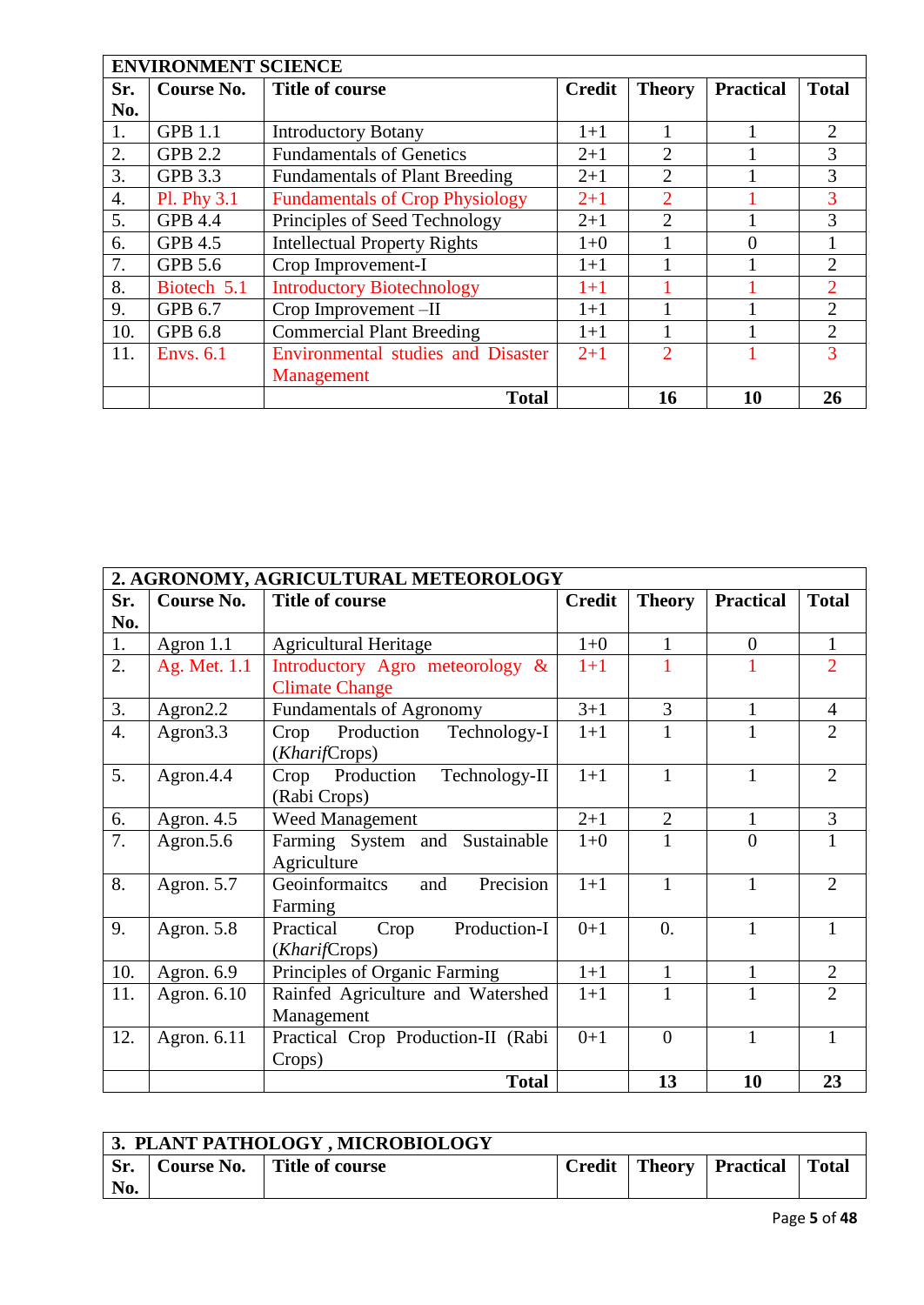| 1. | Pl. Path. 1.1 | <b>Fundamentals of Plant Pathology</b> | $2 + 1$ |               |    | 3                           |
|----|---------------|----------------------------------------|---------|---------------|----|-----------------------------|
| 2. | Ag. Micro.    | <b>Agricultural Microbiology</b>       | $1+1$   |               |    | $\mathcal{D}_{\mathcal{L}}$ |
|    | $1.1\,$       |                                        |         |               |    |                             |
| 3. | Pl. Path. 2.2 | <b>Introductory Plant Nematology</b>   | $1 + 1$ |               |    | $\mathcal{D}_{\mathcal{A}}$ |
| 4. | Pl. Path. 4.3 | Principles of Integrated Disease       | $1+1$   |               |    | $\mathcal{D}_{\mathcal{L}}$ |
|    |               | Management                             |         |               |    |                             |
| 5. | Pl. Path. 5.4 | Diseases of Field and Horticultural    | $2 + 1$ | $\mathcal{D}$ |    | 3                           |
|    |               | Crops and Their Management-I           |         |               |    |                             |
| 6. | Pl. Path. 6.5 | Disease of Field and Horticultural     | $2 + 1$ | ↑             |    | $\mathcal{R}$               |
|    |               | Crops and their Management-II          |         |               |    |                             |
|    |               | <b>Total</b>                           |         | 09            | 06 | 15                          |

|                  | <b>4. SOIL SCIENCE &amp; AGRICULTURAL CHEMISTRY, BIOCHEMISTRY</b> |                                           |               |                             |                  |                             |  |  |  |
|------------------|-------------------------------------------------------------------|-------------------------------------------|---------------|-----------------------------|------------------|-----------------------------|--|--|--|
| Sr.              | Course No.                                                        | Title of course                           | <b>Credit</b> | <b>Theory</b>               | <b>Practical</b> | <b>Total</b>                |  |  |  |
| No.              |                                                                   |                                           |               |                             |                  |                             |  |  |  |
| 1.               | Ag. Chem.                                                         | <b>Fundamental of Soil Science</b>        | $2 + 1$       | $\mathfrak{D}$              |                  | 3                           |  |  |  |
|                  | 1.1                                                               |                                           |               |                             |                  |                             |  |  |  |
| 2.               | Ag. Chem.                                                         | Soil<br>Fertilizers<br>Manures,<br>and    | $2 + 1$       | $\mathfrak{D}$              |                  | 3                           |  |  |  |
|                  | 2.2                                                               | <b>Fertility Management</b>               |               |                             |                  |                             |  |  |  |
| 3.               | Biochem.                                                          | <b>Fundamentals of Plant Biochemistry</b> | $2 + 1$       | $\mathcal{D}_{\cdot}$       |                  | 3                           |  |  |  |
|                  | 2.1                                                               |                                           |               |                             |                  |                             |  |  |  |
| $\overline{4}$ . | Ag. Chem.                                                         | their<br>Problematic<br>Soils<br>and      | $2 + 1$       | $\mathcal{D}_{\mathcal{L}}$ |                  | 3                           |  |  |  |
|                  | 3.3                                                               | Management                                |               |                             |                  |                             |  |  |  |
| 5.               | Ag. Chem.                                                         | Soil, Plant and Water Testing             | $0 + 2$       | 0                           | 2                | $\mathcal{D}_{\mathcal{L}}$ |  |  |  |
|                  | 4.4                                                               |                                           |               |                             |                  |                             |  |  |  |
|                  |                                                                   | <b>Total</b>                              |               | 08                          | 06               | 14                          |  |  |  |

|                  | 5. ENTOMOLOGY |                                        |               |                             |                  |                             |
|------------------|---------------|----------------------------------------|---------------|-----------------------------|------------------|-----------------------------|
| Sr.              | Course No.    | <b>Title of course</b>                 | <b>Credit</b> | <b>Theory</b>               | <b>Practical</b> | <b>Total</b>                |
| No.              |               |                                        |               |                             |                  |                             |
| 1.               | Ag. Ento.     | <b>Fundamentals of Entomology</b>      | $2+1$         | າ                           |                  | 3                           |
|                  | 3.1           |                                        |               |                             |                  |                             |
| 2.               | Ag. Ento.     | Principles<br>of<br>Pest<br>Integrated | $1+1$         |                             |                  | $\mathcal{D}_{\mathcal{A}}$ |
|                  | 4.2           | Management                             |               |                             |                  |                             |
| 3.               | Ag. Ento.     | Management of Beneficial Insects       | $1+1$         |                             |                  | $\mathcal{D}$               |
|                  | 4.3           |                                        |               |                             |                  |                             |
| $\overline{4}$ . | Ag. Ento.     | Pest of Field Crops and Stored         | $2 + 1$       | $\mathcal{D}_{\mathcal{L}}$ |                  | 3                           |
|                  | 5.4           | Grains and their Management            |               |                             |                  |                             |
| 5 <sub>1</sub>   | Ag. Ento.     | Pests of Horticultural Crops and       | $2+1$         | $\mathfrak{D}$              |                  | 3                           |
|                  | 6.5           | their Management                       |               |                             |                  |                             |
|                  |               | <b>Total</b>                           |               | 08                          | 0 <sub>5</sub>   | 13                          |

|     | <b>6. HORTICULTURE</b>                                     |                                     |      |  |       |  |
|-----|------------------------------------------------------------|-------------------------------------|------|--|-------|--|
|     | Course No.   Title of course<br>Theory Practical<br>Credit |                                     |      |  | Total |  |
| No. |                                                            |                                     |      |  |       |  |
| . . | Hort. $1.1$                                                | <b>Fundamentals of Horticulture</b> | $+1$ |  |       |  |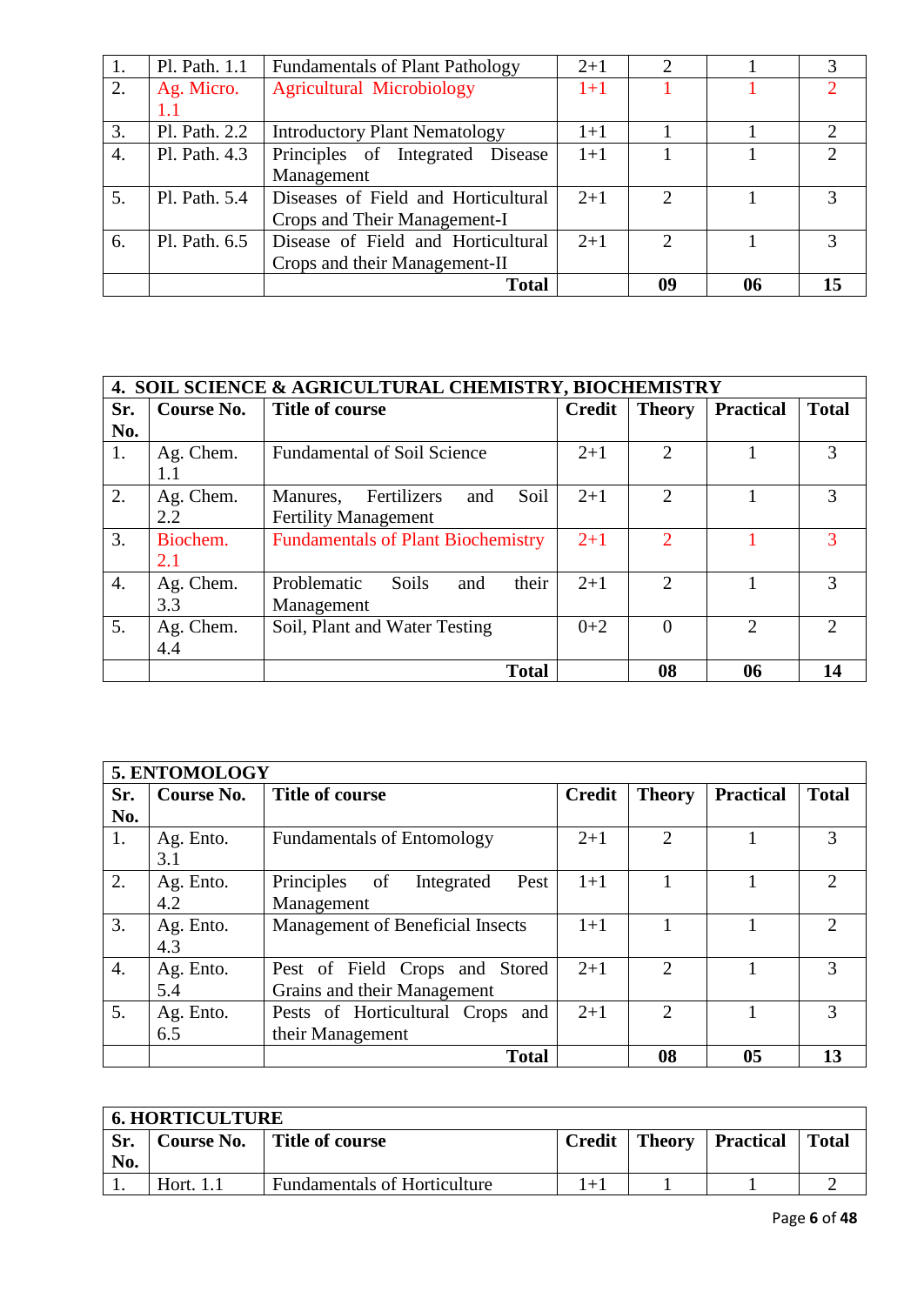| 2. | Hort. $2.2$ | Production Technology for Fruit and      | $1+1$   |    |    | $\mathcal{D}_{\cdot}$       |
|----|-------------|------------------------------------------|---------|----|----|-----------------------------|
|    |             | <b>Plantation Crops</b>                  |         |    |    |                             |
| 3. | Hort. $3.3$ | for<br>Production<br>Technology          | $1+1$   |    |    | $\mathcal{D}_{\mathcal{A}}$ |
|    |             | <b>Vegetables and Spices</b>             |         |    |    |                             |
| 4. | Hort.4.4    | for<br>Production<br>Technology          | $1 + 1$ |    |    |                             |
|    |             | Ornamental Crops, MAP and                |         |    |    |                             |
|    |             | Landscaping                              |         |    |    |                             |
| 5. | Hort. $5.5$ | Post-harvest Management and Value        | $1+1$   |    |    | ∍                           |
|    |             | <b>Addition of Fruits and Vegetables</b> |         |    |    |                             |
| 6. | Hort.6.6    | Landscaping                              | $1 + 1$ |    |    | 2                           |
|    |             | <b>Total</b>                             |         | 06 | 06 | 12.                         |

|     | 7. AGRICULTURAL ECONOMICS |                                                              |               |                             |                  |              |
|-----|---------------------------|--------------------------------------------------------------|---------------|-----------------------------|------------------|--------------|
| Sr. | Course No.                | Title of course                                              | <b>Credit</b> | <b>Theory</b>               | <b>Practical</b> | <b>Total</b> |
| No. |                           |                                                              |               |                             |                  |              |
| 1.  | Ag. Econ $2.1$            | Agricultural<br>Fundamentals<br>of<br>Economics              | $2+0$         | 2                           | 0                | 2            |
| 2.  | Ag. Econ. $3.2$           | Agricultural<br>$Co-$<br>Finance<br>and<br>operation         | $2+1$         | $\mathcal{D}_{\mathcal{L}}$ |                  | 3            |
| 3.  | Ag. Econ.<br>4.3          | Agricultural Marketing, Trade and<br>Prices                  | $2+1$         | $\mathcal{D}_{\mathcal{L}}$ |                  | 3            |
| 4.  | Ag. Econ $6.4$            | Farm Management, Production and<br><b>Resource Economics</b> | $2+1$         | $\mathcal{D}_{\mathcal{L}}$ |                  | 3            |
|     |                           | <b>Total</b>                                                 |               | 08                          | 03               | 11           |

|                  |            | 8. AGRICULTURAL ENGINEERING, METHAMATICS |               |               |                  |                             |
|------------------|------------|------------------------------------------|---------------|---------------|------------------|-----------------------------|
| Sr.              | Course No. | Title of course                          | <b>Credit</b> | <b>Theory</b> | <b>Practical</b> | <b>Total</b>                |
| No.              |            |                                          |               |               |                  |                             |
| 1.               | Maths 1.1  | <b>Elementary Mathematics</b>            | $2 + 0$       | C.            |                  | $\overline{2}$              |
| 2.               | Ag. Engg.  | Introductory Soil<br>Water<br>and        | $1+1$         |               |                  | $\mathcal{D}_{\mathcal{A}}$ |
|                  | 2.1        | <b>Conservation Engineering</b>          |               |               |                  |                             |
| 3.               | Ag. Engg.  | Farm Machinery and Power                 | $1+1$         |               |                  | $\overline{2}$              |
|                  | 3.2        |                                          |               |               |                  |                             |
| $\overline{4}$ . | Ag. Engg.  | Renewable<br>Energy<br>and<br>Green      | $1+1$         |               |                  | $\mathcal{D}_{\mathcal{A}}$ |
|                  | 4.3        | Technology                               |               |               |                  |                             |
| 5.               | Ag. Engg.  | Protected Cultivation and Secondary      | $1+1$         |               |                  | $\mathcal{D}_{\mathcal{L}}$ |
|                  | 5.4        | Agriculture                              |               |               |                  |                             |
|                  |            | <b>Total</b>                             |               | 06            | 04               | 10                          |

|     | 9. AGRICULTURAL EXTENSION |                                             |  |       |  |                                     |  |
|-----|---------------------------|---------------------------------------------|--|-------|--|-------------------------------------|--|
| Sr. |                           | Course No.   Title of course                |  |       |  | Credit   Theory   Practical   Total |  |
| No. |                           |                                             |  |       |  |                                     |  |
|     |                           | Ag. Ext. 3.1   Fundamentals of Agricultural |  | $2+1$ |  |                                     |  |
|     |                           | <b>Extension Education</b>                  |  |       |  |                                     |  |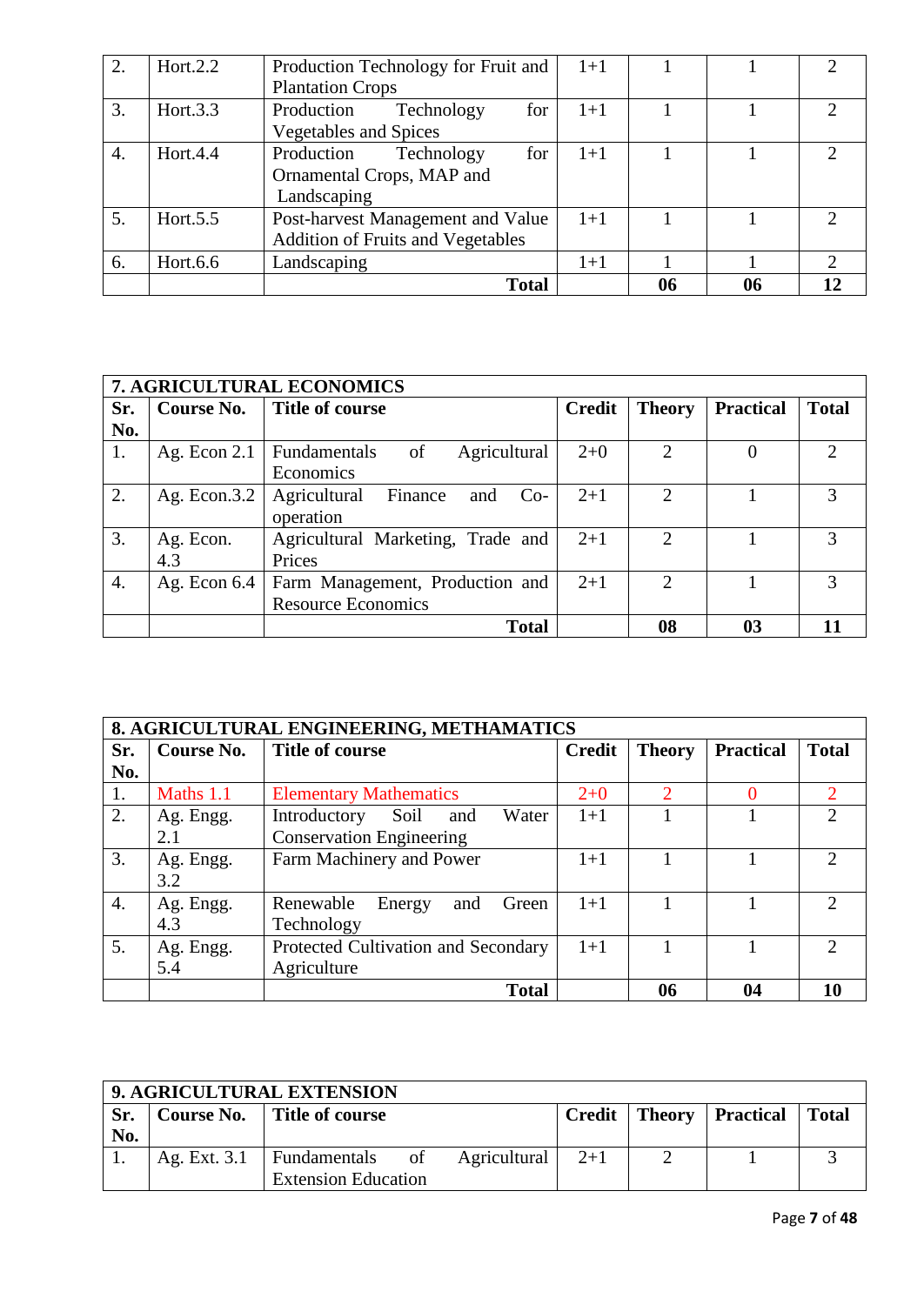|    | Ag. Ext. 4.2 |                                    | Rural Sociology and Educational |         |  |  |
|----|--------------|------------------------------------|---------------------------------|---------|--|--|
|    |              | Psychology                         |                                 |         |  |  |
|    | Ag. Ext. 5.3 | <b>Skills</b><br>Communication     | and                             | $1 + 1$ |  |  |
|    |              | <b>Personality Development</b>     |                                 |         |  |  |
| 4. | Ag. Ext. 6.4 | Entrepreneurship<br><b>Studies</b> | and                             | $1 + 1$ |  |  |
|    |              | <b>Business Communication</b>      |                                 |         |  |  |
|    |              |                                    | <b>Total</b>                    |         |  |  |

|     | 10. STATISTICS, COMPUTER APPLICATION & I.P.R. |                                          |                                      |    |    |  |  |  |
|-----|-----------------------------------------------|------------------------------------------|--------------------------------------|----|----|--|--|--|
| Sr. |                                               | Course No.   Title of course             | Total<br>Credit   Theory   Practical |    |    |  |  |  |
| No. |                                               |                                          |                                      |    |    |  |  |  |
| 1.  |                                               | Ag. Stat. 1.1   Agricultural Informatics | $2+1$                                |    |    |  |  |  |
| ۷.  |                                               | Ag. Stat. $2.2$   Statistical Methods    | $2+1$                                |    |    |  |  |  |
|     |                                               | <b>Total</b>                             |                                      | 04 | 02 |  |  |  |

|     | <b>11. ANIMAL PRODUCTION</b> |                 |            |              |               |               |                  |              |
|-----|------------------------------|-----------------|------------|--------------|---------------|---------------|------------------|--------------|
| Sr. | Course No.                   | Title of course |            |              | <b>Credit</b> | <b>Theory</b> | <b>Practical</b> | <b>Total</b> |
| No. |                              |                 |            |              |               |               |                  |              |
|     | LPM 5.1                      | Ruminant        | Production | and          | $2+1$         | ↑             |                  |              |
|     |                              | Management      |            |              |               |               |                  |              |
| 2.  | LPM 6.2                      | Poultry         | Production | and          | 1+1           |               |                  | ◠            |
|     |                              | Management      |            |              |               |               |                  |              |
|     |                              |                 |            | <b>Total</b> |               | 03            | 02               |              |

|     | <b>12. LANGUAGE</b> |                                                |               |               |                  |                             |  |
|-----|---------------------|------------------------------------------------|---------------|---------------|------------------|-----------------------------|--|
| Sr. | Course No.          | <b>Title of course</b>                         | <b>Credit</b> | <b>Theory</b> | <b>Practical</b> | <b>Total</b>                |  |
| No. |                     |                                                |               |               |                  |                             |  |
| 1.  | Eng. $1.1$          | Comprehension and Communication                | $1+1$         |               |                  | າ                           |  |
|     |                     | Skills in English                              |               |               |                  |                             |  |
| 2.  | HVE $1.1*$          | Value & Ethics<br>$(Non-$<br>Human<br>gradial) | $1 + 0$       | 1*            | $0^*$            | $1*$                        |  |
|     |                     |                                                |               |               |                  | $\mathcal{D}_{\mathcal{L}}$ |  |
| 3.  | Eng. 2.2            | <b>English for Special Purpose</b>             | $1+1$         |               |                  |                             |  |
|     |                     | <b>Total</b>                                   |               | $02 + 1*$     | 02               | $04 + 1*$                   |  |

|                            | <b>DEPARTMENT WISE DETAILED COURSE SYLLEBUS FOR</b>            |           |  |  |  |
|----------------------------|----------------------------------------------------------------|-----------|--|--|--|
| <b>DIFFERENT COURSES</b>   |                                                                |           |  |  |  |
|                            | 1. GENETICS & PLANT BREEDING, PLANT PHYSIOLOGY, BIOTECHNOLOGY, |           |  |  |  |
| <b>ENVIRONMENT SCIENCE</b> |                                                                |           |  |  |  |
| $1.$ GPB 1.1               | <b>Introductory Botany</b>                                     | $(1+1=2)$ |  |  |  |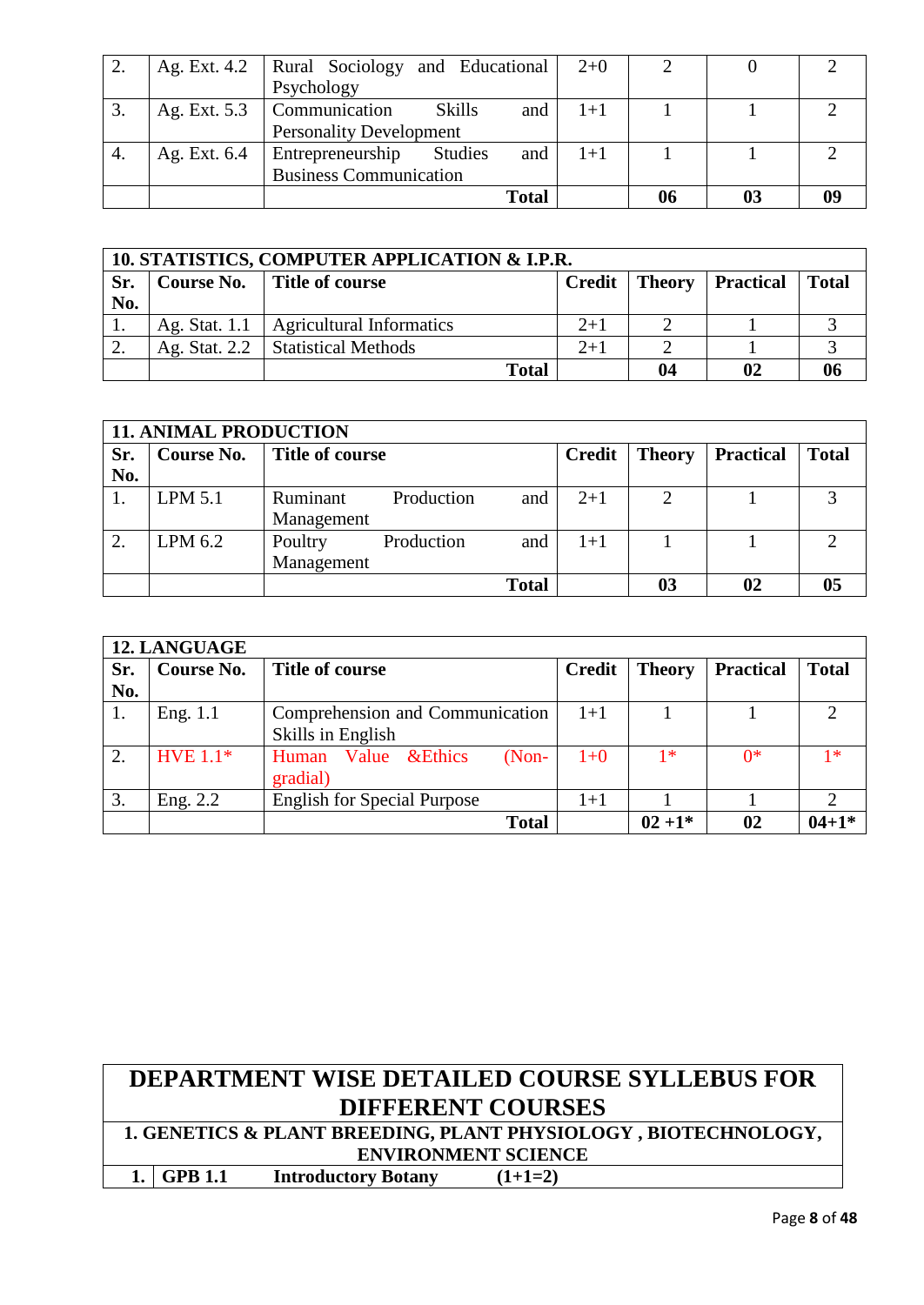|    | <b>Theory</b>                                                                                                                                    |
|----|--------------------------------------------------------------------------------------------------------------------------------------------------|
|    | Introduction and characteristics of plant; Concept of plant cells, plant tissue and plant                                                        |
|    | organs; Plant habits: annuals, biennials, perennials; Seed and seed germination;                                                                 |
|    | Morphology and Micro-morphology of flowering plants. Binomial nomenclature and                                                                   |
|    | classification of plants; Introduction to plant taxonomy and plant systematic.                                                                   |
|    | <b>Practical</b>                                                                                                                                 |
|    | Study of flowering plants; Root, stem and leaf and their modifications. Inflorescence,                                                           |
|    | flower and fruits. Internal structure of root, stem and leaf; Description of                                                                     |
|    | plants: Malvaceae, Fabaceae, Cucurbitaceae, Brassicaceae, Euphorbiaceae, Apiaceae,                                                               |
|    | Solanaceae, Asteraceae, Poaceae and Liliaceae.                                                                                                   |
| 2. | GPB 2.2 Fundamentals of Genetics $(2+1=3)$                                                                                                       |
|    | <b>Theory</b>                                                                                                                                    |
|    | Introduction to genetics; Cell division: mitosis and meiosis; Mendelian principles of                                                            |
|    | heredity; Study of chromosome structure; Multiple alleles, pleiotropism and pseudoalleles                                                        |
|    | and blood group genetics; Linkage and its estimation, crossing over mechanisms,                                                                  |
|    | chromosome mapping; Sex determination and sex linkage, sex limited and sex influenced                                                            |
|    | traits; Qualitative and quantitative traits, polygenes and continuous variations, multiple                                                       |
|    | factor hypothesis; Cytoplasmic inheritance; Mutation-classification, Methods of inducing                                                         |
|    | mutation and CIB technique, mutagenic agents and induction of mutation; Structural and                                                           |
|    | numerical changes in chromosome; Nature, structure and replication of genetic material;                                                          |
|    | Protein synthesis-transcription and translational mechanism of genetic material; Gene                                                            |
|    | concept- gene structure and functions; Gene regulation- Lac and Trp operons.                                                                     |
|    | <b>Practical</b>                                                                                                                                 |
|    | Study of Microscope; Study of cell structure and functions; Practice on mitotic and                                                              |
|    | meiotic cell division; Experiments on monohybrid, dihybrid, trihybrid, back cross and test                                                       |
|    | cross; Chi-square test; Epistatic interactions; Determination of linkage and cross over                                                          |
|    | analysis (through two point test cross and three point test cross data).                                                                         |
| 3. | <b>Fundamentals of Plant Breeding (2+1=3)</b><br><b>GPB 3.3</b>                                                                                  |
|    | <b>Theory</b>                                                                                                                                    |
|    | Historical development, concept, nature and role of plant breeding, major achievements;                                                          |
|    | Modes of reproduction and apomixes; Self- incompatibility and male sterility- genetic                                                            |
|    | consequences and cultivar options. Domestication, acclimatization, introduction; Centre                                                          |
|    | of origin/diversity, Genetic basis and breeding methods in self-pollinated crops-mass                                                            |
|    | selection and pure line selection, hybridization techniques and handling of segregating                                                          |
|    | population (pedigree, bulk, SSD and back cross methods); Multiline concept; Genetic                                                              |
|    | basis and methods of breeding cross-pollinated crops; Heterosis and inbreeding                                                                   |
|    | depression; Development of inbred lines and hybrids, composite and synthetic varieties;                                                          |
|    | Breeding methods in asexually propagated crops-clonal selection and hybridization; Wide                                                          |
|    | hybridization and pre-breeding; Polyploidy in relation to plant breeding; Mutation                                                               |
|    | breeding-methods and uses; Breeding for important biotic and abiotic stresses.                                                                   |
|    | <b>Practical</b>                                                                                                                                 |
|    | Plant Breeder's kit; Study of germplasm of various crops (plant genetic resources, gene                                                          |
|    | pool and its conservation); Mode of pollination; To work out the mode of pollination in a                                                        |
|    | given crop and extent of natural out crossing; Consequences of inbreeding on genetic                                                             |
|    | structure of resulting populations; Emasculation and hybridization techniques in self and                                                        |
|    | cross pollinated crops; Concepts of population genetics and Hardy-Weinberg Law;                                                                  |
|    | Estimation of heterosis and inbreeding depression; Methods of calculating mean, range,                                                           |
|    | variance, standard deviation; Designs used in plant breeding experiments; Analysis of                                                            |
|    |                                                                                                                                                  |
|    | Randomized Block Design; Component of genetic variation- heritability and genetic<br>advance. Prediction of performance of double cross hybrids. |
| 4. | Pl. Phy. 3.1 Fundamentals of Crop Physiology $(2+1=3)$                                                                                           |
|    | <b>Theory</b>                                                                                                                                    |
|    | Introduction to crop physiology and its importance in Agriculture; Plant cell:<br>an                                                             |
|    |                                                                                                                                                  |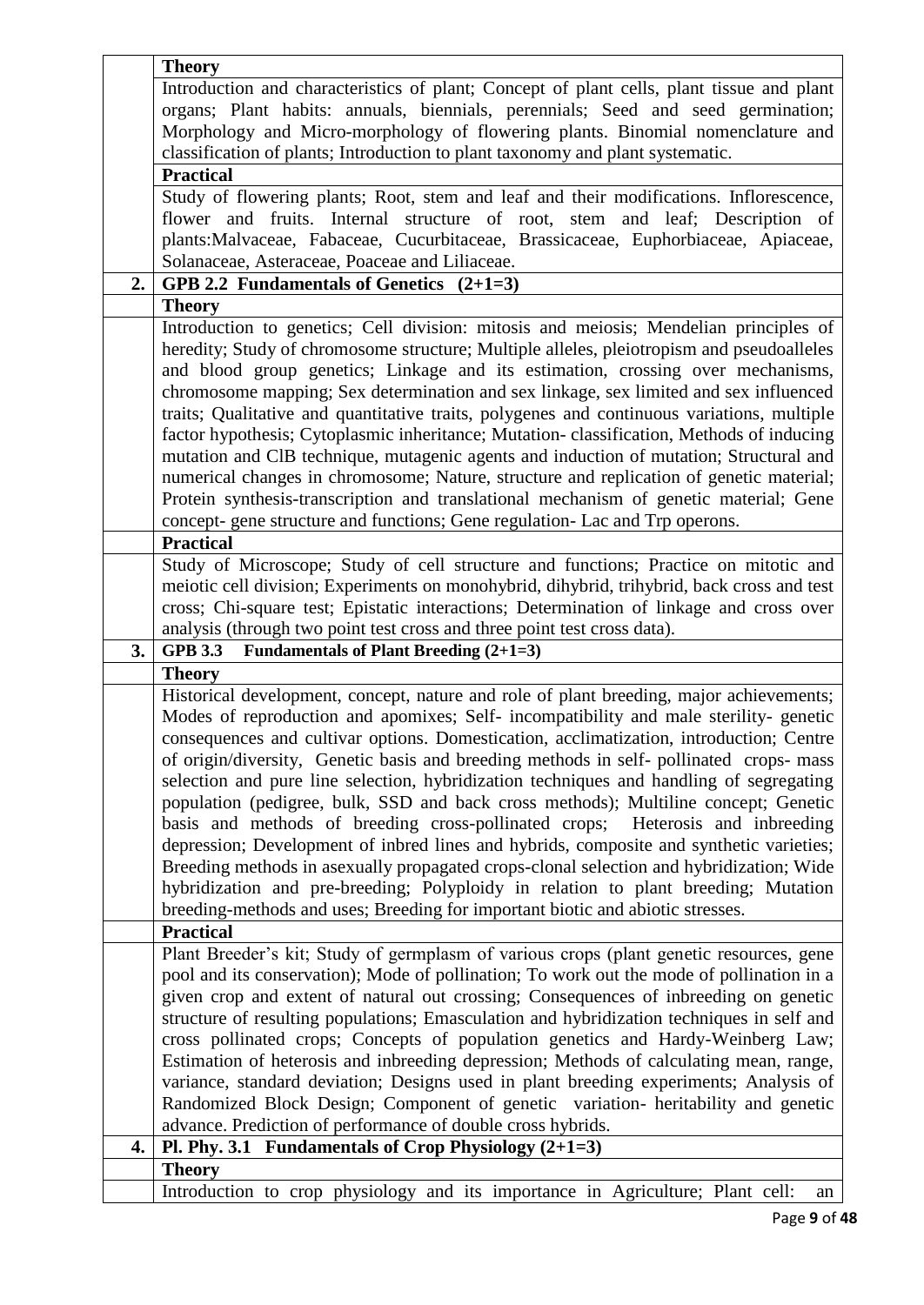|    | Overview; Diffusion and osmosis; Absorption of water, transpiration and Stomatal               |
|----|------------------------------------------------------------------------------------------------|
|    | Physiology; Mineral nutrition of Plants: Functions and deficiency symptoms of nutrients,       |
|    | nutrient uptake mechanisms; Photosynthesis: Light and Dark reactions, C3, C4 and CAM           |
|    | plants; Respiration: Glycolysis, TCA cycle and electron transport chain; Plant growth          |
|    | regulators: Physiological roles and agricultural uses, Physiological aspects of growth and     |
|    | development of major crops: Growth analysis, Role of Physiological growth parameters           |
|    |                                                                                                |
|    | in crop productivity. Absorption of water, ascent of sap and antitranspirants.                 |
|    | Photoperiodism and Vernalization. Tanslocaton of solutes                                       |
|    | <b>Practical</b>                                                                               |
|    | Study of plant cells, structure and distribution of stomata, imbibitions, osmosis,             |
|    | plasmolysis, measurement of root pressure, rate of transpiration, Separation of                |
|    | photosynthetic pigments through paper chromatography, Rate of transpiration,                   |
|    | photosynthesis, respiration, tissue test for mineral nutrients, estimation of relative water   |
|    | content, Measurement of absorption spectrum of chlorophyll                                     |
| 5. | Principles of Seed Technology $(2+1=3)$<br><b>GPB 4.4</b>                                      |
|    | <b>Theory</b>                                                                                  |
|    | Seed and seed technology: introduction, definition and importance; Deterioration causes        |
|    | of crop varieties and their control; Maintenance of genetic purity during seed production,     |
|    | seed quality; Definition, characters of good quality seed and different classes of seed;       |
|    | Foundation and certified seed production of important cereals, pulses, oilseeds, fodder        |
|    | and vegetables; Seed certification, phases of certification, procedure for seed certification, |
|    | field inspection; Seed Act and Seed Act enforcement, Duty and powers of seed inspector,        |
|    | offences and penalties, Seeds control order 1983; Varietal identification through grow out     |
|    | test and electrophoresis, molecular and biochemical test; Detection of genetically             |
|    |                                                                                                |
|    | modified crops, transgene contamination in non-GM crops, GM crops and organic seed             |
|    | production; Seed drying, processing and their steps; Seed testing for quality assessment;      |
|    | Seed treatment, its importance, method of application and seed packing; Seed storage-          |
|    | general principles, stages and factors affecting seed longevity during storage, measures       |
|    | for pest and disease control during storage; Seed marketing-structure and organization,        |
|    | sales generation activities, promotional media. Factors affecting seed marketing, role of      |
|    | WTO and OECD in seed marketing.                                                                |
|    | <b>Practical</b>                                                                               |
|    | Seed production in major cereals- wheat, rice, maize, sorghum and bajra; Seed production       |
|    | in major pulses- pigeonpea, green gram, black gram, chickpea; Seed production in major         |
|    | oilseeds- groundnut, sesame, soybean, mustard, castor; Seed production in cotton; Seed         |
|    | production in vegetable crops- tomato, brinjal, chillies and okra. Seed sampling and           |
|    | physical purity test; Germination and viability test; Seedling vigour test; Genetic purity     |
|    | test-grow out test and electrophoresis. Procedure of seed certification; Field inspection      |
|    | and preparation of field inspection report. Visit to seed production farms; Visit to seed      |
|    | testing laboratories; Visit to seed processing plant.                                          |
| 6. | <b>Intellectual Property Rights</b><br><b>GPB 4.5</b><br>$(1+0=1)$                             |
|    | <b>Theory</b>                                                                                  |
|    | Introduction and meaning of intellectual property, brief introduction to GATT, WTO,            |
|    | TRIPs and WIPO; Treaties for IPR protection- Madrid protocol, Berne Convention,                |
|    | Budapest treaty, etc.; Types of Intellectual Property and legislations covering IPR in         |
|    | India- Patents, Copyrights, Trademark, Industrial design, Geographical indications,            |
|    | Integrated circuits, Trade secrets; Patents Act 1970 and patent system in India,               |
|    | patentability, process and product patent, filing of patent, patent specification, patent      |
|    | claims, patent opposition and revocation, infringement, compulsory licensing, Patent           |
|    |                                                                                                |
|    | Cooperation Treaty, patent search and patent database; Origin and history including a          |
|    | brief introduction to UPOV for protection of plant varieties, Protection of plant varieties    |
|    | under UPOV and PPV&FR Act of India, Plant breeder's rights and farmer's rights.                |
|    | Registration of plant varieties under PPV&FR Act 2001, Traditional knowledge-meaning           |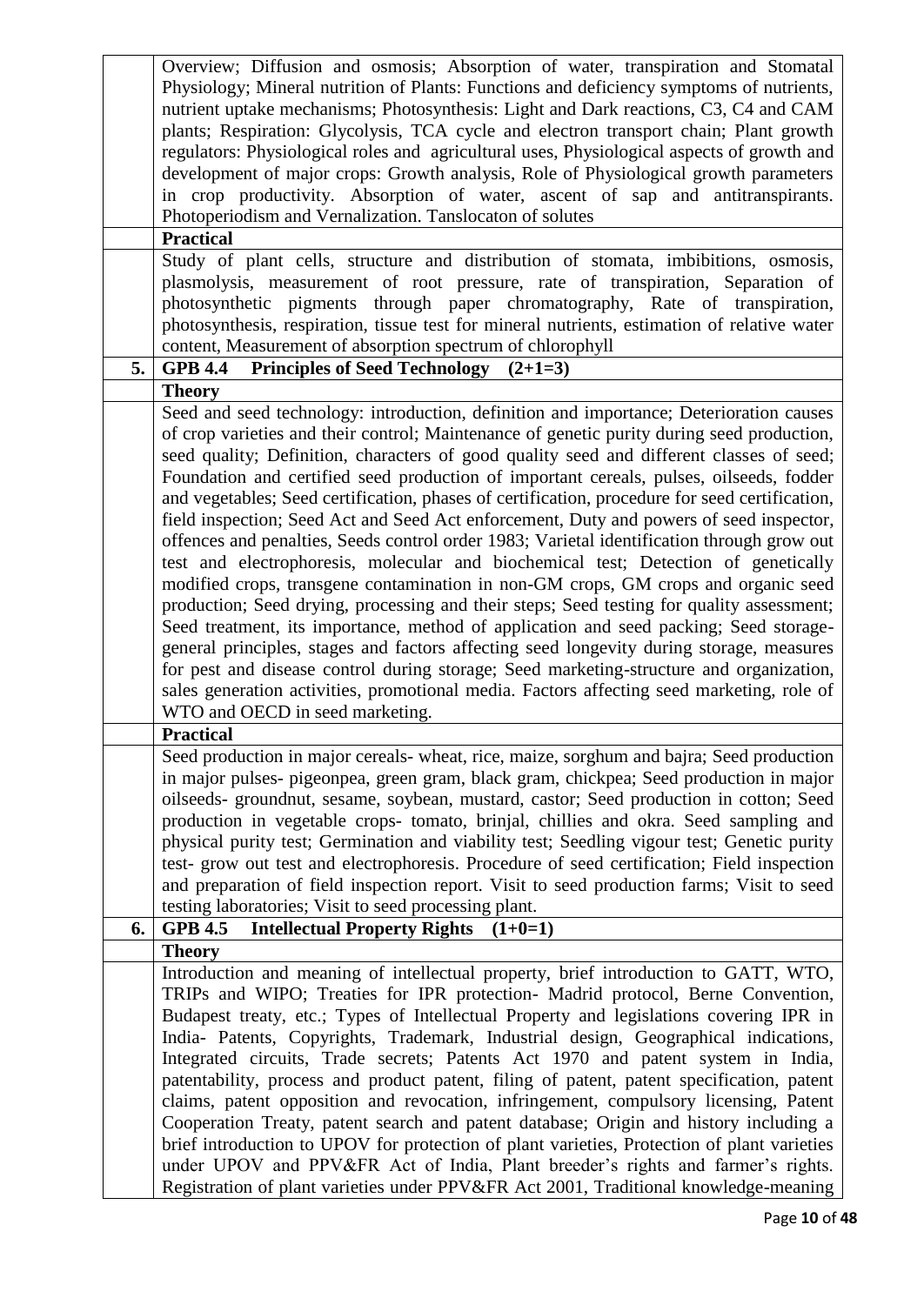|    | and rights of TK holders. Convention on Biological Diversity, Indian Biological Diversity                                                                                        |
|----|----------------------------------------------------------------------------------------------------------------------------------------------------------------------------------|
|    | Act, 2002 and its salient features, access and benefit sharing. International treaty on plant                                                                                    |
|    | genetic resources for food and agriculture (ITPGRFA).                                                                                                                            |
| 7. | Crop Improvement $-I$ $(1+1=2)$<br><b>GPB 5.6</b>                                                                                                                                |
|    | <b>Theory</b>                                                                                                                                                                    |
|    | Botanical Name, family, chromosome number, centre of origin, nature of pollination, list                                                                                         |
|    | of wild relatives (donor parents for different characters), distributions of species of 18                                                                                       |
|    | selected crops (rice, maize, sorghum, pearl millet, pigeonpea, mungbean, soybean,                                                                                                |
|    | groundnut, sesame, castor, cotton, tobacco, okra, bottle gourd, bitter gourd, ridge gourd,                                                                                       |
|    | smooth gourd and cucumber); Floral biology as well as study of genetics of qualitative                                                                                           |
|    | and quantitative characters of rice, maize, sorghum, pearl millet, pigeonpea, mungbean,                                                                                          |
|    | soybean, groundnut, seasame, castor, cotton, tobacco, okra, bottle gourd, bitter gourd,                                                                                          |
|    | ridge gourd, smooth gourd and cucumber; Breeding methods of rice, maize, sorghum,                                                                                                |
|    | pearl millet, pigeonpea, mungbean, soybean, groundnut, sesame, castor, cotton, tobacco,                                                                                          |
|    | okra, bottle gourd, bitter gourd, ridge gourd, smooth gourd and cucumber; Major breeding                                                                                         |
|    | objectives (including quality parameters) of rice, maize, sorghum, pearl millet, pigeonpea,                                                                                      |
|    | mungbean, soybean, groundnut, sesame, castor, cotton, and tobacco, okra, bottle gourd,                                                                                           |
|    | bitter gourd, ridge gourd, smooth gourd and cucumber; Ideotype concept for Rice,                                                                                                 |
|    | Pigeonpea, and Cotton. International, National and State level research station and                                                                                              |
|    | varieties/hybrids released of rice, maize, sorghum, pearl millet, pigeonpea, mungbean,                                                                                           |
|    | soybean, groundnut, sesame, castor, cotton, tobacco, okra, bottle gourd, bitter gourd,                                                                                           |
|    | ridge gourd, smooth gourd and cucumber.                                                                                                                                          |
|    | <b>Practical</b>                                                                                                                                                                 |
|    | Emasculation and hybridization techniques rice, maize, sorghum, pearl millet;                                                                                                    |
|    | Emasculation and hybridization techniques in pigeonpea and mungbean; Emasculation                                                                                                |
|    | and hybridization techniques in soybean, groundnut, seasame, castor, cotton;                                                                                                     |
|    | Emasculation and hybridization techniques in tobacco and okra; Emasculation and                                                                                                  |
|    | hybridization techniques in bottle gourd, bitter gourd, ridge gourd, smooth gourd and                                                                                            |
|    | cucumber; Maintenance breeding of different kharif crops; Detailed procedure of hybrid                                                                                           |
|    | seed production of maize, pearl millet and cotton and castor etc.; Visit to seed production                                                                                      |
|    | plots and submission of report; Visit to AICRP plots of different field crops and                                                                                                |
|    | submission of report.                                                                                                                                                            |
| 8. | Biotech. 5.1 Introductory Biotechnology $(1+1=2)$                                                                                                                                |
|    | <b>Theory</b>                                                                                                                                                                    |
|    | History of Biotechnology, Concepts and applications of plant biotechnology: Scope,                                                                                               |
|    | organ culture, embryo culture, cell suspension culture, callus culture, anther culture,                                                                                          |
|    | pollen culture and ovule culture and their applications; Micro-propagation methods;                                                                                              |
|    | organogenesis and embryogenesis, Synthetic seeds and their significance; Embryo rescue                                                                                           |
|    | and its significance; somatic hybridization and cybrids; Somaclonal variation and its use<br>in crop improvement; cryo-preservation; Concept of central dogoma; DNA replication, |
|    | Transcription and Translation, Introduction to recombinant DNA methods: physical                                                                                                 |
|    | (Gene gun method), chemical (PEG mediated) and Agrobacterium mediated gene                                                                                                       |
|    | transfer methods; Transgenics and its importance in crop improvement; PCR techniques                                                                                             |
|    | and its applications; RFLP, RAPD, SSR; Marker Assisted Breeding in crop improvement;                                                                                             |
|    | Biotechnology regulations.                                                                                                                                                       |
|    | <b>Practical</b>                                                                                                                                                                 |
|    | Sterilization techniques. Composition of various tissue culture media and preparation of                                                                                         |
|    | stock solutions for MS nutrient medium. Callus induction from various explants. Micro-                                                                                           |
|    | propagation, hardening and acclimatization. Demonstration of isolation and quantification                                                                                        |
|    | of nucleic acids. Demonstration of gel electrophoresis techniques and DNA finger                                                                                                 |
|    | printing.                                                                                                                                                                        |
| 9. | <b>GPB 6.7</b><br>$Crop$ Improvement – II ( <i>Rabi</i> )<br>$(1+1=2)$                                                                                                           |
|    | <b>Theory</b>                                                                                                                                                                    |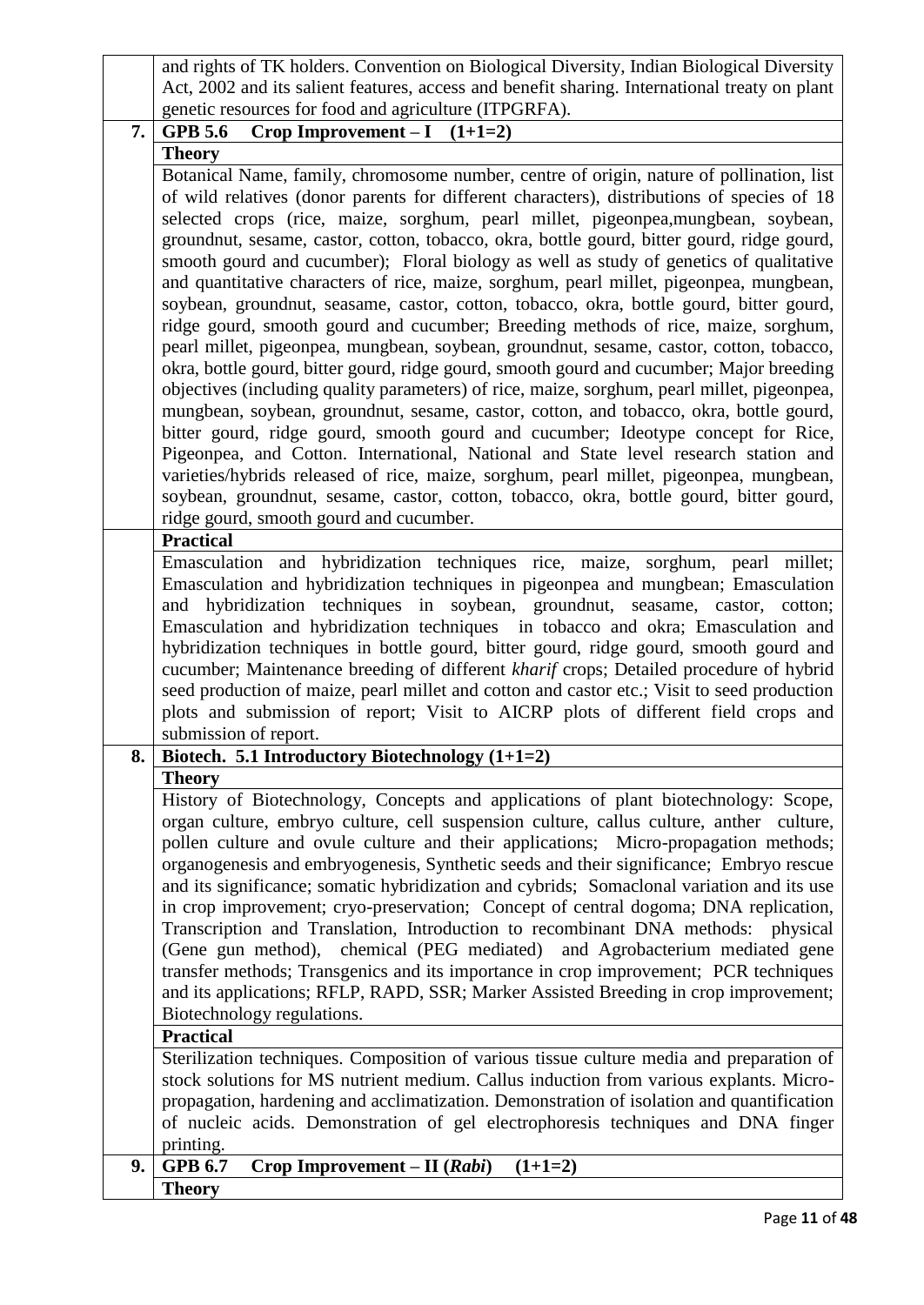|     | Botanical Name, family, chromosome number, centre of origin, nature of pollination, list                                                                                               |
|-----|----------------------------------------------------------------------------------------------------------------------------------------------------------------------------------------|
|     | of wild relatives (donor parents for different characters), distributions of species of 14<br>selected crops (wheat, chickpea, mustard, sunflower, potato, lucerne, sugarcane, tomato, |
|     | brinjal, chilies, onion, garlic, cumin and coriander); Floral biology as well as study of                                                                                              |
|     | genetics of qualitative and quantitative characters of wheat, chickpea, mustard, sunflower,                                                                                            |
|     | potato, lucerne, sugarcane, tomato, brinjal, chilies, onion, garlic, cumin and coriander;                                                                                              |
|     | Breeding methods of wheat, chickpea, mustard, sunflower, potato, lucerne, sugarcane,                                                                                                   |
|     | tomato, brinjal, chilies, onion, garlic, cumin and coriander; Major breeding objectives                                                                                                |
|     | (including quality parameters) of wheat, chickpea, mustard, sunflower, potato, lucerne,                                                                                                |
|     | sugarcane, tomato, brinjal, chilies, onion, garlic, cumin and coriander; Ideotype concept                                                                                              |
|     | for wheat, mustard and tomato; Climate resilient crop varieties for future. e.g short-                                                                                                 |
|     | duration crops and high temperature tolerance in wheat and chickpea; International,                                                                                                    |
|     | National and State level research station and varieties/hybrids released of wheat,                                                                                                     |
|     | chickpea, mustard, sunflower, potato, lucerne, sugarcane, tomato, brinjal, chilies, onion,                                                                                             |
|     | garlic, cumin and coriander.                                                                                                                                                           |
|     | <b>Practical</b>                                                                                                                                                                       |
|     | Emasculation and hybridization techniques wheat; Emasculation and hybridization                                                                                                        |
|     | techniques in chickpea; Emasculation and hybridization techniques in mustard and                                                                                                       |
|     | sunflower; Emasculation and hybridization techniques<br>in potato and sugarcane.                                                                                                       |
|     | Emasculation and hybridization techniques in Lucerne; Emasculation and hybridization                                                                                                   |
|     | techniques in tomato, brinjal and chilies; Emasculation and hybridization techniques in                                                                                                |
|     | onion and garlic; Emasculation and hybridization techniques in cumin and coriander;<br>Maintenance breeding of different rabicrops; Detailed procedure of hybrid seed                  |
|     | production of mustard, sunflower, and onion; Visit to seed production plots and                                                                                                        |
|     | submission of report; Visit to AICRP plots of different field crops and submission of                                                                                                  |
|     | report                                                                                                                                                                                 |
|     |                                                                                                                                                                                        |
| 10. | <b>GPB 6.8</b>                                                                                                                                                                         |
|     | <b>Commercial Plant Breeding</b><br>$(1+1=2)$<br><b>Theory</b>                                                                                                                         |
|     | Introduction to commercial plant breeding; Line development and maintenance breeding                                                                                                   |
|     | in self and cross pollinated crops (A/B/R and two line system) for development of hybrids                                                                                              |
|     | and seed production; Genetic purity test of commercial hybrids; Advances in hybrid seed                                                                                                |
|     | production of maize, rice, pigeon pea, castor, cotton, cucumber etc; Quality seed                                                                                                      |
|     | production of vegetable crops (cucumber, tomato, chilli and capsicum) under open and                                                                                                   |
|     | protected environment; Alternative strategies for the development of the line and                                                                                                      |
|     | cultivars: haploid inducer, tissue culture technique and biotechnology tools; Step to step                                                                                             |
|     | procedure for variety testing, release and notification system in India; State level and                                                                                               |
|     | national level trials i.e., SSVT, LSVT, MLT etc.; Participatory plant breeding.                                                                                                        |
|     | <b>Practical</b>                                                                                                                                                                       |
|     | Selfing and crossing techniques in important crops; Learning techniques in hybrid seed                                                                                                 |
|     | production using male-sterility in field crops; Understanding the difficulties in hybrid                                                                                               |
|     | seed production, tools and techniques for optimizing hybrid seed production; Concept of                                                                                                |
|     | rouging in seed production plot; Concept of line, its multiplication and purification in                                                                                               |
|     | hybrid seed production; Role of pollinators in hybrid seed production; Sampling and<br>analytical procedures for purity testing and detection of spurious seed; Visit to public        |
|     | private seed production and processing plants.                                                                                                                                         |
| 11. | Envs. 6.1 Environmental Studies and Disaster Management $(2+1=3)$                                                                                                                      |
|     | <b>Theory</b>                                                                                                                                                                          |
|     | Multidisciplinary nature of environmental studies Definition, scope and importance.                                                                                                    |
|     | Natural Resources: Renewable and non-renewable resources, Natural resources and                                                                                                        |
|     | associated problems. a) Forest resources: Use and over-exploitation, deforestation, case                                                                                               |
|     | studies. Timber extraction, mining, dams and their effects on forest and tribal people. b)                                                                                             |
|     | Water resources: Use and over-utilization of surface and ground water, floods, drought,<br>conflicts over water, dams-benefits and problems. c) Mineral resources: Use and             |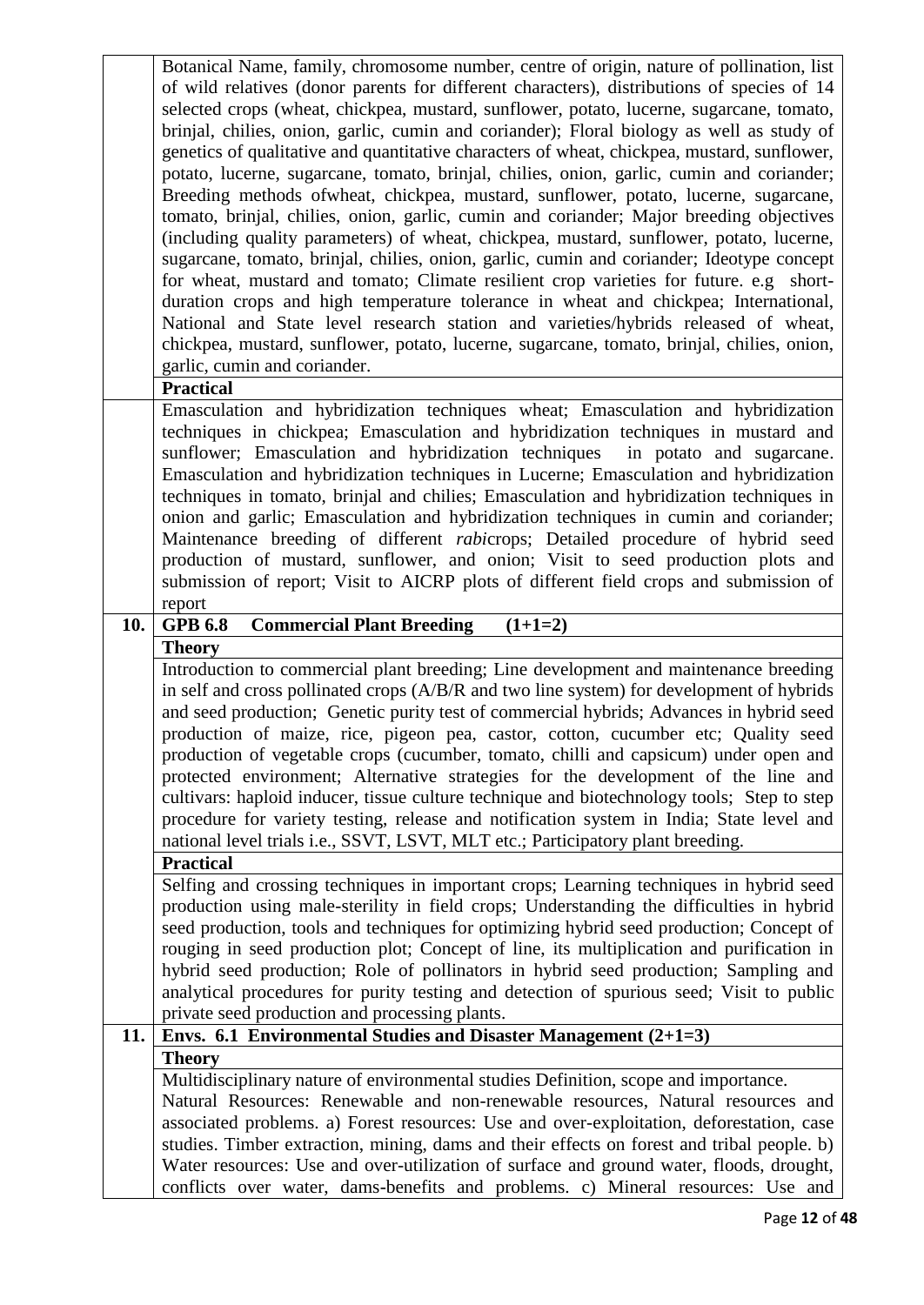exploitation, environmental effects of extracting and using mineral resources, case studies. d) Food resources: World food problems, changes caused by agriculture and overgrazing, effects of modern agriculture, fertilizer-pesticide problems, water logging, salinity, case studies. e) Energy resources: Growing energy needs, renewable and nonrenewable energy sources, use of alternate energy sources. Case studies. f) Land resources: Land as a resource, land degradation, man induced landslides, soil erosion and desertification. Role of an individual in conservation of natural resources. Equitable use of resources for sustainable lifestyles. Ecosystems: Concept of an ecosystem, Structure and function of an ecosystem, Producers, consumers and decomposers, Energy flow in the ecosystem. Ecological succession, Food chains, food webs and ecological pyramids. Introduction, types, characteristic features, structure and function of the following ecosystem: a. Forest ecosystem b. Grassland ecosystem c. Desert ecosystem d. Aquatic ecosystems (ponds, streams, lakes, rivers, oceans, estuaries). Biodiversity and its conservation: - Introduction, definition, genetic, species & ecosystem diversity and biogeographical classification of India. Value of biodiversity: consumptive use, productive use, social, ethical, aesthetic and option values. Biodiversity at global, National and local levels, India as a mega-diversity nation. Hot-sports of biodiversity. Threats to biodiversity: habitat loss, poaching of wildlife, man-wildlife conflicts. Endangered and endemic species of India. Conservation of biodiversity: In-situ and Exsitu conservation of biodiversity. Environmental Pollution: definition, cause, effects and control measures of: a. Air pollution b. Water pollution c. Soil pollution d. Marine pollution e. Noise pollution f. Thermal pollution g. Nuclear hazards. Solid Waste Management: causes, effects and control measures of urban and industrial wastes. Role of an individual in prevention of pollution. Social Issues and the Environment: From Unsustainable to Sustainable development, Urban problems related to energy, Water conservation, rain water harvesting, watershed management. Environmental ethics: Issues and possible solutions, climate change, global warming, acid rain, ozone layer depletion, nuclear accidents and holocaust. dies. Wasteland reclamation. Consumerism and waste products. Environment Protection Act. Air (Prevention and Control of Pollution) Act. Water (Prevention and control of Pollution) Act. Wildlife Protection Act. Forest Conservation Act. Issues involved in enforcement of environmental legislation. Public awareness. Human Population and the Environment: population growth, variation among nations, population explosion, Family Welfare Programme. Environment and human health: Human Rights, Value Education, HIV/AIDS. Women and Child Welfare. Role of Information Technology in Environment and human health.

# **DISASTER MANAGEMENT**

Natural Disasters- Meaning and nature of natural disasters, their types and effects. Floods, drought, cyclone, earthquakes, landslides, avalanches, volcanic eruptions, Heat and cold waves, Climatic change: global warming, Sea level rise, ozone depletion. Man Made Disasters- Nuclear disasters, chemical disasters, biological disasters, building fire, coal fire, forest fire, oil fire, air pollution, water pollution, deforestation, industrial waste water pollution, road accidents, rail accidents, air accidents, sea accidents. Disaster Management- Effect to migrate natural disaster at national and global levels. International strategy for disaster reduction. Concept of disaster management, national disaster management framework; financial arrangements; role of NGOs, community –based organizations and media. Central, state, district and local administration; Armed forces in disaster response; Disaster response; Police and other organizations.

#### **Practical**

Pollution case studies. Case Studies- Field work: Visit to a local area to document environmental assets river/ forest/ grassland/ hill/ mountain, visit to a local polluted site-Urban/Rural/Industrial/Agricultural, study of common plants, insects, birds and study of simple ecosystems-pond, river, hill slopes, etc.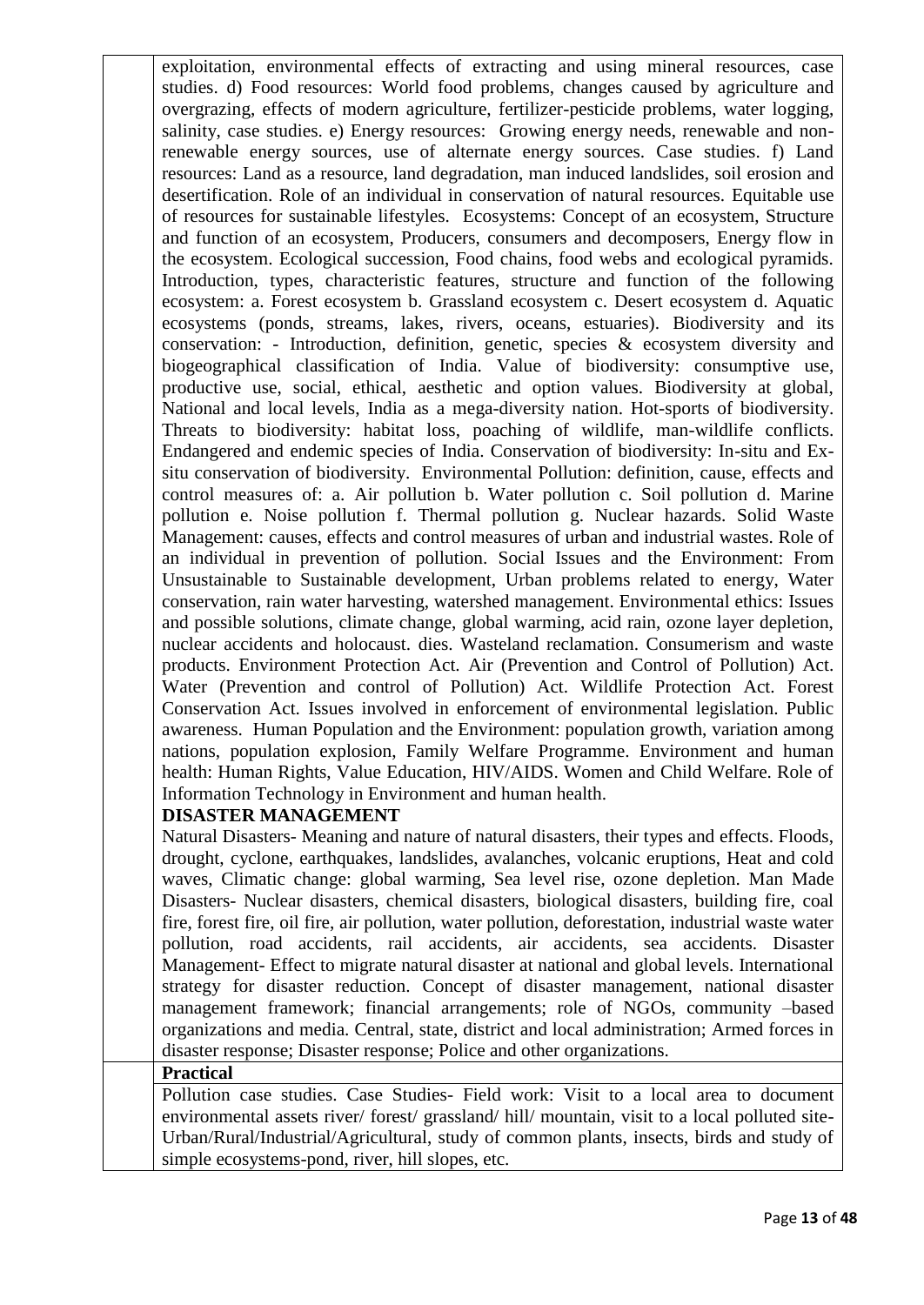|    | 2. AGRONOMY, AGRICULTURAL METEOROLOGY                                                                                                                                                                                                                                                                                                                                                                                                                                                                                                                 |
|----|-------------------------------------------------------------------------------------------------------------------------------------------------------------------------------------------------------------------------------------------------------------------------------------------------------------------------------------------------------------------------------------------------------------------------------------------------------------------------------------------------------------------------------------------------------|
| 1. | Agron. 1.1 Agricultural Heritage (New Course) $(1+0=1)$                                                                                                                                                                                                                                                                                                                                                                                                                                                                                               |
|    | <b>Theory</b>                                                                                                                                                                                                                                                                                                                                                                                                                                                                                                                                         |
|    | Introduction of Indian agricultural heritage; Ancient agricultural practices, Relevance of<br>heritage to present day agriculture; Past and present status of agriculture and farmers in<br>society; Journey of Indian agriculture and its development from past to modern era; Plant                                                                                                                                                                                                                                                                 |
|    | production and protection through indigenous traditional knowledge; Crop voyage in<br>India and world; Agriculture scope; Importance of agriculture and agricultural resources                                                                                                                                                                                                                                                                                                                                                                        |
|    | available in India; Crop significance and classifications; National agriculture setup in<br>India; Current scenario of Indian agriculture; Indian agricultural concerns and future prospects.                                                                                                                                                                                                                                                                                                                                                         |
| 2. | Ag. Met. 1.1 Introductory Agro meteorology & Climate Change $(1+1=2)$                                                                                                                                                                                                                                                                                                                                                                                                                                                                                 |
|    | <b>Theory</b>                                                                                                                                                                                                                                                                                                                                                                                                                                                                                                                                         |
|    | Meaning and scope of agricultural meteorology; Earth atmosphere its composition, extent<br>and structure; Atmospheric weather variables; Atmospheric pressure, its variation with<br>height; Wind, types of wind, cyclone, anticyclone, Land breeze and sea breeze;<br>Atmospheric temperature, Atmospheric humidity, concept of saturation, vapor pressure,<br>process of condensation, formation of dew, fog, mist, frost, cloud; Precipitation, types of<br>precipitation such as rain, snow, sleet, and hail, cloud formation and classification: |
|    | Monsoon-mechanism and importance in Indian agriculture, Weather hazards – drought,<br>floods, frost, tropical cyclones and extreme weather conditions such as heat-wave and<br>cold wave. Agriculture and weather relations Weather forecasting – types of weather                                                                                                                                                                                                                                                                                    |
|    | forecast and their uses. Climate change, global warming, causes of climate change and its<br>impact on regional and national Agriculture.<br><b>Practical</b>                                                                                                                                                                                                                                                                                                                                                                                         |
|    |                                                                                                                                                                                                                                                                                                                                                                                                                                                                                                                                                       |
|    | 1. Measurement of Bright sunshine hours, total, shortwave and long wave radiation.<br>2. Measurement of maximum, minimum air temperatures and soil temperature.<br>Measurement of wind speed and wind direction, preparation of wind rose.<br>3.<br>4. Determination of vapor pressure and relative humidity.                                                                                                                                                                                                                                         |
|    | 5. Measurement of rainfall.                                                                                                                                                                                                                                                                                                                                                                                                                                                                                                                           |
|    | 6. Analysis of rainfall data for climatological studies.                                                                                                                                                                                                                                                                                                                                                                                                                                                                                              |
|    | 7. Measurement of Pressure                                                                                                                                                                                                                                                                                                                                                                                                                                                                                                                            |
|    | 8. Estimation of heat indices.                                                                                                                                                                                                                                                                                                                                                                                                                                                                                                                        |
|    | 9. Measurement of open pan evaporation.                                                                                                                                                                                                                                                                                                                                                                                                                                                                                                               |
|    | 10. Computation of PET and AET.                                                                                                                                                                                                                                                                                                                                                                                                                                                                                                                       |
| 3. | Agron. 2.2 Fundamentals of Agronomy $(3+1=4)$                                                                                                                                                                                                                                                                                                                                                                                                                                                                                                         |
|    | <b>Theory</b>                                                                                                                                                                                                                                                                                                                                                                                                                                                                                                                                         |
|    | Agronomy and its scope, seeds and sowing, tillage and tilth, crop density and geometry,<br>Crop nutrition, manures and fertilizers, nutrient use efficiency, crop rotation and its<br>principles, adaptation and distribution of crops, Harvesting and threshing of crops. Weeds-                                                                                                                                                                                                                                                                     |
|    | importance, classification, crop-weed competition, concepts of weed management,                                                                                                                                                                                                                                                                                                                                                                                                                                                                       |
|    | principles and methods, herbicides-classification, selectivity and resistance, allelopathy.                                                                                                                                                                                                                                                                                                                                                                                                                                                           |
|    | <b>Practical</b>                                                                                                                                                                                                                                                                                                                                                                                                                                                                                                                                      |
|    | Identification of crops, seeds, fertilizers, pesticides and tillage implements, study of agro-                                                                                                                                                                                                                                                                                                                                                                                                                                                        |
|    | climatic zones of India, Identification of weeds in crops, Methods of herbicide and<br>fertilizer application, Study of yield contributing characters and yield estimation, Seed<br>germination and viability test, Numerical exercises on fertilizer requirement, plant                                                                                                                                                                                                                                                                              |
|    | population and herbicides. Use of tillage implements-reversible plough, one way plough,                                                                                                                                                                                                                                                                                                                                                                                                                                                               |
|    | harrow, leveler, seed drill                                                                                                                                                                                                                                                                                                                                                                                                                                                                                                                           |
| 4. | Agron. 3.3 Crop Production Technology-I (Kharif Crops) (1+1=2)                                                                                                                                                                                                                                                                                                                                                                                                                                                                                        |
|    | <b>Theory</b>                                                                                                                                                                                                                                                                                                                                                                                                                                                                                                                                         |
|    | Origin, geographical distribution, economic importance, soil and climatic requirements,<br>varieties, cultural practices and yield of Kharifcrops. Cereals - rice, maize, sorghum,<br>pearl millet, vari and finger millet, pulses-pigeonpea, mungbean and urdbean, cluster                                                                                                                                                                                                                                                                           |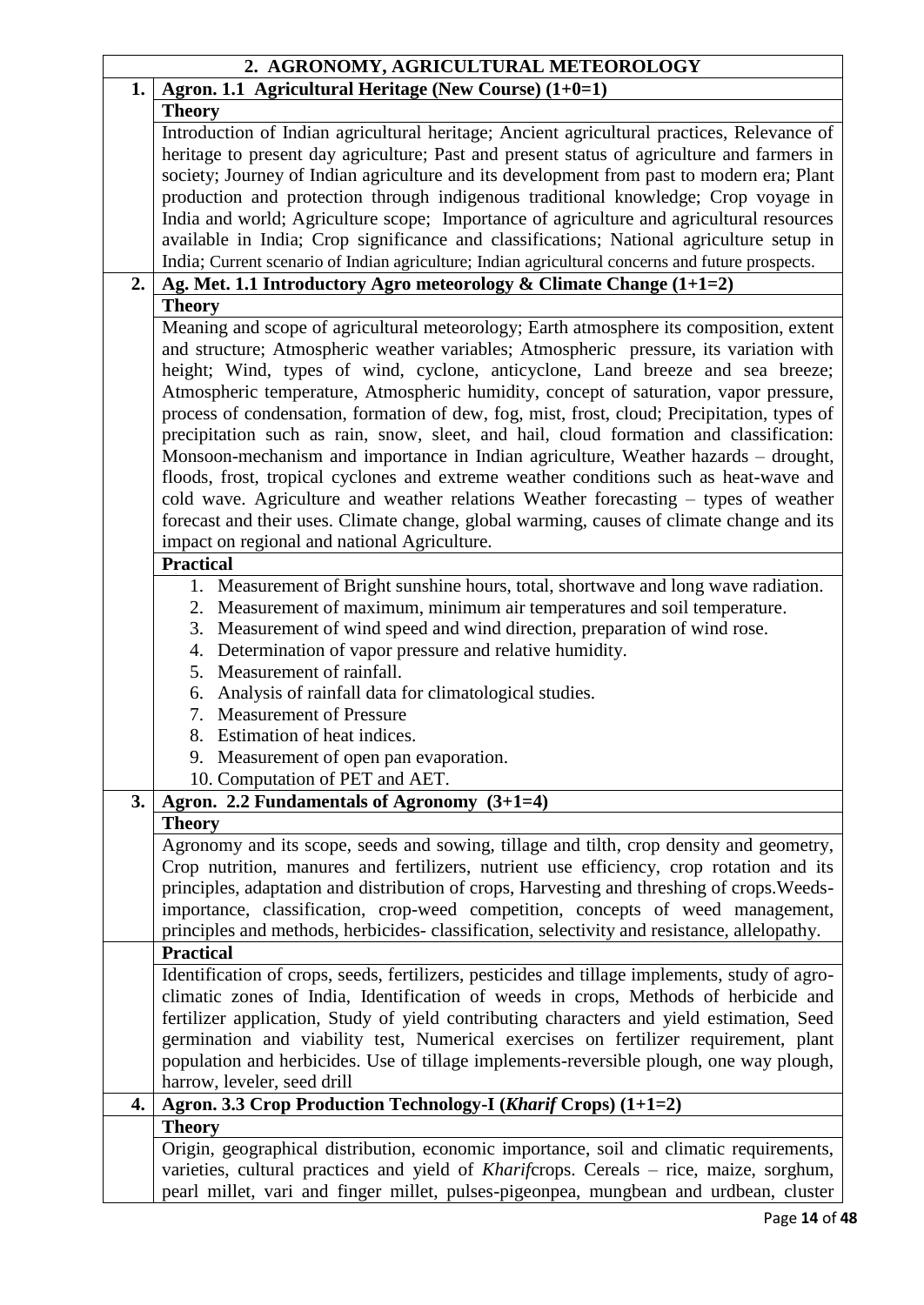|    | bean, oilseeds- groundnut, Castor, Sesame and Soybean; fibre crops- cotton & Jute;                                                                                                  |
|----|-------------------------------------------------------------------------------------------------------------------------------------------------------------------------------------|
|    | forage crops sorghum, cowpea and napier hybrid, fodder maize Cash crop- Bidi tobacco                                                                                                |
|    | Green manure Crops-Sunhemp and Dhaincha.                                                                                                                                            |
|    | <b>Practical</b>                                                                                                                                                                    |
|    | Rice nursery preparation, transplanting of Rice, sowing of soybean, pigeon pea and mung                                                                                             |
|    | bean. maize, groundnut and cotton, effect of seed size on germination and seedling vigour                                                                                           |
|    | of kharif season crops, effect of sowing depth on germination of kharif crops,                                                                                                      |
|    | identification of weeds in kharif season crops, top dressing and foliar feeding of nutrients,                                                                                       |
|    | study of yield contributing characters and yield calculation of kharif season crops, study                                                                                          |
|    | of crop varieties and important agronomic experiments at experimental farm. Study of                                                                                                |
|    | forage experiments, morphological description of kharif season crops.                                                                                                               |
| 5. | Agron. 4.4 Crop Production Technology-II (Rabi Crops) (1+1=2)                                                                                                                       |
|    | <b>Theory</b>                                                                                                                                                                       |
|    | Origin, geographical distribution, economic importance, soil and climatic requirements,                                                                                             |
|    | varieties, cultural practices and yield of Rabi crops; cereals -wheat and barley, pulses-                                                                                           |
|    | chickpea, peas, oilseeds-rapeseed, mustard, Linseed and sunflower; sugar crops-                                                                                                     |
|    | sugarcane; medicinal and aromatic crops-mentha, lemon grass, Isabgul and citronella,                                                                                                |
|    | Forage crops-berseem, lucerne and oat, Spice crop- Coriander, Fennel, Ajwain,                                                                                                       |
|    | Fenugreek and Cumin.                                                                                                                                                                |
|    | <b>Practical</b>                                                                                                                                                                    |
|    | Sowing methods of wheat and sugarcane, identification of weeds in rabiseason crops,                                                                                                 |
|    | study of morphological characteristics of <i>rabi</i> crops, study of yield contributing                                                                                            |
|    | characters of <i>rabi</i> season crops, yield and juice quality analysis of sugarcane, study of                                                                                     |
|    | important agronomic experiments of <i>rabi</i> crops at experimental farms. Study of <i>rabi</i>                                                                                    |
|    | forage experiments, oil extraction of medicinal crops, visit to research stations of related                                                                                        |
|    | crops.                                                                                                                                                                              |
| 6. |                                                                                                                                                                                     |
|    |                                                                                                                                                                                     |
|    | Agron. 4.5 Weed Management (2+1=3)                                                                                                                                                  |
|    | <b>Theory</b>                                                                                                                                                                       |
|    | Introduction to weeds, characteristics of weeds their harmful and beneficial effects on                                                                                             |
|    | ecosystem. Classification, reproduction and dissemination of weeds. Herbicide                                                                                                       |
|    | classification, concept of adjuvant, surfactant, herbicide formulation and their use.                                                                                               |
|    | Introduction to mode of action of herbicides and selectivity. Allelopathy and its                                                                                                   |
|    | application for weed management. Bio-herbicides and their application in agriculture.                                                                                               |
|    | Concept of herbicide mixture and utility in agriculture. Herbicide compatibility with agro-                                                                                         |
|    | chemicals and their application. Integration of herbicides with non chemical methods of                                                                                             |
|    | weed management. Herbicide Resistance and its management.<br><b>Practical</b>                                                                                                       |
|    |                                                                                                                                                                                     |
|    | Techniques of weed preservation. Weed identification and their losses study. Biology of                                                                                             |
|    | important weeds. Study of herbicide formulations and mixture of herbicide. Herbicide                                                                                                |
|    | and agro-chemicals study. Shift of weed flora study in long term experiments. Study of                                                                                              |
|    | methods of herbicide application, spraying equipments. Calculations of herbicide doses                                                                                              |
|    | and weed control efficiency and weed index.                                                                                                                                         |
| 7. | Agron. 5.6 Farming System and Sustainable Agriculture $(1+0=1)$                                                                                                                     |
|    | <b>Theory</b>                                                                                                                                                                       |
|    | Farming System-scope, importance, and concept, Types and systems of farming system                                                                                                  |
|    | and factors affecting types of farming, Farming system components and their                                                                                                         |
|    | maintenance, Cropping system and pattern, multiple cropping system, Efficient cropping                                                                                              |
|    | system and their evaluation, Allied enterprises and their importance, Tools for                                                                                                     |
|    | determining production and efficiencies in cropping and farming system; Sustainable                                                                                                 |
|    | agriculture-problems and its impact on agriculture, indicators of sustainability, adaptation                                                                                        |
|    | and mitigation, conservation agriculture strategies in agriculture, HEIA, LEIA and LEISA<br>and its techniques for sustainability, Integrated farming system-historical background, |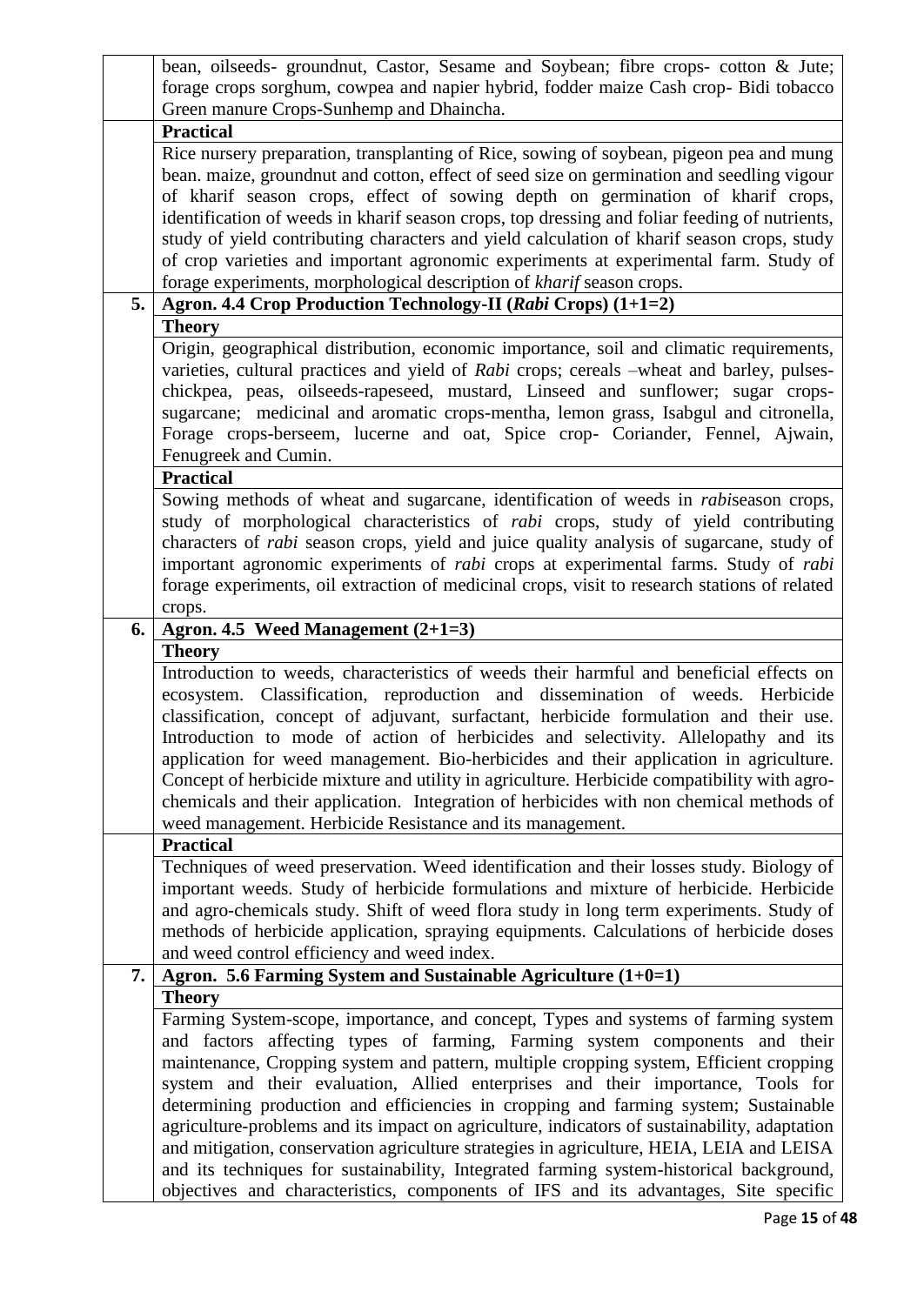|     | development of IFS model for different agro-climatic zones, resource use efficiency and     |
|-----|---------------------------------------------------------------------------------------------|
|     | optimization techniques, Resource cycling and flow of energy in different farming           |
|     | system, farming system and environment, Visit of IFS model in different agro-climatic       |
|     | zones of nearby states University/ institutes and farmers field.                            |
| 8.  | Agron. 5.7 Geo-informatics and Precision Farming $(1+1=2)$                                  |
|     | <b>Theory</b>                                                                               |
|     | Precision agriculture: concepts and techniques; their issues and concerns for Indian        |
|     |                                                                                             |
|     | agriculture; Geo-informatics- definition, concepts, tool and techniques; their use in       |
|     | Precision Agriculture. Crop discrimination and Yield monitoring, soil mapping; fertilizer   |
|     | recommendation using geospatial technologies; Spatial data and their management in          |
|     | GIS; Remote sensing concepts and application in agriculture; Image processing and           |
|     | interpretation; Global positioning system (GPS), components and its functions;              |
|     | Introduction to crop Simulation Models and their uses for optimization of Agricultural      |
|     | Inputs; STCR approach for precision agriculture;                                            |
|     | <b>Practical</b>                                                                            |
|     | Introduction to GIS software, spatial data creation and editing. Introduction to image      |
|     | processing software. Visual and digital interpretation of remote sensing images.            |
|     | Generation of spectral profiles of different objects. Supervised and unsupervised           |
|     | classification and acreage estimation. Multispectral remote sensing for soil mapping.       |
|     | Creation of thematic layers of soil fertility based on GIS. Creation of productivity and    |
|     | management zones. Fertilizers recommendations based of VRT and STCR techniques.             |
|     | Crop stress (biotic/abiotic) monitoring using geospatial technology. Use of GPS for         |
|     | agricultural survey. Projects formulation and execution related to precision farming.       |
| 9.  | Agron. 5.8 Practical Crop Production-I (Kharif Crops) (0+1=1)                               |
|     | <b>Practical</b>                                                                            |
|     |                                                                                             |
|     | Crop planning, raising field crops in multiple cropping systems: Field preparation,         |
|     | seed, treatment, nursery raising, sowing, nutrient, water and weed management and           |
|     | management of insect-pests diseases of crops, harvesting, threshing, drying                 |
|     | winnowing, storage and marketing of produce. The emphasis will be given to seed             |
|     | production, mechanization, resource conservation and integrated nutrient, insect-pest and   |
|     | disease management technologies. Preparation of balance sheet including cost of             |
|     | cultivation, net returns per student as well as per team of 8-10 students.                  |
| 10. | Agron. 6.9 Principles of Organic Farming (1+1=2)                                            |
|     | <b>Theory</b>                                                                               |
|     | Organic farming, principles and its scope in India; Initiatives taken by Government         |
|     | (central/state), NGOs and other organizations for promotion of organic agriculture;         |
|     | Organic ecosystem and their concepts; Organic nutrient resources and its fortification;     |
|     | Restrictions to nutrient use in organic farming; Choice of crops and varieties in organic   |
|     | farming; Fundamentals of insect, pest, disease and weed management under organic            |
|     | mode of production; Operational structure of NPOP; Certification process and standards      |
|     | of organic farming; Processing, leveling, economic considerations and viability,            |
|     | marketing and export potential of organic products.                                         |
|     | <b>Practical</b>                                                                            |
|     | Visit of organic farms to study the various components and their utilization; Preparation   |
|     | of enrich compost, vermicompost, bio-fertilizers/bio-inoculants and their quality analysis; |
|     | Indigenous technology knowledge (ITK) for nutrient, insect, pest disease and weed           |
|     | management; Cost of organic production system; Post harvest management; Quality             |
|     | aspect, grading, packaging and handling.                                                    |
| 11. | Agron. 6.10 Rainfed Agriculture and Watershed Management (New) (1+1=2)                      |
|     |                                                                                             |
|     | <b>Theory</b>                                                                               |
|     | Rainfed agriculture: Introduction, types, History of rainfed agriculture and watershed in   |
|     | India; Problems and prospects of rainfed agriculture in India; Soil and climatic            |
|     | conditions prevalent in rainfed areas; Soil and water conservation techniques, Drought:     |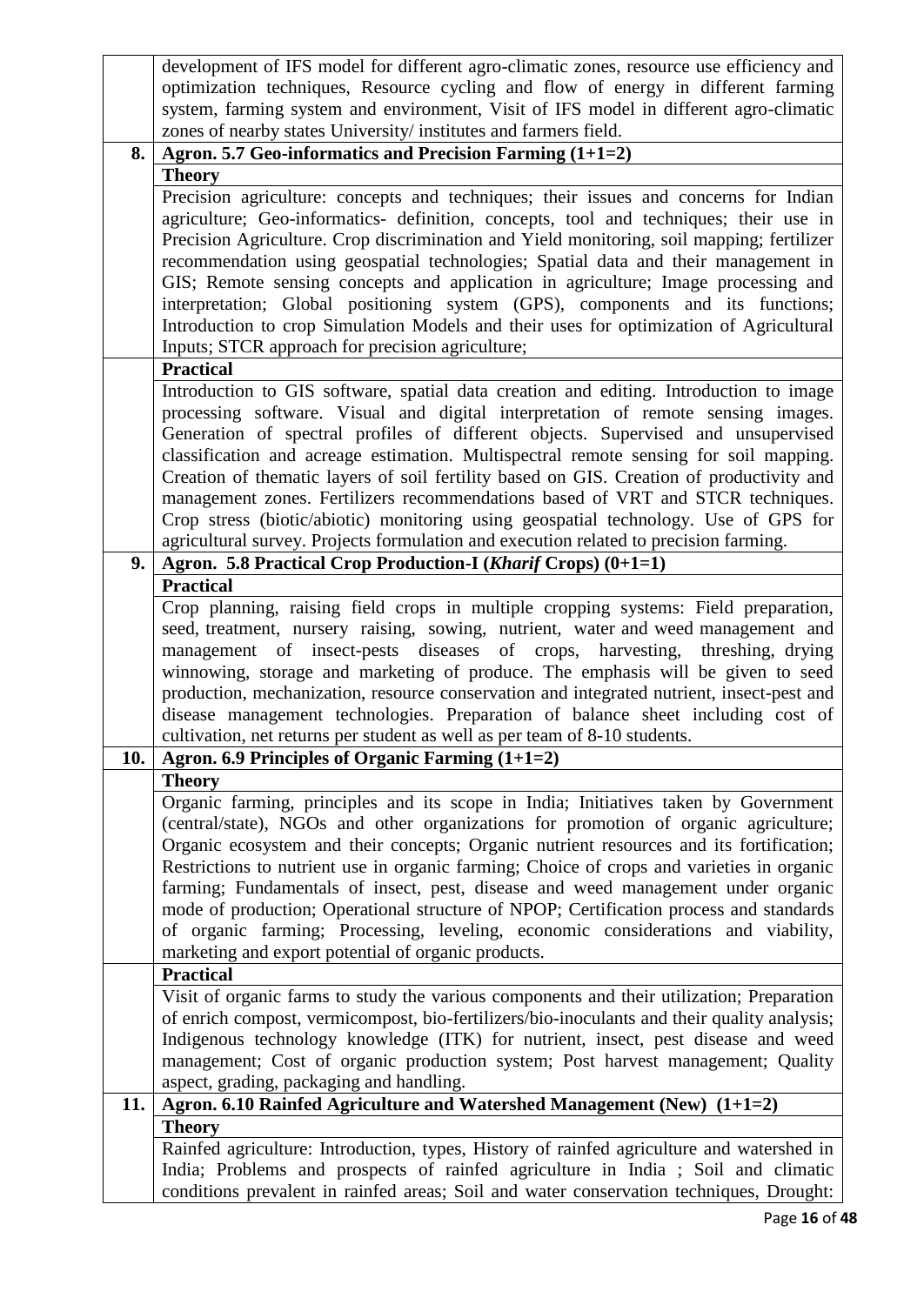|     | types, effect of water deficit on physio- morphological characteristics of the plants, Crop    |
|-----|------------------------------------------------------------------------------------------------|
|     | adaptation and mitigation to drought; Water harvesting: importance, its techniques,            |
|     | Efficient utilization of water through soil and crop management practices, Management of       |
|     | crops in rainfed areas, Contingent crop planning for aberrant weather conditions,              |
|     | Concept, objective, principles and components of watershed management, factors                 |
|     | affecting watershed management.                                                                |
|     | <b>Practical</b>                                                                               |
|     | Studies on climate classification, studies on rainfall pattern in rainfed areas of the country |
|     | and pattern of onset and withdrawal of monsoons. Studies on cropping pattern of different      |
|     | rainfed areas in the country and demarcation of rainfed area on map of India.                  |
|     | Interpretation of meteorological data and scheduling of supplemental irrigation on the         |
|     | basis of evapo-transpiration demand of crops. Critical analysis of rainfall and possible       |
|     | drought period in the country, effective rainfall and its calculation. Studies on cultural     |
|     | practices for mitigating moisture stress. Characterization and delineation of model            |
|     | watershed. Field demonstration on soil & moisture conservation measures. Field                 |
|     | demonstration on construction of water harvesting structures. Visit to rainfed research        |
|     | station/watershed.                                                                             |
| 12. | Agron. 6.11 Practical Crop Production-II (Rabi Crops) (0+1=1)                                  |
|     | <b>Practical</b>                                                                               |
|     | Crop planning, raising field crops in multiple cropping systems: Field preparation,            |
|     | seed, treatment, nursery raising, sowing, nutrient, water and weed management and              |
|     | management of insect-pests diseases of crops, harvesting, threshing, drying                    |
|     | winnowing, storage and marketing of produce. The emphasis will be given to seed                |
|     | production, mechanization, resource conservation and integrated nutrient, insect-pest and      |
|     | disease management technologies. Preparation of balance sheet including cost of                |
|     | cultivation, net returns per student as well as per team of 8-10 students.                     |

#### **3. PLANT PATHOLOGY , MICROBIOLOGY 1. Pl. Path. 1.1 : Fundamentals of Plant Pathology (2+1=3)**

# **Theory**

Introduction: Importance of plant diseases, scope and objectives of Plant Pathology. History of Plant Pathology with special reference to Indian work. Terms and concepts in Plant Pathology. Causes and factors affecting disease development: Disease triangle and tetrahedron and classification of plant diseases. Important plant pathogenic organisms (different groups): fungi, bacteria, phytoplasma, spiroplasma, viruses, viroids, algae, protozoa and phanerogamic plant parasites with example of diseases caused by them. Diseases and symptoms due to abiotic causes.Pathogenesis, Role of enzymes, toxins and growth regulators in disease development. Defence mechanism in plants. Epidemiology: Factors affecting disease development. Fungi: General characters, definition of fungus, somatic structures, types of fungal thalli, fungal tissues, modifications of thallus, reproduction (asexual and sexual). Nomenclature, Binomial system of nomenclature, rules of nomenclature, classification of fungi. Key to divisions, sub-divisions, orders and classes. Bacteria and mollicutes: General morphological characters. Basic methods of classification and reproduction. Viruses: Nature, architecture, multiplication and transmission. Growth and reproduction of plant pathogens. Liberation, dispersal and survival of plant pathogens. Types of parasitism and variability in plant pathogens.

# **Practical**

Acquaintance with various laboratory equipments and microscopy. Preparation of media, isolation and Koch's postulates. General study of different structures of fungi. Study of symptoms of various plant diseases. Study of representative fungal genera. Staining and identification of plant pathogenic bacteria. Transmission of plant viruses. Study of phanerogamic plant parasites. Study of fungicides and their formulations. Methods of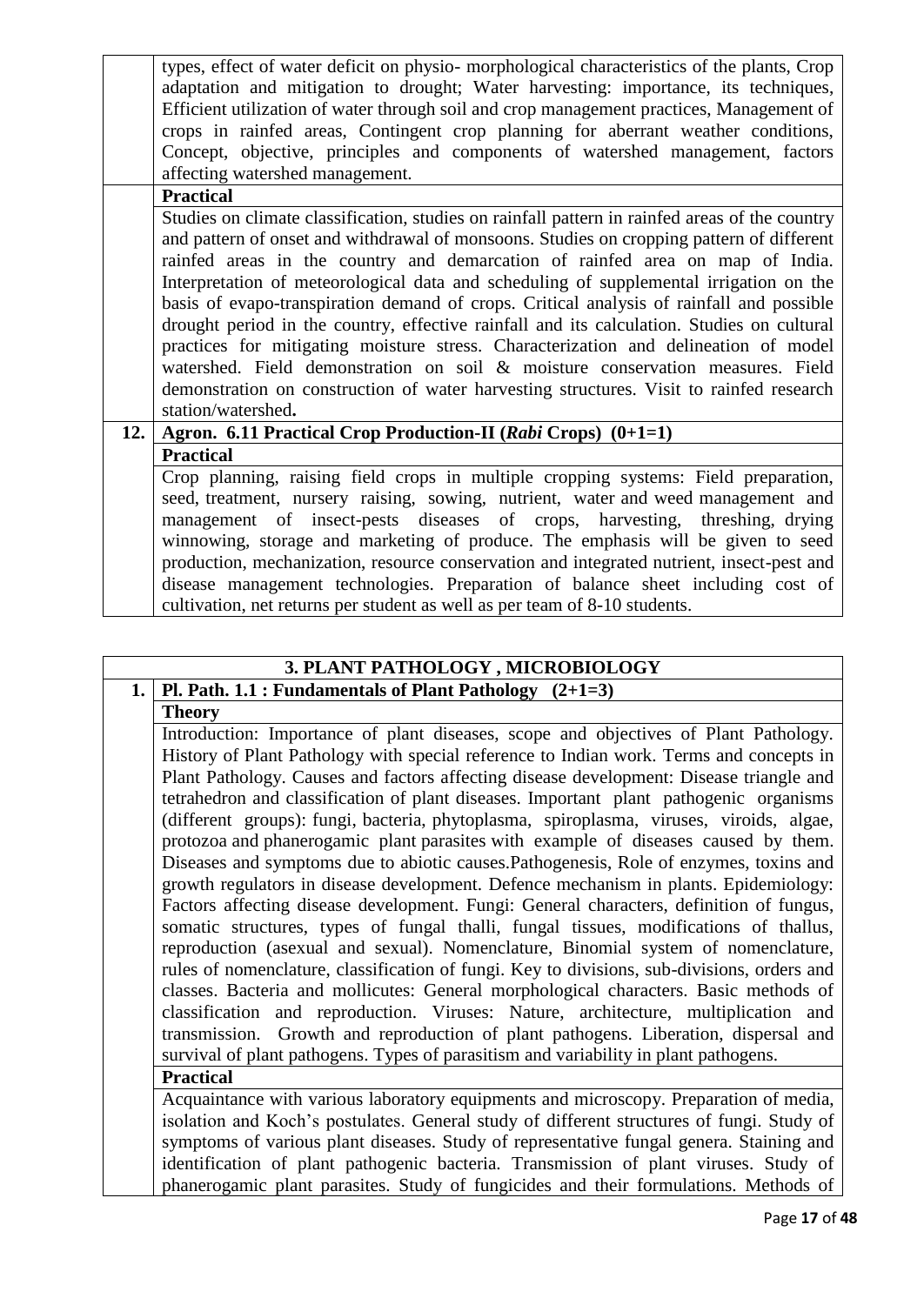|    | pesticide application and their safe use. Calculation of fungicide sprays concentrations.       |
|----|-------------------------------------------------------------------------------------------------|
| 2. | Ag. Micro. 1.1 Agricultural Microbiology (1+1=2)                                                |
|    | <b>Theory</b>                                                                                   |
|    | Introduction. Microbial world: Prokaryotic and eukaryotic microbes. Bacteria: cell              |
|    | structure, chemoautotrophy, photo autotrophy, growth. Bacterial genetics: Genetic               |
|    | recombination-transformation, conjugation and transduction, plasmids, transposon.               |
|    | Role of microbes in soil fertility and crop production: Carbon, Nitrogen, Phosphorus and        |
|    | sulphur cycles. Biological nitrogen fixation- symbiotic, associative and aysmbiotic.            |
|    |                                                                                                 |
|    | Azolla, blue green algae and mycorrhiza. Rhizosphere and phyllosphere. Microbes in              |
|    | human welfare: silage production, biofertilizers, biopesticides, biofuel production and         |
|    | biodegradation.                                                                                 |
|    | <b>Practical</b>                                                                                |
|    | Introduction to microbiology laboratory and its equipments; Microscope- parts, principles       |
|    | of microscopy, resolving power and numerical aperture. Methods of sterilization.                |
|    | Nutritional media and their preparations. Enumeration of microbial population in soil-          |
|    | bacteria, fungi, actinomycetes. Methods of isolation and purification of microbial              |
|    | cultures. Isolation of Rhizobium from legume root nodule. Isolation of Azotobacter from         |
|    | soil. Isolation of Azospirillum from roots. Staining and microscopic examination of             |
|    | microbes.                                                                                       |
| 3. | Pl. Path. 2.2: Introductory Plant Nematology $(1+1=2)$                                          |
|    | <b>Theory</b>                                                                                   |
|    | Introduction, History of phytonematology. Economic importance. General characteristics          |
|    | of plant pathogenic nematodes. Nematode general morphology and biology.                         |
|    |                                                                                                 |
|    | Classification of nematodes up to family level with emphasis on groups containing               |
|    | economically important genera. Classification of plant parasitic nematodes based on             |
|    | feeding habits. Identification of economically important plant nematodes up to generic          |
|    | level with the help of keys and description. Symptoms caused by nematodes with                  |
|    | examples. Interaction between plant parasitic nematodes and disease causing fungi,              |
|    | bacteria and viruses. Different methods of nematode management. Cultural methods (crop          |
|    | rotation, fallowing, soil amendments, other land management techniques), physical               |
|    | methods (soil solarization, hot water treatment). Biological methods, chemical methods          |
|    | (fumigants, non fumigants), Resistant varieties, IPM                                            |
|    | <b>Practical</b>                                                                                |
|    | Methods of survey- sampling methods, collection of soil and samples, Extraction of              |
|    | nematodes from soil and plant tissues following combined Cobb's sieving technique and           |
|    | Baermann funnel technique. Counting and estimation of plant parasitic nematodes,                |
|    | Preparation of temporary and permanent mounts, Method of preparation of perineal                |
|    | patterns for identification of species of <i>Meloidogyne</i> , Study and identification of most |
|    | important plant parasitic nematodes with special reference to their characteristics and         |
|    | symptomatology. Experimental techniques used in pathogenicity studies with root-knot            |
|    | nematode. Studies of Nematicides and their formulations. Methods of Nematicides                 |
|    | application and their safe use. Calculation of Nematicides application concentrations.          |
| 4. | Pl. Path. 4.3: Principles of Integrated Disease Management $(1+1=2)$                            |
|    | <b>Theory</b>                                                                                   |
|    | Categories of diseases, IPM: Introduction, history, importance, concepts, principles and        |
|    |                                                                                                 |
|    | tools of IPM. Economic importance of diseases and pest risk analysis. Methods of                |
|    | detection and diagnosis of diseases. Calculation and dynamics of economic injury level          |
|    | and importance of Economic threshold level. Methods of control: Host plant resistance,          |
|    | cultural, mechanical, physical, legislative, biological and chemical control. Principles and    |
|    | methods of plant disease management. Ecological management of crop environment.                 |
|    | Introduction to conventional pesticides for the disease management. Survey surveillance         |
|    | and forecasting of diseases. Development and validation of IPM module. Implementation           |
|    | and impact of IPM (IPM module for disease. Safety issues in pesticide uses. Political,          |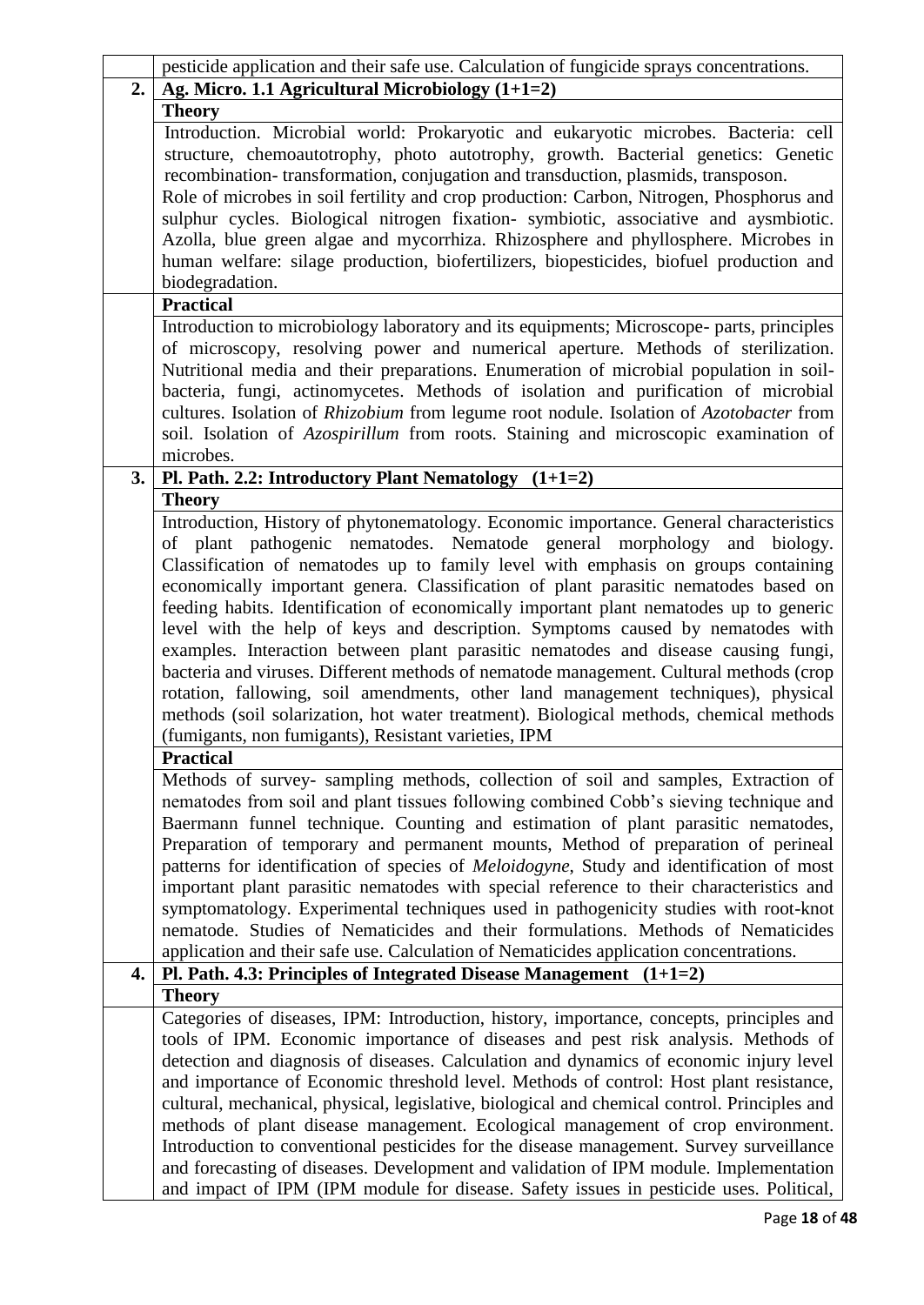|    | social and legal implication of IPM. Case histories of important IPM programmes.<br>Nature, chemical combination, classification, mode of action and formulations of                                |
|----|-----------------------------------------------------------------------------------------------------------------------------------------------------------------------------------------------------|
|    | fungicides and antibiotics.                                                                                                                                                                         |
|    | <b>Practical</b><br>Methods of diagnosis and detection of various plant diseases, Methods of plant disease<br>measurement, Assessment of crop yield losses, calculations based on economics of IPM, |
|    | Identification of biocontrol agents. Mass multiplication of Trichoderma, Pseudomonas,                                                                                                               |
|    | etc. Identification and nature of damage of important diseases and their management.<br>Crop (agro-ecosystem) dynamics of selected diseases. Planning & assessment of                               |
|    | preventive strategies (IPM module) and decision making. Crop monitoring attacked by                                                                                                                 |
|    | diseases. Awareness campaign at farmers' fields.                                                                                                                                                    |
| 5. | Pl. Path. 5.4 Diseases of Field and Horticultural Crops and Their Management-I                                                                                                                      |
|    | $(2+1=3)$                                                                                                                                                                                           |
|    | <b>Theory</b>                                                                                                                                                                                       |
|    | Symptoms, etiology, disease cycle and management of major diseases of following crops:                                                                                                              |
|    | Field Crops: Rice: blast, brown spot, bacterial blight, sheath blight, false smut, khaira                                                                                                           |
|    | and tungro; Maize: stalk rots, downy mildew, leaf spots; Sorghum: smuts, grain mold and                                                                                                             |
|    | anthracnose, Bajra : downy mildew, smut and ergot; Groundnut: early and late leaf spots,                                                                                                            |
|    | collar rot, stem and pod rot, bud necrosis, Afla rot; Sesamum: Phyllody, stem rot and leaf                                                                                                          |
|    | spot; Soybean: Rhizoctonia blight and mosaic; Pigeonpea: Phytophthora blight, wilt and                                                                                                              |
|    | sterility mosaic; Finger millet: Blast and leaf spot; Black & green gram: Cercospora leaf                                                                                                           |
|    | spot and anthracnose, powdery mildew and yellow mosaic; Castor: Wilt and root rot;                                                                                                                  |
|    | Tobacco: Damping off, black shank, frog eye, leaf curl and mosaic.                                                                                                                                  |
|    | <b>Horticultural Crops:</b> Banana: Panama wilt, bacterial wilt, Sigatoka and bunchy top;<br>Papaya: foot rot, leaf curl and mosaic, Pomegranate: bacterial blight and leaf spot;                   |
|    | Brinjal: Phomopsis blight and fruit rot and little leaf; Tomato: early and late blight, buck                                                                                                        |
|    | eye rot and leaf curl and tomato spotted wilt; Okra: Yellow Vein Mosaic and root knot                                                                                                               |
|    | nematode; Beans: anthracnose and bacterial blight; Colocasia: Phytophthora blight;                                                                                                                  |
|    | Coconut: wilt, stem bleeding and bud rot; Tea: blister blight; Coffee: rust; Cluster bean:                                                                                                          |
|    | powdery mildew, bacterial blight and bean common mosaic.                                                                                                                                            |
|    | <b>Practical</b>                                                                                                                                                                                    |
|    | Identification and histopathological studies of selected diseases of field and horticultural                                                                                                        |
|    | crops covered in theory. Field visit for the diagnosis of field problems. Collection and                                                                                                            |
|    | preservation of plant diseased specimens for Herbarium; Note: Students should submit 50                                                                                                             |
|    | pressed and well-mounted specimens.                                                                                                                                                                 |
| 6. | Pl. Path. 6.5 Diseases of Field and Horticultural Crops and Their Management-II                                                                                                                     |
|    | $(2+1=3)$<br><b>Theory</b>                                                                                                                                                                          |
|    | Symptoms, etiology, disease cycle and management of following diseases:                                                                                                                             |
|    | Field Crops: Wheat: rusts, loose smut, karnal bunt, powdery mildew, alternaria blight,                                                                                                              |
|    | and ear cockle; Sugarcane: red rot, smut, wilt, grassy shoot and ratoon stunting;                                                                                                                   |
|    | Sunflower: Sclerotinia stem rot and Alternaria blight; Mustard: Alternaria blight, white                                                                                                            |
|    | rust, downy mildew, powdery mildew and Sclerotinia stem rot; Gram: wilt, root rot and                                                                                                               |
|    | Ascochyta blight; Lentil: rust and wilt; Cotton: anthracnose, vascular wilt, and black arm;                                                                                                         |
|    | Pea: downy mildew, powdery mildew and rust.                                                                                                                                                         |
|    | <b>Horticultural Crops:</b> Mango: anthracnose, malformation, powdery mildew and red rust;                                                                                                          |
|    | Citrus: canker and gummosis; Grape vine: downy mildew, Powdery mildew and                                                                                                                           |
|    | anthracnose; Guava: wilt and anthracnose; Ber: powdery mildew; Apple: scab, powdery                                                                                                                 |
|    | mildew, fire blight; Peach: leaf curl; Strawberry: leaf spot; Sapota: leaf spot; Potato: early                                                                                                      |
|    | and late blight, black scurf, bacterial brown rot, scab, leaf roll, and mosaic; Cucurbits:                                                                                                          |
|    | downy mildew, powdery mildew, wilt; Onion and garlic: purple blotch, and Stemphylium                                                                                                                |
|    | blight; Chillies: anthracnose and fruit rot, wilt and leaf curl; Ginger: soft rot; Turmeric:                                                                                                        |
|    | leaf spots; Fenugreek: powdery mildew; Cumin: Alternaria blight, powdery mildew and                                                                                                                 |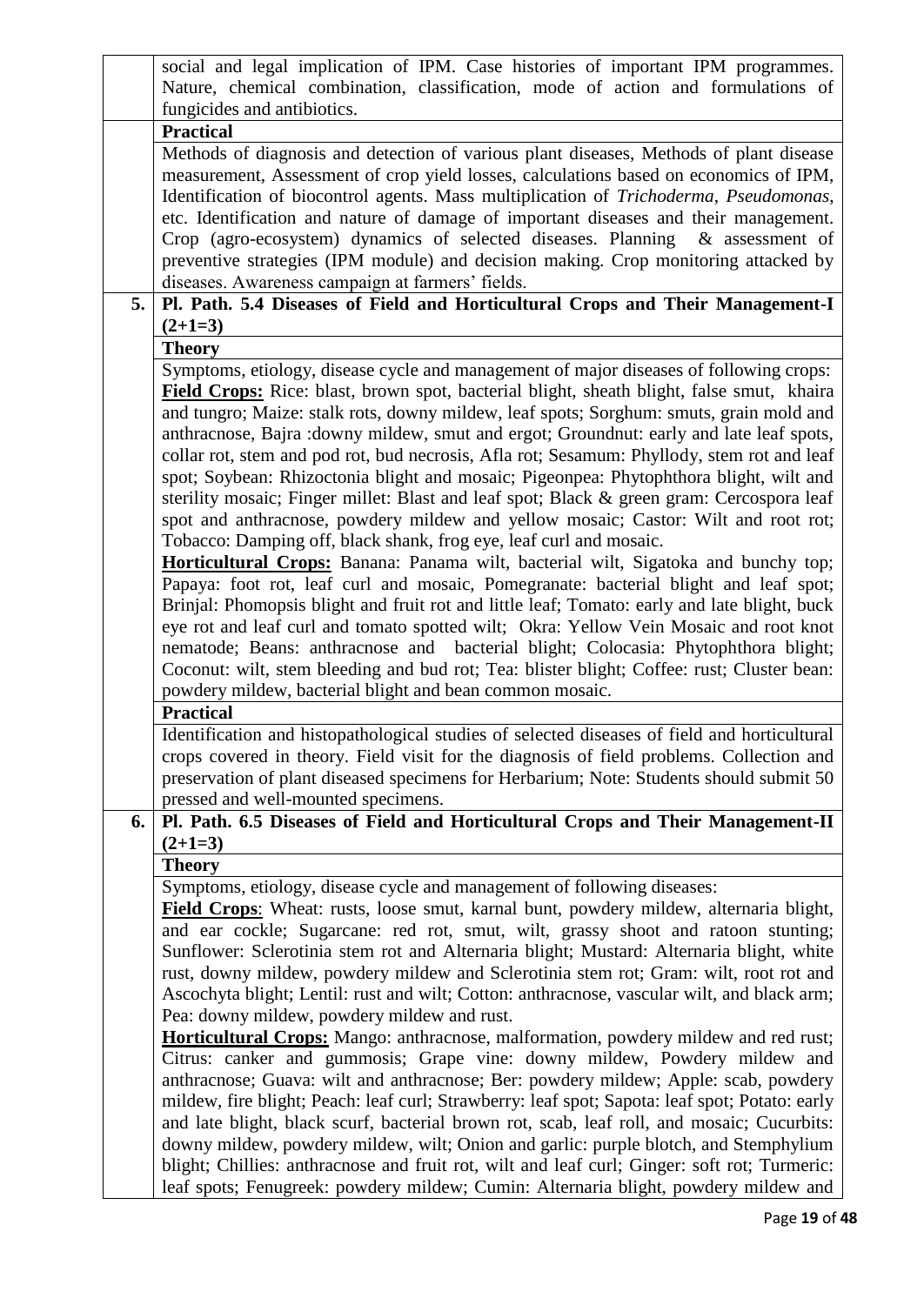wilt; Fennel: Ramularia blight, stem rot; Coriander: stem gall and powdery mildew; Cruciferous vegetables: Alternaria leaf spot and black rot; Marigold: blight; Rose: dieback, powdery mildew and black leaf spot.

#### **Practical**

Identification and histopathological studies of selected diseases of field and horticultural crops covered in theory. Field visit for the diagnosis of field problems. Collection and preservation of plant diseased specimens for herbarium.

|    | 4. SOIL SCIENCE & AGRICULTURAL CHEMISTRY, BIOCHEMISTRY,                                                                                                                            |
|----|------------------------------------------------------------------------------------------------------------------------------------------------------------------------------------|
| 1. | Ag. Chem. 1.1 Fundamentals of Soil Science $(2+1=3)$                                                                                                                               |
|    | <b>Theory</b>                                                                                                                                                                      |
|    | Soil as a natural body, Pedological and edaphological concepts of soil; Soil genesis: soil                                                                                         |
|    | forming rocks and minerals; weathering, processes and factors of soil formation; Soil                                                                                              |
|    | Profile, components of soil; Soil physical properties: soil texture- Methods of particle                                                                                           |
|    | size analysis, structure, density and porosity, soil colour, consistence and plasticity;                                                                                           |
|    | Elementary knowledge of soil taxonomy classification and soils of India; Soil water                                                                                                |
|    | retention, movement and availability; soil air, composition; source, amount and flow of                                                                                            |
|    | heat in soil; soil temperature and plant growth; Soil reaction-pH, soil acidity and                                                                                                |
|    | alkalinity, buffering, effect of pH on nutrient availability; soil colloids - inorganic and                                                                                        |
|    | organic; silicate clays: constitution and properties; sources of charge ion exchange, cation                                                                                       |
|    | exchange capacity, base saturation; soil organic matter: composition, properties and its                                                                                           |
|    | influence on soil properties; humic substances - nature and properties; soil organisms:                                                                                            |
|    | macro and micro organisms, their beneficial and harmful effects.                                                                                                                   |
|    | <b>Practical</b>                                                                                                                                                                   |
|    | Study of soil sampling tools, collection of representative soil sample, its processing and                                                                                         |
|    | storage. Study of soil profile in field. Study of soil forming rocks and minerals.                                                                                                 |
|    | Determination of particle density and bulk density of soil and computation of porosity,                                                                                            |
|    | Determination of soil moisture content and maximum water holding capacity and                                                                                                      |
|    | computation of moisture constants. Determination of soil texture by feel and international                                                                                         |
|    | pipette method. Studies of capillary rise phenomenon of water in soil column and water                                                                                             |
|    | movement in soil. Study of soil map. Determination of soil colour. Demonstration of heat                                                                                           |
|    | transfer in soil. Determination of soil pH and electrical conductivity. Determination of                                                                                           |
|    | cation exchange capacity of soil. Estimation of organic matter content of soil.                                                                                                    |
| 2. | Ag. Chem. 2.2 Manures, Fertilizers and Soil Fertility Management (2+1=3)                                                                                                           |
|    | <b>Theory</b>                                                                                                                                                                      |
|    | Classification and importance of organic manures, properties and methods of preparation                                                                                            |
|    | of bulky manures. Green/leaf manuring. Transformation reactions of organic manures in                                                                                              |
|    | soil and importance of C:N ratio in rate of decomposition. Integrated nutrient                                                                                                     |
|    | management. Chemical fertilizers: classification, composition and properties of major                                                                                              |
|    | nitrogenous, phosphatic, potassic fertilizers, secondary & micronutrient fertilizers,                                                                                              |
|    | Complex fertilizers, nano-fertilizers, Soil amendments, Fertilizer Storage, Fertilizer                                                                                             |
|    | Control Order. History of soil fertility and plant nutrition. Criteria of essentiality. Role,                                                                                      |
|    | deficiency and toxicity symptoms of essential plant nutrients, Mechanisms of nutrient                                                                                              |
|    | transport to plants, factors affecting nutrient availability to plants. Chemistry of soil<br>nitrogen, phosphorus, potassium, calcium, magnesium, sulphur and micronutrients. Soil |
|    | fertility evaluation, Soil testing. Critical levels of different nutrients in soil. Forms of                                                                                       |
|    | nutrients in soil, plant analysis, rapid plant tissue tests. Indicator plants. Methods of                                                                                          |
|    | fertilizer recommendations to crops. Factor influencing nutrient use efficiency (NUE),                                                                                             |
|    | methods of application under rainfed and irrigated conditions.                                                                                                                     |
|    | <b>Practical</b>                                                                                                                                                                   |
|    | Determination of moisture and organic matter content from manures samples. Estimation                                                                                              |
|    | of N, P, K & S from manure sample. Determination of N from urea fertilizers.                                                                                                       |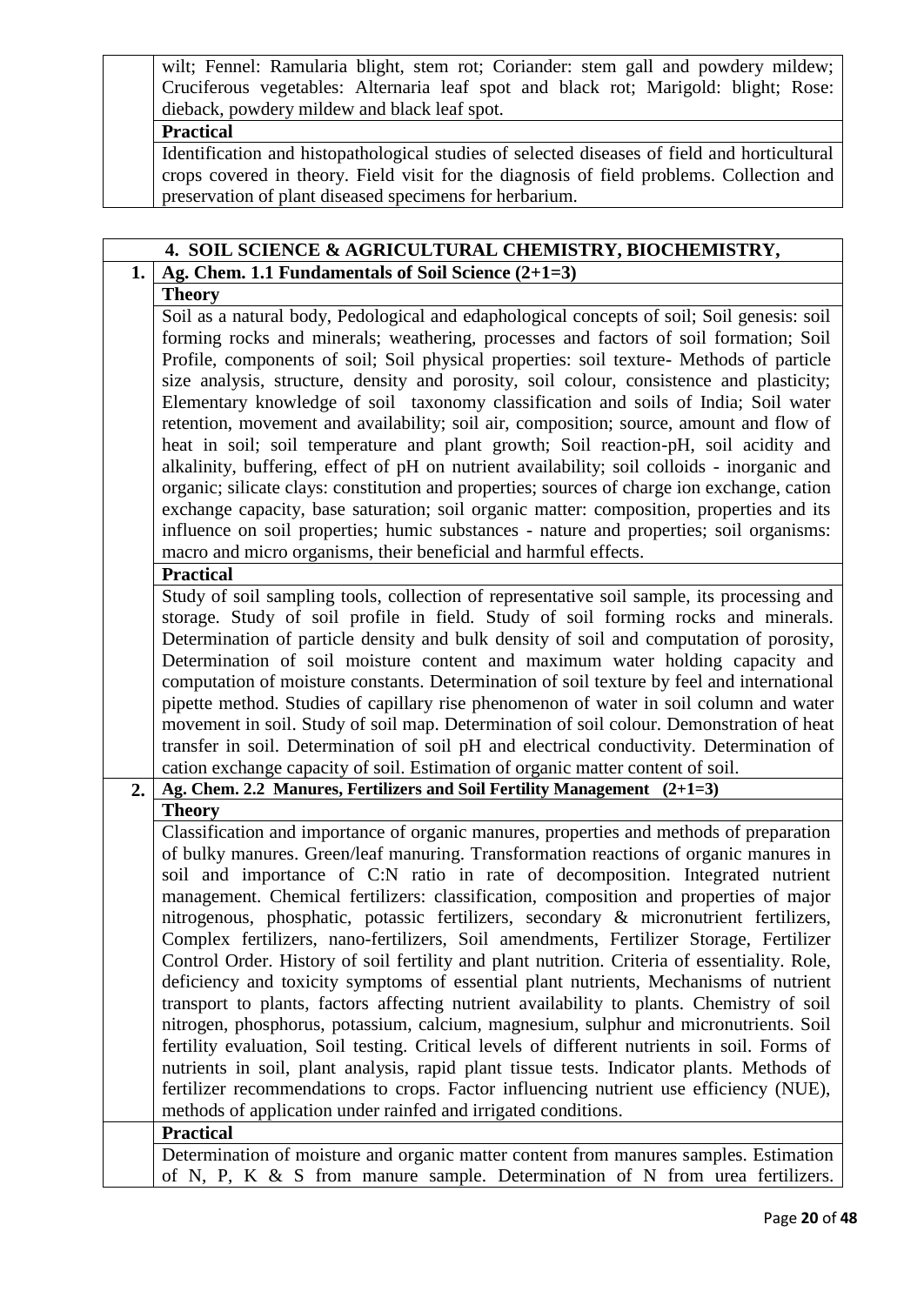|    | Determination of $NH_4$ -N, $NO_3$ -N from nitrogenous fertilizers. Determination of P from                                                                                   |
|----|-------------------------------------------------------------------------------------------------------------------------------------------------------------------------------|
|    | phosphatic fertilizer. Determination of K from potassic fertilizer. Determination of S from                                                                                   |
|    | sulphur fertilizer. Estimation of available N, P, K, S and micro nutrient (Fe, Mn, Zn, Cu)                                                                                    |
|    | from soil sample.                                                                                                                                                             |
| 3. | <b>Biochem. 2.1 Fundamentals of Plant Biochemistry</b><br>$(2+1=3)$                                                                                                           |
|    | <b>Theory</b>                                                                                                                                                                 |
|    | Importance of Biochemistry. Properties of Water, pH and Buffer. Carbohydrate:                                                                                                 |
|    | Importance and classification. Structures of Monosaccharides, Reducing and oxidizing                                                                                          |
|    | properties of Monosaccharides, Mutarotation; Structure of Disaccharides and                                                                                                   |
|    | Polysaccharides. Lipid: Importance and classification; Structures and properties of fatty                                                                                     |
|    | acids; storage lipids and membrane lipids. Proteins: Importance of proteins and                                                                                               |
|    | classification; Structures, titration and zwitterions nature of amino acids; Structural                                                                                       |
|    | organization of proteins. Introduction to secondary metabolites, Enzymes: General                                                                                             |
|    | properties; Classification; Introduction to allosteric enzymes. Applications of                                                                                               |
|    | enzymes. Vitamins and mineral nutrition for human health. Nucleic acids: Importance and                                                                                       |
|    | classification; Chemical and physical properties of nucleic acids. Structure of                                                                                               |
|    | Nucleotides, A, B & Z DNA; RNA: Types and Secondary & Tertiary structure.                                                                                                     |
|    | Metabolism of carbohydrates: Glycolysis, TCA cycle, Pentose phosphate pathway,                                                                                                |
|    | Glyoxylate cycle, Electron transport chain. Substrate level and photo phosphoryla)                                                                                            |
|    | reactiontion, Metabolism of lipids: Beta oxidation, Transamination reaction                                                                                                   |
|    | <b>Practical</b>                                                                                                                                                              |
|    | Preparation of solution, pH & buffers, Qualitative tests of carbohydrates and amino                                                                                           |
|    | acids.Quantitative estimation of glucose/ proteins. Titration methods for estimation of                                                                                       |
|    | amino acids/lipids, Effect of pH, temperature and substrate concentration on enzyme                                                                                           |
|    | action, Quantitative analysis of DNA and RNA Estimation of ascorbic acid and calcium                                                                                          |
| 4. | by titration method Estimation of total phenols/plant pigments/total alkaloids.<br>Ag. Chem. 3.3 Problematic Soils and their Management $(2+1=3)$                             |
|    | <b>Theory</b>                                                                                                                                                                 |
|    |                                                                                                                                                                               |
|    |                                                                                                                                                                               |
|    | Soil quality and health, Distribution of Waste land and problem soils in Gujarat and                                                                                          |
|    | India. Their categorization based on properties. Reclamation and management of Saline                                                                                         |
|    | and sodic soils, Acid soils, Acid Sulphate soils, Eroded and Compacted soils, Flooded                                                                                         |
|    | soils, Polluted soils. Irrigation water – quality and standards, utilization of saline water in<br>agriculture. Remote sensing and GIS in diagnosis and management of problem |
|    | soils. Multipurpose tree species, bio remediation through MPTs of soils, land capability                                                                                      |
|    | and classification, land suitability classification. Problematic soils under different Agro-                                                                                  |
|    | climatic zones of Gujarat.                                                                                                                                                    |
|    | <b>Practical</b>                                                                                                                                                              |
|    | Preparation of saturated paste of problematic soil. Determination of pHs and ECe of                                                                                           |
|    | saturation extract of problematic soil. Estimation of water soluble and exchangeable                                                                                          |
|    | cations in soil and computation of SAR and ESP and characterization of problematic soil.                                                                                      |
|    | Determination of Gypsum requirement of alkali / sodic soil. Determination of lime                                                                                             |
|    | requirement of acidic soil. Determination of Quality of irrigation water (pH, EC, Ca, Mg,                                                                                     |
|    | Na, $CO_3$ , $HCO_3$ , Cl, SAR and RSC).                                                                                                                                      |
| 5. | Ag. Chem. 4.4 Soil, Plant and Water Testing $(0+2=2)$                                                                                                                         |
|    | <b>Practical</b>                                                                                                                                                              |
|    | Soil analysis:                                                                                                                                                                |
|    | Sampling of soil, objectives, procedure and precautions.                                                                                                                      |
|    | Determination of moisture content of soil.<br>٠                                                                                                                               |
|    | Determination of bulk and particle densities of soil.                                                                                                                         |
|    | Determination of texture of soil(particle size analysis).                                                                                                                     |
|    | Estimation of CEC and exchangeable sodium in soil.<br>٠<br>Standardization of solutions and reagents.<br>$\bullet$                                                            |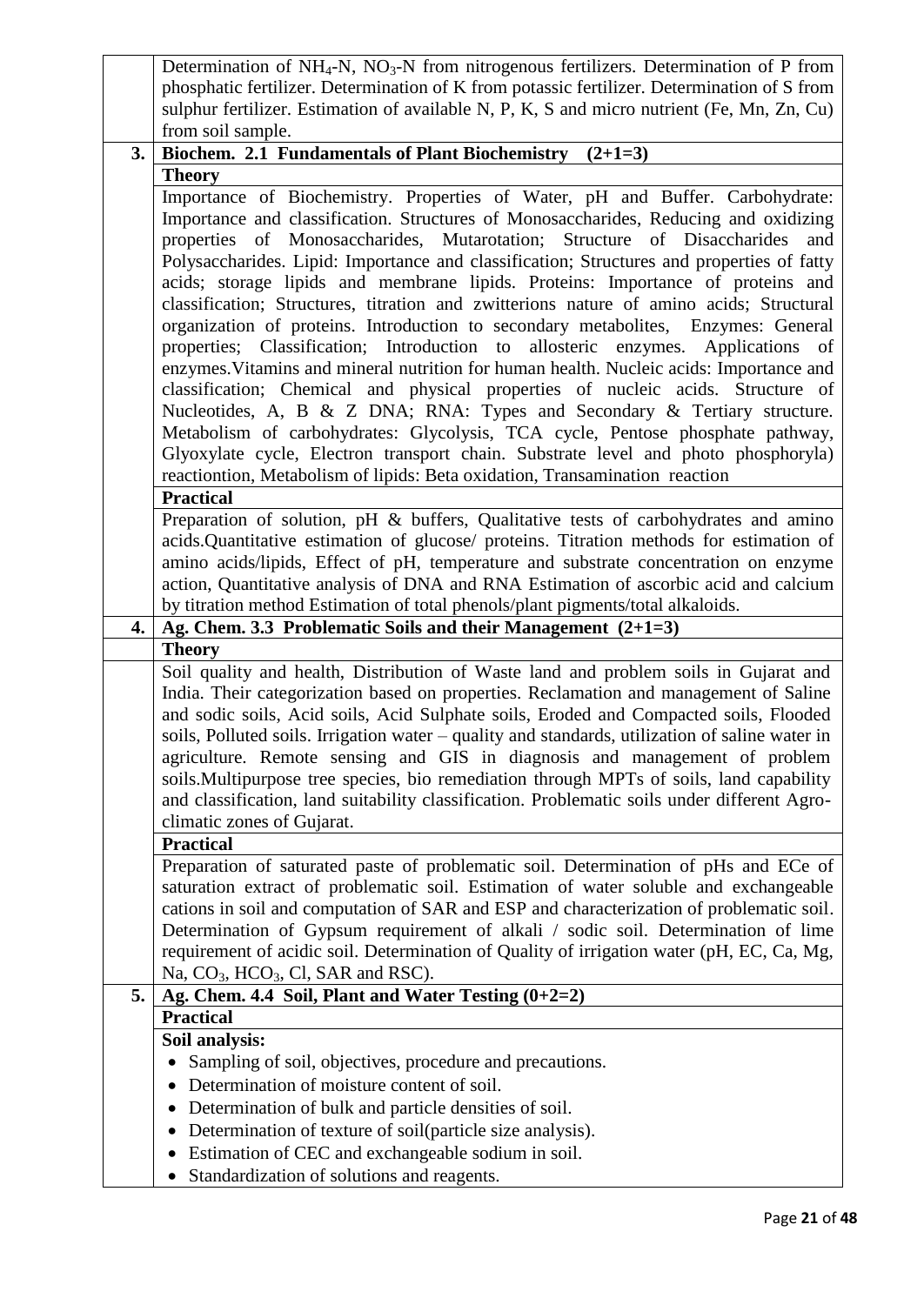| • Estimation of pH, EC, organic carbon, available N, P, K, S $\&$ micronutrients in soil.        |
|--------------------------------------------------------------------------------------------------|
| • Use of soil testing kit for major and micronutrient analysis.                                  |
| Interpretation of analytical data viz., pH, EC, organic carbon, N, P, K, S and                   |
| micronutrients (Fe, Mn, Zn, Cu, B) and nutrient index, fertilizer recommendation                 |
| <b>Plant analysis:</b>                                                                           |
| • Plant sampling and sample preparation for analysis, digestion of plant material.               |
| Sampling stages and plant part to be sampled.                                                    |
| • Estimation of N, P, K, S and micro nutrients (Fe, Mn, Zn, Cu and B) from plant                 |
|                                                                                                  |
| sample.                                                                                          |
| • Rapid plant tissue test for N, P, and K.                                                       |
| • Quantitative rating of plant analysis data and interpretation of results, critical nutrient    |
| concentration, critical nutrient ranges.                                                         |
| <b>Irrigation Water analysis:</b>                                                                |
| • Determination of EC and pH of irrigation water.                                                |
|                                                                                                  |
| • Determination of cations $(Ca, Mg, Na, K)$ of irrigation water.                                |
| Determination of anions $(CO_3, HCO_3, Cl)$ of irrigation water. Computation of SAR<br>$\bullet$ |
| and RSC.                                                                                         |
| Determination of COD and BOD of effluent water.                                                  |
| • Quality criteria, classification and suitability of irrigation water and water quality         |
| index.                                                                                           |
| Introduction of analytical instruments and their principles, calibration and applications        |
|                                                                                                  |
| (pH meter, EC meter, Spectrophotometer, flame photometer and AAS/AES/ICP).                       |

# **5. ENTOMOLOGY**

| 1.   Ag. Ento. 3.1 Fundamentals of Entomology $(2+1=3)$ |  |
|---------------------------------------------------------|--|
| <b>Theory</b>                                           |  |

**Part – I:** History of Entomology in India. Factors for insect's abundance. Major points related to dominance of Insecta in Animal kingdom. Classification of phylum Arthropoda up to classes. Relationship of class Insecta with other classes of Arthropoda. Harmful and useful insects.

**Part – II:** Morphology: Structure and functions of insect cuticle, moulting and body segmentation. Structure of Head, thorax and abdomen. Structure and modifications of insect antennae, mouth parts, legs, wing venation, modifications and wing coupling apparatus. Metamorphosis and diapause in insects. Types of larvae and pupae.

**Part – III:** Structure of male and female genital organs. Structure and functions of digestive, circulatory, excretory, respiratory, nervous, secretary (Endocrine) and reproductive systems in insects. Types of reproduction in insects. Major sensory organs

**Part – IV:** Systematics: Taxonomy –importance, history and development and binomial nomenclature. Definitions of Biotype, Sub-species, Species, Genus, Family and Order. Classification of class Insectaupto Orders. Major characteristics of orders. Basic groups of present day insects with special emphasis to orders and families of Agricultural importance like Orthoptera: Acrididae, Tettigonidae, Gryllidae, Gryllotalpidae; Dictyoptera: Mantidae, Blattidae; Odonata; Isoptera: Termitidae; Thysanoptera: Thripidae; Hemiptera: Pentatomidae, Coreidae, Cimicidae, Pyrrhocoridae, Lygaeidae, Cicadellidae, Delphacidae, Aphididae, Coccidae, Lophophidae, Aleurodidae, Pseudococcidae; Neuroptera: Chrysopidae; Lepidoptera: Pieridae, Papiloinidae, Noctuidae, Sphingidae, Pyralidae, Gelechiidae, Arctiidae, Saturnidae, Bombycidae; Coleoptera: Coccinellidae, Chrysomelidae, Cerambycidae, Curculionidae, Bruchidae, Scarabaeidae; Hymenoptera: Tenthridinidae, Apidae. Trichogrammatidae, lchneumonidae, Braconidae, Chalcididae; Diptera: Cecidomyiidae, Tachinidae, Agromyziidae, Culicidae,Muscidae, Tephritidae.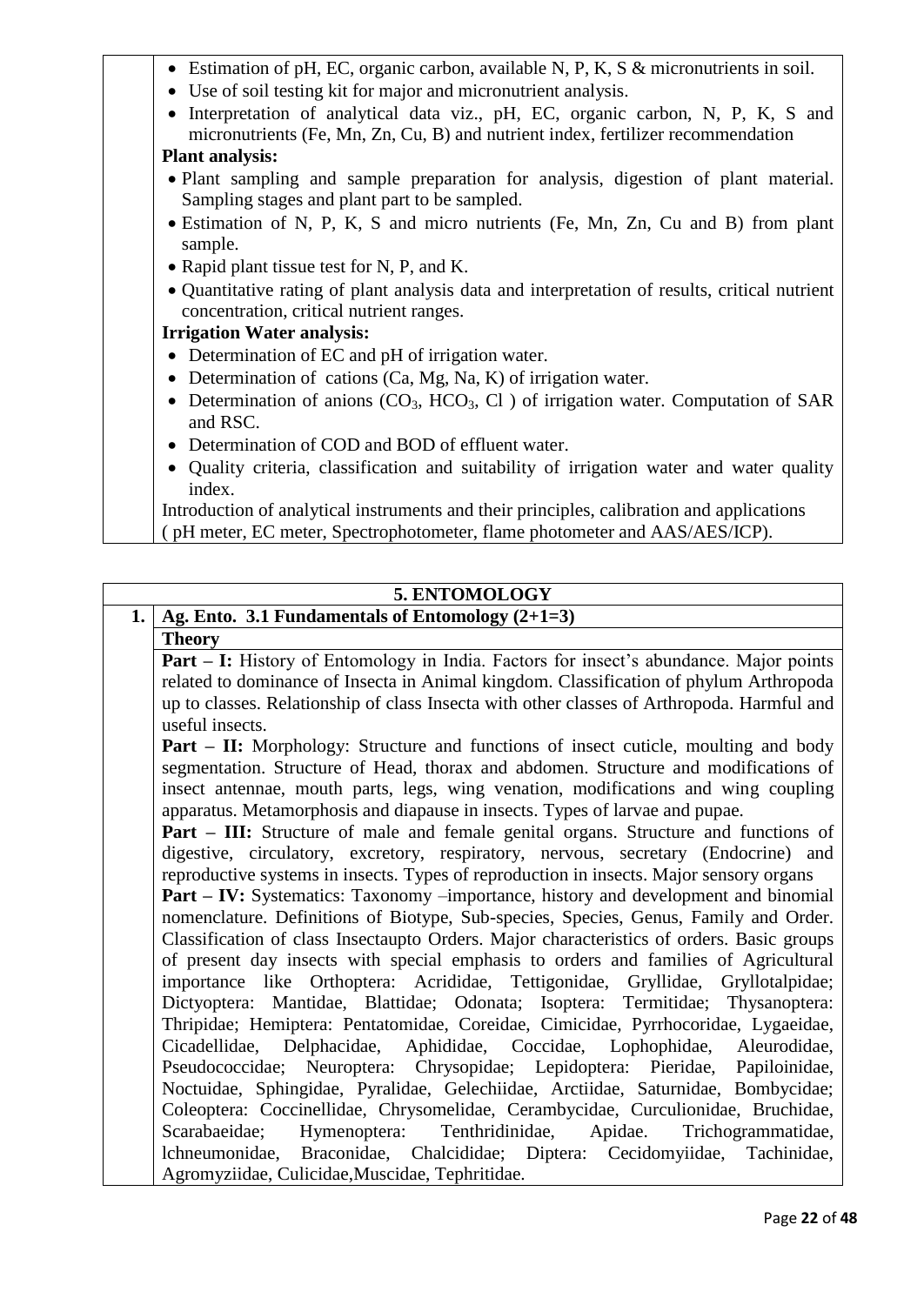| Methods of collection and preservation of insects including immature stages; External<br>features of Grasshopper/Blister beetle/Cockroach; Types of insect antennae, mouthparts<br>and legs; Wing venation, types of wings and wing coupling apparatus. Metamorphosis<br>and diapause, types of insect larvae and pupae; Dissection of digestive system in insects<br>(Grasshopper/Cockroach); Dissection of male and female reproductive systems in insects<br>(Grasshopper/Cockroach); Major characteristics of orders. Study of characters of orders<br>Orthoptera, Dictyoptera, Odonata, Isoptera, Thysanoptera, Hemiptera, Lepidoptera,<br>Neuroptera, Coleoptera, Hymenoptera, Diptera and their families of agricultural<br>importance.<br>2.<br>Ag. Ento. 4.2 Principles of Integrated Pest Management $(1+1=2)$<br><b>Theory</b><br>Part I: Insect Ecology: Introduction, Environment and its components. Effect of abiotic<br>factors-temperature, moisture, humidity, rainfall, light, atmospheric pressure and air<br>currents. Effect of biotic factors – food competition, natural and environmental resistance.<br>Concepts of Balance of life in nature, biotic potential and environmental resistance and<br>causes for outbreak of pests in agro-ecosystem<br>Part-II: Categories of insect pests, IPM: Introduction, history, importance, concepts,<br>principles and tools of IPM [Host plant resistance, cultural, mechanical, physical,<br>legislative, biological (parasites, predators & transgenic plant, pathogens such as bacteria, |
|----------------------------------------------------------------------------------------------------------------------------------------------------------------------------------------------------------------------------------------------------------------------------------------------------------------------------------------------------------------------------------------------------------------------------------------------------------------------------------------------------------------------------------------------------------------------------------------------------------------------------------------------------------------------------------------------------------------------------------------------------------------------------------------------------------------------------------------------------------------------------------------------------------------------------------------------------------------------------------------------------------------------------------------------------------------------------------------------------------------------------------------------------------------------------------------------------------------------------------------------------------------------------------------------------------------------------------------------------------------------------------------------------------------------------------------------------------------------------------------------------------------------------------------------------------------|
|                                                                                                                                                                                                                                                                                                                                                                                                                                                                                                                                                                                                                                                                                                                                                                                                                                                                                                                                                                                                                                                                                                                                                                                                                                                                                                                                                                                                                                                                                                                                                                |
|                                                                                                                                                                                                                                                                                                                                                                                                                                                                                                                                                                                                                                                                                                                                                                                                                                                                                                                                                                                                                                                                                                                                                                                                                                                                                                                                                                                                                                                                                                                                                                |
|                                                                                                                                                                                                                                                                                                                                                                                                                                                                                                                                                                                                                                                                                                                                                                                                                                                                                                                                                                                                                                                                                                                                                                                                                                                                                                                                                                                                                                                                                                                                                                |
|                                                                                                                                                                                                                                                                                                                                                                                                                                                                                                                                                                                                                                                                                                                                                                                                                                                                                                                                                                                                                                                                                                                                                                                                                                                                                                                                                                                                                                                                                                                                                                |
|                                                                                                                                                                                                                                                                                                                                                                                                                                                                                                                                                                                                                                                                                                                                                                                                                                                                                                                                                                                                                                                                                                                                                                                                                                                                                                                                                                                                                                                                                                                                                                |
|                                                                                                                                                                                                                                                                                                                                                                                                                                                                                                                                                                                                                                                                                                                                                                                                                                                                                                                                                                                                                                                                                                                                                                                                                                                                                                                                                                                                                                                                                                                                                                |
|                                                                                                                                                                                                                                                                                                                                                                                                                                                                                                                                                                                                                                                                                                                                                                                                                                                                                                                                                                                                                                                                                                                                                                                                                                                                                                                                                                                                                                                                                                                                                                |
|                                                                                                                                                                                                                                                                                                                                                                                                                                                                                                                                                                                                                                                                                                                                                                                                                                                                                                                                                                                                                                                                                                                                                                                                                                                                                                                                                                                                                                                                                                                                                                |
|                                                                                                                                                                                                                                                                                                                                                                                                                                                                                                                                                                                                                                                                                                                                                                                                                                                                                                                                                                                                                                                                                                                                                                                                                                                                                                                                                                                                                                                                                                                                                                |
|                                                                                                                                                                                                                                                                                                                                                                                                                                                                                                                                                                                                                                                                                                                                                                                                                                                                                                                                                                                                                                                                                                                                                                                                                                                                                                                                                                                                                                                                                                                                                                |
|                                                                                                                                                                                                                                                                                                                                                                                                                                                                                                                                                                                                                                                                                                                                                                                                                                                                                                                                                                                                                                                                                                                                                                                                                                                                                                                                                                                                                                                                                                                                                                |
|                                                                                                                                                                                                                                                                                                                                                                                                                                                                                                                                                                                                                                                                                                                                                                                                                                                                                                                                                                                                                                                                                                                                                                                                                                                                                                                                                                                                                                                                                                                                                                |
|                                                                                                                                                                                                                                                                                                                                                                                                                                                                                                                                                                                                                                                                                                                                                                                                                                                                                                                                                                                                                                                                                                                                                                                                                                                                                                                                                                                                                                                                                                                                                                |
|                                                                                                                                                                                                                                                                                                                                                                                                                                                                                                                                                                                                                                                                                                                                                                                                                                                                                                                                                                                                                                                                                                                                                                                                                                                                                                                                                                                                                                                                                                                                                                |
|                                                                                                                                                                                                                                                                                                                                                                                                                                                                                                                                                                                                                                                                                                                                                                                                                                                                                                                                                                                                                                                                                                                                                                                                                                                                                                                                                                                                                                                                                                                                                                |
|                                                                                                                                                                                                                                                                                                                                                                                                                                                                                                                                                                                                                                                                                                                                                                                                                                                                                                                                                                                                                                                                                                                                                                                                                                                                                                                                                                                                                                                                                                                                                                |
|                                                                                                                                                                                                                                                                                                                                                                                                                                                                                                                                                                                                                                                                                                                                                                                                                                                                                                                                                                                                                                                                                                                                                                                                                                                                                                                                                                                                                                                                                                                                                                |
|                                                                                                                                                                                                                                                                                                                                                                                                                                                                                                                                                                                                                                                                                                                                                                                                                                                                                                                                                                                                                                                                                                                                                                                                                                                                                                                                                                                                                                                                                                                                                                |
|                                                                                                                                                                                                                                                                                                                                                                                                                                                                                                                                                                                                                                                                                                                                                                                                                                                                                                                                                                                                                                                                                                                                                                                                                                                                                                                                                                                                                                                                                                                                                                |
|                                                                                                                                                                                                                                                                                                                                                                                                                                                                                                                                                                                                                                                                                                                                                                                                                                                                                                                                                                                                                                                                                                                                                                                                                                                                                                                                                                                                                                                                                                                                                                |
|                                                                                                                                                                                                                                                                                                                                                                                                                                                                                                                                                                                                                                                                                                                                                                                                                                                                                                                                                                                                                                                                                                                                                                                                                                                                                                                                                                                                                                                                                                                                                                |
| fungi and viruses) and chemical control (Importance, hazards and limitations)]                                                                                                                                                                                                                                                                                                                                                                                                                                                                                                                                                                                                                                                                                                                                                                                                                                                                                                                                                                                                                                                                                                                                                                                                                                                                                                                                                                                                                                                                                 |
| Classification of insecticides, toxicity of insecticides and formulations of insecticides,                                                                                                                                                                                                                                                                                                                                                                                                                                                                                                                                                                                                                                                                                                                                                                                                                                                                                                                                                                                                                                                                                                                                                                                                                                                                                                                                                                                                                                                                     |
| Insecticides Act 1968-Important provisions. Application techniques of spray fluids.                                                                                                                                                                                                                                                                                                                                                                                                                                                                                                                                                                                                                                                                                                                                                                                                                                                                                                                                                                                                                                                                                                                                                                                                                                                                                                                                                                                                                                                                            |
| Phytotoxicity of insecticides. Symptoms of poisoning, first aid and antidotes. Introduction                                                                                                                                                                                                                                                                                                                                                                                                                                                                                                                                                                                                                                                                                                                                                                                                                                                                                                                                                                                                                                                                                                                                                                                                                                                                                                                                                                                                                                                                    |
| to conventional pesticides for the insect pest'smanagement. Implementation and impact                                                                                                                                                                                                                                                                                                                                                                                                                                                                                                                                                                                                                                                                                                                                                                                                                                                                                                                                                                                                                                                                                                                                                                                                                                                                                                                                                                                                                                                                          |
| of IPM (IPM module for Insect pests. Safety issues in pesticide uses. Political, social and                                                                                                                                                                                                                                                                                                                                                                                                                                                                                                                                                                                                                                                                                                                                                                                                                                                                                                                                                                                                                                                                                                                                                                                                                                                                                                                                                                                                                                                                    |
| legal implication of IPM. Case histories of important IPM programmes.                                                                                                                                                                                                                                                                                                                                                                                                                                                                                                                                                                                                                                                                                                                                                                                                                                                                                                                                                                                                                                                                                                                                                                                                                                                                                                                                                                                                                                                                                          |
| Part III: Recent methods of pest control, repellents, antifeedants, hormones, attractants,                                                                                                                                                                                                                                                                                                                                                                                                                                                                                                                                                                                                                                                                                                                                                                                                                                                                                                                                                                                                                                                                                                                                                                                                                                                                                                                                                                                                                                                                     |
| gamma radiation, transgenic, nano technology as well as genetic control. Practices, scope                                                                                                                                                                                                                                                                                                                                                                                                                                                                                                                                                                                                                                                                                                                                                                                                                                                                                                                                                                                                                                                                                                                                                                                                                                                                                                                                                                                                                                                                      |
| and limitations of IPM.                                                                                                                                                                                                                                                                                                                                                                                                                                                                                                                                                                                                                                                                                                                                                                                                                                                                                                                                                                                                                                                                                                                                                                                                                                                                                                                                                                                                                                                                                                                                        |
|                                                                                                                                                                                                                                                                                                                                                                                                                                                                                                                                                                                                                                                                                                                                                                                                                                                                                                                                                                                                                                                                                                                                                                                                                                                                                                                                                                                                                                                                                                                                                                |
| Part IV: Economic importance of insect pests. Methods of detection and diagnosis of                                                                                                                                                                                                                                                                                                                                                                                                                                                                                                                                                                                                                                                                                                                                                                                                                                                                                                                                                                                                                                                                                                                                                                                                                                                                                                                                                                                                                                                                            |
| insect pest.Importance of Economic threshold level.Ecological management of crop                                                                                                                                                                                                                                                                                                                                                                                                                                                                                                                                                                                                                                                                                                                                                                                                                                                                                                                                                                                                                                                                                                                                                                                                                                                                                                                                                                                                                                                                               |
| environment. Pest surveillance and pest forecasting.                                                                                                                                                                                                                                                                                                                                                                                                                                                                                                                                                                                                                                                                                                                                                                                                                                                                                                                                                                                                                                                                                                                                                                                                                                                                                                                                                                                                                                                                                                           |
| <b>Practical</b>                                                                                                                                                                                                                                                                                                                                                                                                                                                                                                                                                                                                                                                                                                                                                                                                                                                                                                                                                                                                                                                                                                                                                                                                                                                                                                                                                                                                                                                                                                                                               |
| Methods of diagnosis and detection of various insect pests. Methods of insect                                                                                                                                                                                                                                                                                                                                                                                                                                                                                                                                                                                                                                                                                                                                                                                                                                                                                                                                                                                                                                                                                                                                                                                                                                                                                                                                                                                                                                                                                  |
| pestssampling. Assessment of crop yield losses. Calculations based on economics of IPM                                                                                                                                                                                                                                                                                                                                                                                                                                                                                                                                                                                                                                                                                                                                                                                                                                                                                                                                                                                                                                                                                                                                                                                                                                                                                                                                                                                                                                                                         |
| (ICBR/ NICBR/ CBR). Identification of biocontrol agents, Crop (agro-ecosystem)                                                                                                                                                                                                                                                                                                                                                                                                                                                                                                                                                                                                                                                                                                                                                                                                                                                                                                                                                                                                                                                                                                                                                                                                                                                                                                                                                                                                                                                                                 |
| dynamics of a selected insect pests. Plan & assess preventive strategies (IPM module) and                                                                                                                                                                                                                                                                                                                                                                                                                                                                                                                                                                                                                                                                                                                                                                                                                                                                                                                                                                                                                                                                                                                                                                                                                                                                                                                                                                                                                                                                      |
| decision making. Crop monitoring attacked by insect pests. Awareness campaign at                                                                                                                                                                                                                                                                                                                                                                                                                                                                                                                                                                                                                                                                                                                                                                                                                                                                                                                                                                                                                                                                                                                                                                                                                                                                                                                                                                                                                                                                               |
| farmers' fields. Pesticide formulations and calculation of spray fluid and doses.                                                                                                                                                                                                                                                                                                                                                                                                                                                                                                                                                                                                                                                                                                                                                                                                                                                                                                                                                                                                                                                                                                                                                                                                                                                                                                                                                                                                                                                                              |
| Ag. Ento. 4.3 Management of Beneficial Insects $(1+1=2)$<br>3.                                                                                                                                                                                                                                                                                                                                                                                                                                                                                                                                                                                                                                                                                                                                                                                                                                                                                                                                                                                                                                                                                                                                                                                                                                                                                                                                                                                                                                                                                                 |
| <b>Theory</b>                                                                                                                                                                                                                                                                                                                                                                                                                                                                                                                                                                                                                                                                                                                                                                                                                                                                                                                                                                                                                                                                                                                                                                                                                                                                                                                                                                                                                                                                                                                                                  |
| Part I: Importance of beneficial Insects, Beekeeping, pollinating plant and their cycle,                                                                                                                                                                                                                                                                                                                                                                                                                                                                                                                                                                                                                                                                                                                                                                                                                                                                                                                                                                                                                                                                                                                                                                                                                                                                                                                                                                                                                                                                       |
| bee biology, species of honey bees, commercial methods of rearing, equipment used,                                                                                                                                                                                                                                                                                                                                                                                                                                                                                                                                                                                                                                                                                                                                                                                                                                                                                                                                                                                                                                                                                                                                                                                                                                                                                                                                                                                                                                                                             |
| seasonal management, bee enemies and diseases. Bee pasturage, bee foraging and                                                                                                                                                                                                                                                                                                                                                                                                                                                                                                                                                                                                                                                                                                                                                                                                                                                                                                                                                                                                                                                                                                                                                                                                                                                                                                                                                                                                                                                                                 |
|                                                                                                                                                                                                                                                                                                                                                                                                                                                                                                                                                                                                                                                                                                                                                                                                                                                                                                                                                                                                                                                                                                                                                                                                                                                                                                                                                                                                                                                                                                                                                                |
| communication. Division and uniting of honey bee boxes. Toxicity of pesticides to honey                                                                                                                                                                                                                                                                                                                                                                                                                                                                                                                                                                                                                                                                                                                                                                                                                                                                                                                                                                                                                                                                                                                                                                                                                                                                                                                                                                                                                                                                        |
| bees.                                                                                                                                                                                                                                                                                                                                                                                                                                                                                                                                                                                                                                                                                                                                                                                                                                                                                                                                                                                                                                                                                                                                                                                                                                                                                                                                                                                                                                                                                                                                                          |
| <b>Part II:</b> Types of silkworm, voltinism and biology of silkworm. Mulberry/castor                                                                                                                                                                                                                                                                                                                                                                                                                                                                                                                                                                                                                                                                                                                                                                                                                                                                                                                                                                                                                                                                                                                                                                                                                                                                                                                                                                                                                                                                          |
| cultivation, mulberry varieties and methods of harvesting and preservation of leaves.                                                                                                                                                                                                                                                                                                                                                                                                                                                                                                                                                                                                                                                                                                                                                                                                                                                                                                                                                                                                                                                                                                                                                                                                                                                                                                                                                                                                                                                                          |
| Rearing and mounting larvae and harvesting of cocoons. Pest and diseases of silkworm                                                                                                                                                                                                                                                                                                                                                                                                                                                                                                                                                                                                                                                                                                                                                                                                                                                                                                                                                                                                                                                                                                                                                                                                                                                                                                                                                                                                                                                                           |
| andmanagement. Rearing appliances of mulberry silkworm and methods of disinfection.                                                                                                                                                                                                                                                                                                                                                                                                                                                                                                                                                                                                                                                                                                                                                                                                                                                                                                                                                                                                                                                                                                                                                                                                                                                                                                                                                                                                                                                                            |
| <b>Part III:</b> Species of lac insect, morphology, biology, host plant, lac production – seed lac,                                                                                                                                                                                                                                                                                                                                                                                                                                                                                                                                                                                                                                                                                                                                                                                                                                                                                                                                                                                                                                                                                                                                                                                                                                                                                                                                                                                                                                                            |
| button lac, shellac, lac- products. Enemies of lac insects.                                                                                                                                                                                                                                                                                                                                                                                                                                                                                                                                                                                                                                                                                                                                                                                                                                                                                                                                                                                                                                                                                                                                                                                                                                                                                                                                                                                                                                                                                                    |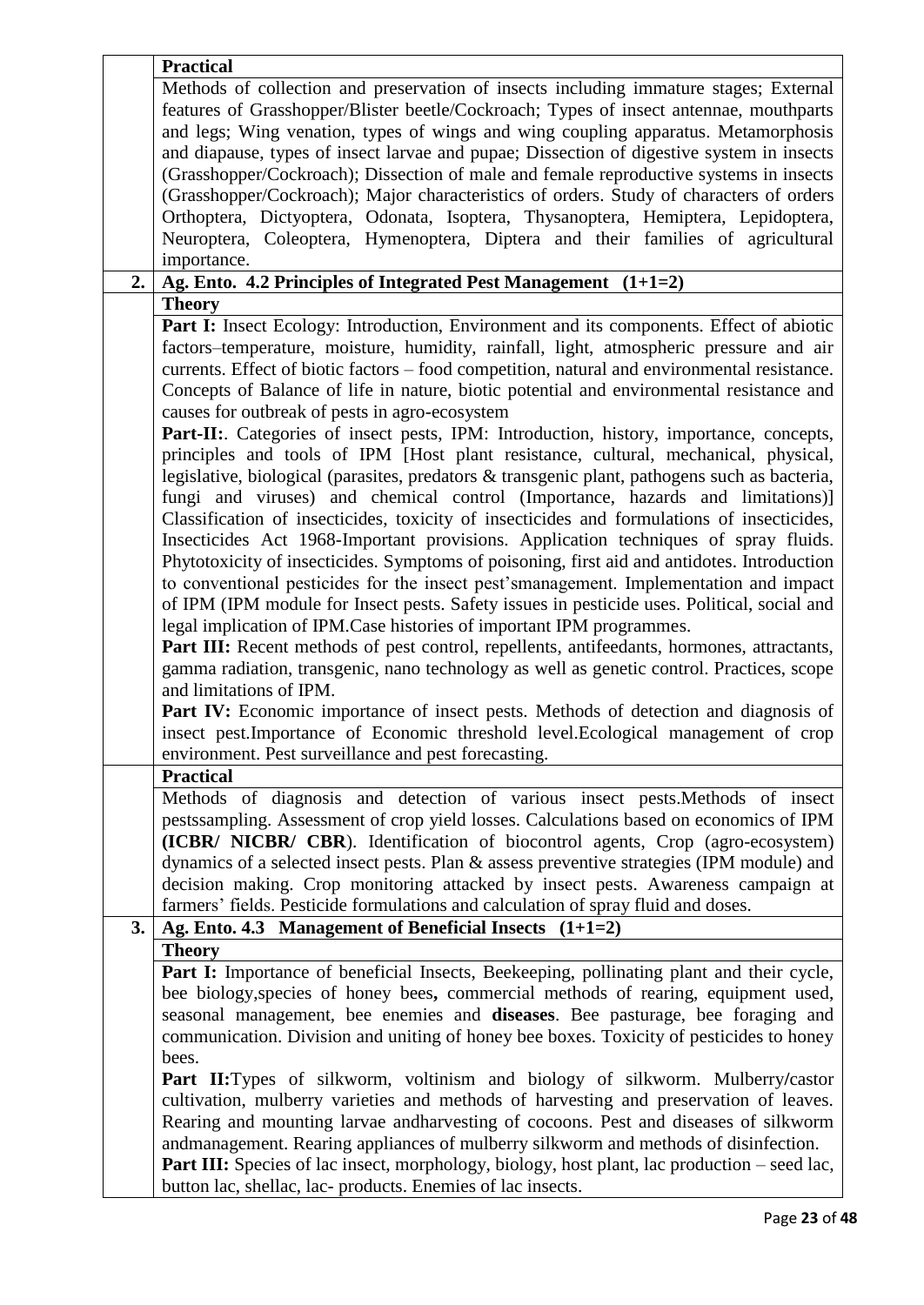|                  | Part IV: Identification of major parasitoids and predators commonly being used in                                                                                                  |
|------------------|------------------------------------------------------------------------------------------------------------------------------------------------------------------------------------|
|                  | biological control. Insect orders bearing predators and parasitoids used in pest control and                                                                                       |
|                  | their mass multiplication techniques. Important species of pollinator, weed killers and                                                                                            |
|                  | scavengers with their importance.                                                                                                                                                  |
|                  | <b>Practical</b>                                                                                                                                                                   |
|                  | Honey bee species, castes of bees. Beekeeping appliances and seasonal management, bee                                                                                              |
|                  | enemies and disease. Bee pasturage, bee foraging and communication. Division and                                                                                                   |
|                  | uniting of honey bee boxes. Migration of honeybee boxes. Types of silkworm, voltinism                                                                                              |
|                  | and biology of silkworm. Mulberry/castor cultivation, mulberry varieties and methods of                                                                                            |
|                  | harvesting and preservation of leaves. Species of lac insect, host plant identification.                                                                                           |
|                  | Identification of other important pollinators, weed killers and scavengers. Insect orders<br>bearing predators and parasitoids used in pest control and their mass multiplication  |
|                  | techniques. Visit to research and training institutions devoted to beekeeping, sericulture,                                                                                        |
|                  | lac culture and natural enemies.                                                                                                                                                   |
| $\overline{4}$ . |                                                                                                                                                                                    |
|                  | Ag. Ento. 5.4 Pests of Field Crops and Stored Grains and their Management (2+1=3)                                                                                                  |
|                  | <b>Theory</b>                                                                                                                                                                      |
|                  | General account on nature and type of damage by different arthropods pests. Scientific<br>name, order, family, host range, distribution, identification, biology and bionomics,    |
|                  | nature of damage, and management of insect and non-insect pests of paddy, sorghum,                                                                                                 |
|                  | maize, Pearl millet, ragi (Eleucinecoracana), wheat, sugarcane, cotton, sunnhemp, pulses,                                                                                          |
|                  | groundnut, castor, gingely, safflower, sunflower, mustard, soybean, cumin, fennel,                                                                                                 |
|                  | Fenugreek, tobacco etc. Common phytophagous mites, rodents, snail, slug, crab and bird                                                                                             |
|                  | pests. Stored grain pests: Coleopteran and Lepidopteran pests, their biology and damage,                                                                                           |
|                  | preventive and curative methods.                                                                                                                                                   |
|                  | <b>Practical</b>                                                                                                                                                                   |
|                  | Identification of pests, their damage symptoms and management of rice and pearl millet;                                                                                            |
|                  | sorghum, maize and wheat; sugarcane; cotton; pulses; tobacco; cumin, fennel, fenugreek                                                                                             |
|                  | and groundnut, sesame, sunflower; castor, mustard, soybean and safflower; Identification                                                                                           |
|                  | of common phytophagous mites and their morphological characters; Identification of                                                                                                 |
|                  | rodents and bird pests. Visit to Indian Storage Management and Research Institute, Hapur                                                                                           |
|                  | and Quality Laboratory, Department of Food., Delhi/ Visit to nearest FCI/civil supplies                                                                                            |
|                  | godowns. Identification of storage pests, nature of damage, management and storage                                                                                                 |
|                  | structures.                                                                                                                                                                        |
| 5.               | Ag. Ento. 6.5 Pests of Horticultural Crops and their Management $(2+1=3)$                                                                                                          |
|                  | <b>Theory</b>                                                                                                                                                                      |
|                  | Distribution, biology, nature and symptoms of damage, and management strategies of                                                                                                 |
|                  | insect and non-insect pests of vegetable crops viz., brinjal, okra, tomato, potato,                                                                                                |
|                  | cruciferous and cucurbitaceous vegetables, pulse vegetable, leafy vegetables, sweet                                                                                                |
|                  | potato, elephant foot, yam, colacasia, moringa; spices crops viz., chilies, onion, turmeric,                                                                                       |
|                  | garlic, ginger, coriander and curry neem leaf; fruit trees viz., mango, sapota, citrus,<br>banana, cashew, pomegranate, custard apple, aonla, ber, guava, papaya and grape vineand |
|                  | plantation crops viz., coconut, areca nut and date palm and ornamental plants. Plant                                                                                               |
|                  | protection in protected cultivation.                                                                                                                                               |
|                  | <b>Practical</b>                                                                                                                                                                   |
|                  | Identification and nature of damage of pests of solanaceous crops; malvaceous                                                                                                      |
|                  | vegetables; cruciferous crops; cucurbitaceous crops; chilies, onion and garlic; turmeric,                                                                                          |
|                  | ginger and colacasia; curry neem leaf, pulse vegetable, leafy vegetables and coriander;                                                                                            |
|                  | mango and sapota; guava, pomegranate and custard apple; citrus, ber, papaya and grape                                                                                              |
|                  | vine, moringa and aonla; coconut, areca nut and date palm; banana and cashew;                                                                                                      |
|                  | ornamental plants.                                                                                                                                                                 |
|                  |                                                                                                                                                                                    |

# **6. HORTICULTURE**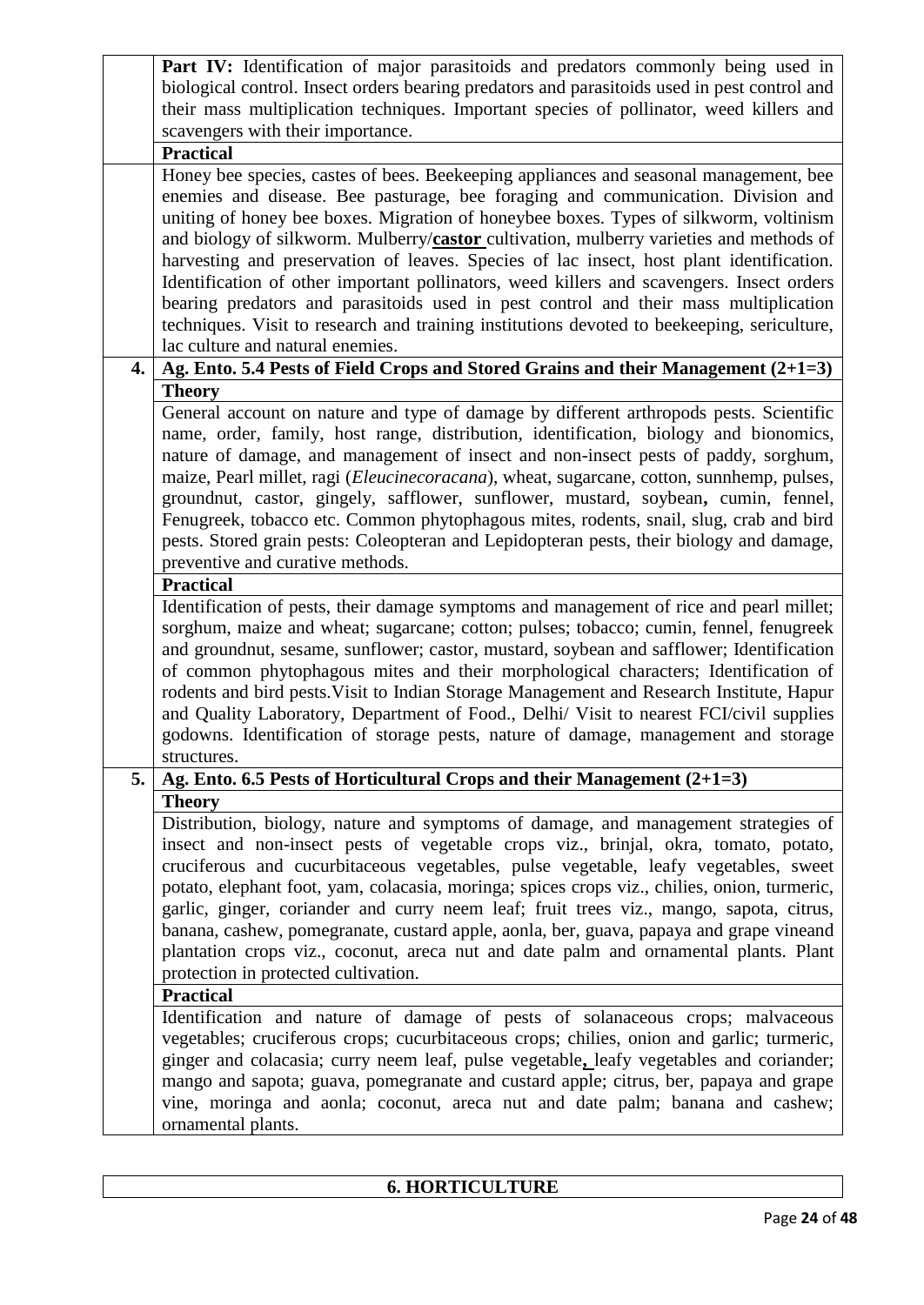|    | Fundamentals of Horticulture (NEW) $(1+1=2)$<br>1. Hort. 1.1                                                                                                                   |
|----|--------------------------------------------------------------------------------------------------------------------------------------------------------------------------------|
|    | <b>Theory</b>                                                                                                                                                                  |
|    | Horticulture-Its definition and branches, importance and scope; horticultural and                                                                                              |
|    | botanical classification; climate and soil for horticultural crops; Plant propagation-                                                                                         |
|    | methods and propagating structures; principles of orchard establishment; Principles and                                                                                        |
|    | methods of training and pruning, bahar treatment, juvenility and flower bud                                                                                                    |
|    | differentiation; unfruitfulness; pollination, pollinizers and pollinators; fertilization and                                                                                   |
|    | parthenocarpy; kitchen gardening; garden types and parts; lawn making; use of plant bio-                                                                                       |
|    | regulators in horticulture. Irrigation & fertilizers application-method and quantity                                                                                           |
|    | <b>Practical</b>                                                                                                                                                               |
|    | Identification of garden tools. Identification of horticultural crops. Preparation of seed                                                                                     |
|    | bed/nursery bed. Practice of sexual and asexual methods of propagation. Layout and                                                                                             |
|    | planting of orchard plants. Training and pruning of fruit trees. Transplanting and care of                                                                                     |
|    | vegetable seedlings. Making of herbaceous and shrubbery borders. Preparation of potting                                                                                        |
|    | mixture, potting and repotting. Fertilizer application in different crops. Visits to                                                                                           |
|    | commercial nurseries/orchard.                                                                                                                                                  |
| 2. | Hort. 2.2 Production Technology for Fruit and Plantation Crops (1+1=2)                                                                                                         |
|    | <b>Theory</b>                                                                                                                                                                  |
|    | Importance and scope of fruit and plantation crop industry in India; High density                                                                                              |
|    | planting; Use of rootstocks; Production technologies for the cultivation of major fruits-                                                                                      |
|    | mango, banana, citrus, grape, guava, papaya, apple, pomegranate, Sapota, Custard apple<br>minor fruits: jackfruit, strawberry, pineapple, Ber and Jamunplantation crops- major |
|    | coconut, arecanut, cashew minor :, tea, coffee & rubber.                                                                                                                       |
|    | <b>Practical</b>                                                                                                                                                               |
|    | Description and identification of important varieties of fruit and plantation crops. Seed                                                                                      |
|    | propagation. Scarification and stratification of seeds. Propagation methods for fruit and                                                                                      |
|    | plantation crops including Micro-propagation. Description and identification of fruit.                                                                                         |
|    | Preparation of plant bio regulators and their uses, and physiological disorders of above                                                                                       |
|    | fruit and plantation crops, Visit to commercial orchard.                                                                                                                       |
| 3. | Hort. 3.3 Production Technology for Vegetable and Spices $(1+1=2)$                                                                                                             |
|    | <b>Theory</b>                                                                                                                                                                  |
|    | Importance of vegetables & spices in human nutrition and national economy, brief about                                                                                         |
|    | origin, area, production, improved varieties and cultivation practices such as time of                                                                                         |
|    | sowing method, transplanting techniques, planting distance, fertilizer<br>sowing,                                                                                              |
|    | requirements, irrigation, weed management, harvesting, storage, physiological disorders,                                                                                       |
|    | disease and pest control and seed production of important vegetable and spices.                                                                                                |
|    | Major crops: Fruit vegetables : Brinjal, Tomato, Chilli, Okra Cucurbits : Bottle gourd,                                                                                        |
|    | , Water melon Cole crops: Cabbage and cauliflower Tuber: Potato Spices: Turmeric,                                                                                              |
|    | Ginger, Cardamom, Black paper, Clove Minor crops: Cucurbits : Cucumber, Ridge                                                                                                  |
|    | gourd, bitter gourd, Pointed gourd, Musk melon Legumes : Pea, Cluster bean, Cowpea                                                                                             |
|    | <b>Root vegetables: Radish, Carrot, Beet root</b>                                                                                                                              |
|    | Tuber : and Sweet potato Leafy vegetables : Palak and Amaranthus Bulb crops : Onion,                                                                                           |
|    | Garlic Spices: Fennel, Cumin, Fenugreek, Coriander<br><b>Practical</b>                                                                                                         |
|    | Identification of vegetables & spices crops and their seeds. Types of vegetable garden,                                                                                        |
|    | Kitchen garden, Direct seed sowing and transplanting. Fertilizers applications. Raising of                                                                                     |
|    | nursery of vegetables & spices. Vegetables & spices seed extraction. Harvesting &                                                                                              |
|    | preparation for market.                                                                                                                                                        |
| 4. | Production Technology for Ornamental Crops, MAPs and Landscaping<br><b>Hort. 4.4</b>                                                                                           |
|    | $(1+1=2)$                                                                                                                                                                      |
|    | <b>Theory</b>                                                                                                                                                                  |
|    | Importance and scope of ornamental crops, medicinal and aromatic plants and                                                                                                    |
|    | landscaping. Principles of landscaping. Landscape uses of trees, shrubs and climbers.                                                                                          |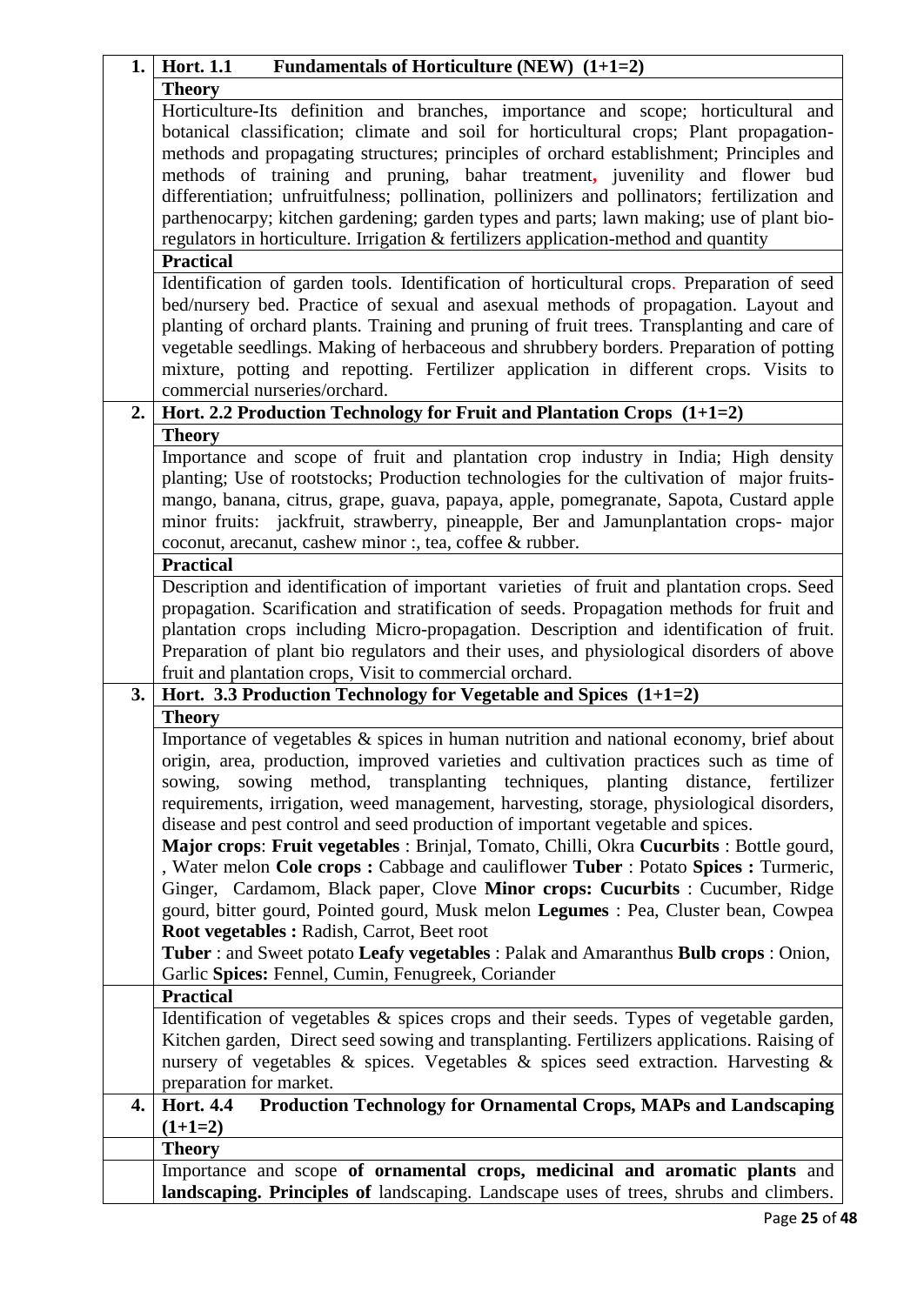|    | Production technology of important flower crops <b>major</b> - rose, gladiolus, tuberose,<br>chrysanthemum under open conditions. Package of practices for loose flowers major like     |
|----|-----------------------------------------------------------------------------------------------------------------------------------------------------------------------------------------|
|    | marigold, jasmine, Gaillardia and spiderlily under open conditions. Production                                                                                                          |
|    | technology of major medicinal plants like Ashwgandha, isabgol, guggle and senna with                                                                                                    |
|    | minor like asparagus, aloe, periwinkle, and major aromatic plants like rose with minor                                                                                                  |
|    | like mint, lemongrass, citronella, palmarosa, ocimum, rose, geranium, vetiver. Processing                                                                                               |
|    | and value addition in ornamental crops and MAPs produce                                                                                                                                 |
|    | <b>Practical</b>                                                                                                                                                                        |
|    | Identification of Ornamental plants. Seasonal annuals, Identification of Medicinal and                                                                                                  |
|    | Aromatic Plants. Garden Adornments & features, Training and pruning of Ornamental                                                                                                       |
|    | plants. Planning and layout of garden. Special Practices of Ornamental plants,                                                                                                          |
|    | Intercultural operations in flowers and MAP. Harvesting and post harvest handling of cut                                                                                                |
|    | and loose flowers. Processing of MAP. Visit to commercial flower/MAP unit                                                                                                               |
| 5. | Hort. 5.5 Post-harvest Management and Value Addition of Fruits and Vegetables                                                                                                           |
|    | $(1+1=2)$                                                                                                                                                                               |
|    | <b>Theory</b>                                                                                                                                                                           |
|    | Importance of fruits and vegetables, extent and possible causes of post harvest losses;                                                                                                 |
|    | Pre-harvest factors affecting postharvest quality, maturity, ripening and changes                                                                                                       |
|    | occurring during ripening; Respiration and factors affecting respiration rate; Role of                                                                                                  |
|    | ethylene; Post harvest disease and disorders; Harvesting and field handling; Storage                                                                                                    |
|    | (ZECC, cold storage, CA, MA, and hypobaric); Value addition concept; Principles and                                                                                                     |
|    | methods of preservation; Intermediate moisture food- Jam, jelly, marmalade, preserve,                                                                                                   |
|    | candy - Concepts and Standards; Fermented and non-fermented beverages. Tomato                                                                                                           |
|    | products- Concepts and Standards; Drying/ Dehydration of fruits and vegetables -                                                                                                        |
|    | Concept and methods, osmotic drying. Canning — Concepts and Standards, packaging of                                                                                                     |
|    | products                                                                                                                                                                                |
|    | <b>Practical</b>                                                                                                                                                                        |
|    | Applications of different types of packaging containers for shelf life extension. Effect of                                                                                             |
|    | temperature on shelf life and quality of produce. Demonstration of heat, chilling and                                                                                                   |
|    | freezing injury in vegetables and fruits. Extraction and preservation of pulps and juices.<br>Preparation of jam, jelly, RTS, nectar, squash, osmotically dried products, fruit bar and |
|    | candy and tomato products, canned products. Quality evaluation of products — physico-                                                                                                   |
|    | chemical and sensory. Visit to processing unit/industry                                                                                                                                 |
| 6. | <b>Hort. 6.6</b><br>Landscaping $(1+1=2)$                                                                                                                                               |
|    | <b>Theory</b>                                                                                                                                                                           |
|    | Importance and scope of landscaping. Principles of landscaping, garden styles and types,                                                                                                |
|    | terrace gardening, vertical gardening, garden components, adornments, lawn making,                                                                                                      |
|    | rockery, water garden, walk-paths, bridges, other constructed features etc. gardens for                                                                                                 |
|    | special purposes. Trees: selection, propagation, planting schemes, canopy management,                                                                                                   |
|    | shrubs and herbaceous perennials: selection, propagation, planting schemes, architecture.                                                                                               |
|    | Climber and creepers: importance, selection-, propagation, planting, Annuals: selection,                                                                                                |
|    | propagation, planting scheme, Other garden plants: palms, ferns, grasses and cacti                                                                                                      |
|    | succulents. Pot plants: selection, arrangement, management. Bio-aesthetic planning:                                                                                                     |
|    | definition, need, planning; landscaping of urban and rural areas, Peri-urban landscaping,                                                                                               |
|    | Landscaping of schools, public places like bus station, railway station, townships, river                                                                                               |
|    | banks, hospitals, play grounds, airports, industries, institutions. Bonsai: principles and                                                                                              |
|    | management, lawn: establishment and maintenance. CAD application                                                                                                                        |
|    | <b>Practical</b>                                                                                                                                                                        |
|    | Identification of trees, shrubs, annuals, pot plants; Propagation of trees, shrubs, climbers,                                                                                           |
|    | creepers and annuals, care and maintenance of plants, potting and repotting, identification                                                                                             |
|    | of tools and implements used in landscape design, training and pruning of plants for                                                                                                    |
|    | special effects, lawn establishment and maintenance, layout of formal gardens, informal                                                                                                 |
|    | gardens, special type of gardens (sunken garden, terrace garden, rock garden) and                                                                                                       |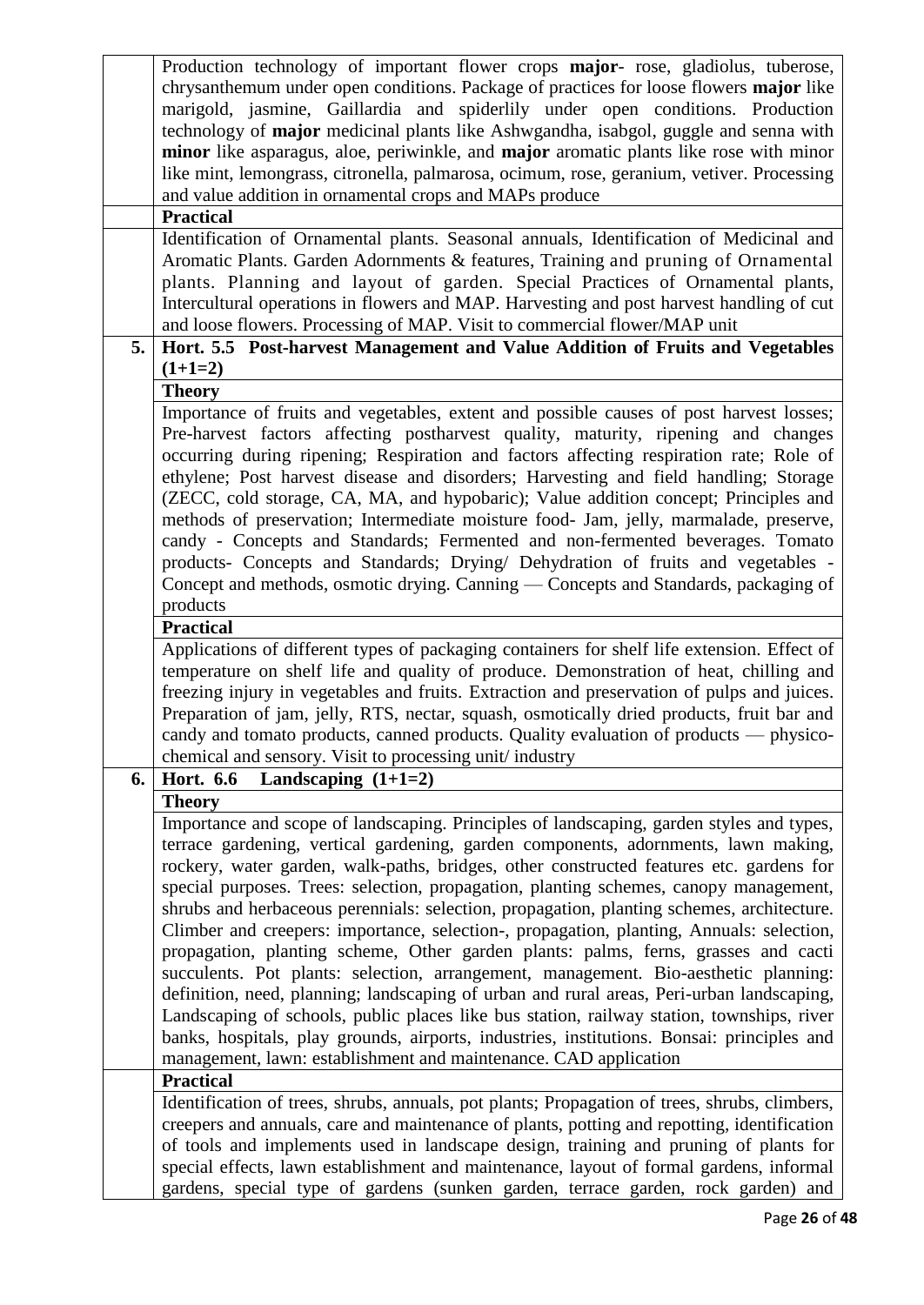|    | 7. AGRICULTURAL ECONOMICS                                                                                                                                                                                                                                                                                                                                                                                                                                                                                                                                                                                                                                                                                                                                                                                                                                                                                                                                                                                                                                                                                                                                                                                                                                                                                                                                                                                                                                                                                                                                                                                                                                                                                                                                                                                                                                                                                                                                                                                                                                                                                                                                                                            |
|----|------------------------------------------------------------------------------------------------------------------------------------------------------------------------------------------------------------------------------------------------------------------------------------------------------------------------------------------------------------------------------------------------------------------------------------------------------------------------------------------------------------------------------------------------------------------------------------------------------------------------------------------------------------------------------------------------------------------------------------------------------------------------------------------------------------------------------------------------------------------------------------------------------------------------------------------------------------------------------------------------------------------------------------------------------------------------------------------------------------------------------------------------------------------------------------------------------------------------------------------------------------------------------------------------------------------------------------------------------------------------------------------------------------------------------------------------------------------------------------------------------------------------------------------------------------------------------------------------------------------------------------------------------------------------------------------------------------------------------------------------------------------------------------------------------------------------------------------------------------------------------------------------------------------------------------------------------------------------------------------------------------------------------------------------------------------------------------------------------------------------------------------------------------------------------------------------------|
| 1. | Ag. Econ. 2.1 Fundamentals of Agricultural Economics<br>$(2+0=2)$                                                                                                                                                                                                                                                                                                                                                                                                                                                                                                                                                                                                                                                                                                                                                                                                                                                                                                                                                                                                                                                                                                                                                                                                                                                                                                                                                                                                                                                                                                                                                                                                                                                                                                                                                                                                                                                                                                                                                                                                                                                                                                                                    |
|    | <b>Theory</b>                                                                                                                                                                                                                                                                                                                                                                                                                                                                                                                                                                                                                                                                                                                                                                                                                                                                                                                                                                                                                                                                                                                                                                                                                                                                                                                                                                                                                                                                                                                                                                                                                                                                                                                                                                                                                                                                                                                                                                                                                                                                                                                                                                                        |
|    | Economics: Meaning, scope and subject matter, definitions, activities, approaches to<br>economic analysis; micro and macro economics, positive and normative analysis. Nature<br>of economic theory; rationality assumption, concept of equilibrium, economic laws as<br>generalization of human behavior. Basic concepts: Goods and services, desire, want,<br>demand, utility, cost and price, wealth, capital, income and welfare. Agricultural<br>economics: meaning, definition, characteristics of agriculture, importance and its role in<br>economic development. Agricultural planning and development in the country. Demand:<br>meaning, law of demand, demand schedule and demand curve, determinants, utility<br>theory; law of diminishing marginal utility, equi-marginal utility principle. Consumer's<br>equilibrium and derivation of demand curve, concept of consumer surplus. Elasticity of<br>demand: concept and measurement of price elasticity, income elasticity and cross<br>elasticity. Production: process, creation of utility, factors of production, input output<br>relationship. Laws of returns: Law of variable proportions and law of returns to scale.<br>Cost: Cost concepts, short run and long run cost curves. Supply: Stock v/s supply, law of<br>supply, supply schedule, supply curve, determinants of supply, elasticity of supply.<br>Distribution theory: meaning, factor market and pricing of factors of production.<br>Concepts of rent, wage, interest and profit. National income: Meaning and importance,<br>circular flow, concepts of national income accounting and approaches to measurement,<br>difficulties in measurement. Population: Importance, Malthusian and Optimum<br>population theories, natural and socio-economic determinants, current policies and<br>programmes on population control. Money: Barter system of exchange and its problems,<br>evolution, meaning and functions of money, classification of money, money supply,<br>general price index, inflation and deflation. Economic systems: Concepts of economy and<br>its functions, important features of capitalistic, socialistic and mixed economies, elements |
|    | of economic planning. Forms of business organizations, international trade and balance of<br>payments. GST and its implication on Indian economy.                                                                                                                                                                                                                                                                                                                                                                                                                                                                                                                                                                                                                                                                                                                                                                                                                                                                                                                                                                                                                                                                                                                                                                                                                                                                                                                                                                                                                                                                                                                                                                                                                                                                                                                                                                                                                                                                                                                                                                                                                                                    |
| 2. | Ag. Econ. 3.2 Agricultural Finance and Co-Operation $(2+1=3)$                                                                                                                                                                                                                                                                                                                                                                                                                                                                                                                                                                                                                                                                                                                                                                                                                                                                                                                                                                                                                                                                                                                                                                                                                                                                                                                                                                                                                                                                                                                                                                                                                                                                                                                                                                                                                                                                                                                                                                                                                                                                                                                                        |
|    | <b>Theory</b>                                                                                                                                                                                                                                                                                                                                                                                                                                                                                                                                                                                                                                                                                                                                                                                                                                                                                                                                                                                                                                                                                                                                                                                                                                                                                                                                                                                                                                                                                                                                                                                                                                                                                                                                                                                                                                                                                                                                                                                                                                                                                                                                                                                        |
|    | Agricultural Finance- meaning, scope and significance, credit needs and its role in Indian<br>agriculture. Agricultural credit: meaning, definition, need, classification. Credit analysis:<br>4 R's, and 3C's of credits. Sources of agricultural finance: institutional and non-<br>institutional sources, commercial banks, social control and nationalization of commercial<br>banks, Micro financing including KCC. Lead bank scheme, RRBs, Scale of finance and<br>unit cost. An introduction to higher financing institutions – RBI, NABARD, ADB, IMF,<br>world bank, Insurance and Credit Guarantee Corporation of India. Cost of credit. Recent<br>development in agricultural credit. Preparation and analysis of financial statements -<br>Balance Sheet and Income Statement. Basic guidelines for preparation of project reports-<br>Bank norms - SWOT analysis. Agricultural Cooperation - Meaning, brief history of<br>cooperative development in India, objectives, principles of cooperation, significance of<br>cooperatives in Indian agriculture. Agricultural Cooperation in India- credit, marketing,<br>consumer and multi-purpose cooperatives, farmers' service cooperative societies,<br>processing cooperatives, farming cooperatives, cooperative warehousing; role of ICA,<br>NCUI, NCDC, NAFED. 3 R's, 5 C's and 7 P's of credit. Crop insurance: its scope,<br>significance<br>and<br>limitations<br>potential<br>of<br>the<br>and<br>the<br>newly<br>launced<br>'PradhanMantriFasalBimaYojana' (Prime Minister's Crop Insurance Scheme). Successful<br>cooperative systems in Gujarat (AMUL), Tamil Nadu (Aavin), Karnataka (Nandini),<br>Maharashtra and Punjab.                                                                                                                                                                                                                                                                                                                                                                                                                                                                                                    |
|    | <b>Practical</b>                                                                                                                                                                                                                                                                                                                                                                                                                                                                                                                                                                                                                                                                                                                                                                                                                                                                                                                                                                                                                                                                                                                                                                                                                                                                                                                                                                                                                                                                                                                                                                                                                                                                                                                                                                                                                                                                                                                                                                                                                                                                                                                                                                                     |
|    |                                                                                                                                                                                                                                                                                                                                                                                                                                                                                                                                                                                                                                                                                                                                                                                                                                                                                                                                                                                                                                                                                                                                                                                                                                                                                                                                                                                                                                                                                                                                                                                                                                                                                                                                                                                                                                                                                                                                                                                                                                                                                                                                                                                                      |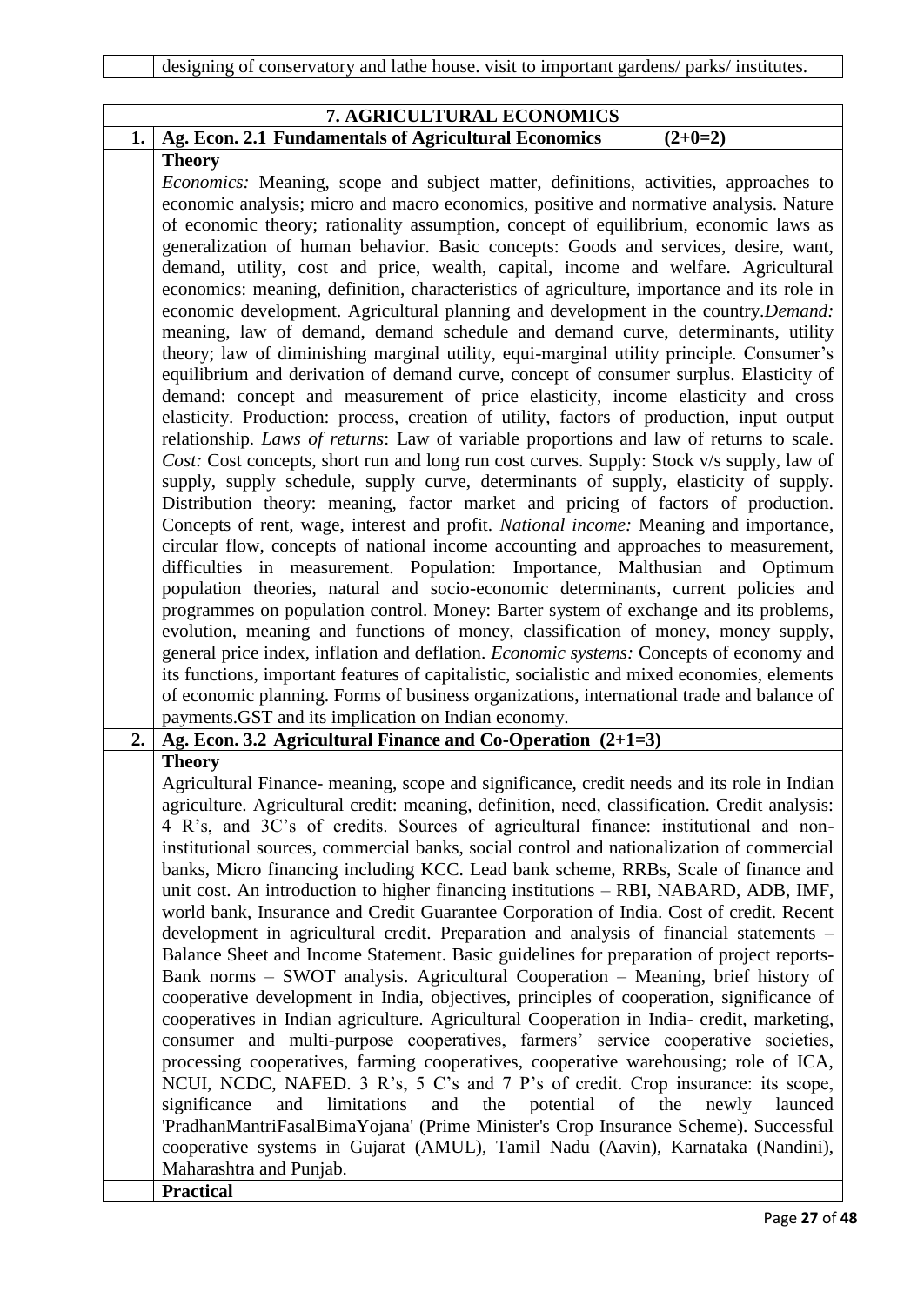|    | Optimum allocation of limited amount of capital among different enterprise. Analysis of                                                                                                  |
|----|------------------------------------------------------------------------------------------------------------------------------------------------------------------------------------------|
|    | progress and performance of cooperatives using published data. Analysis of progress and                                                                                                  |
|    | performance of commercial banks and RRBs using published data. Visit to a commercial                                                                                                     |
|    | bank, cooperative bank and cooperative society to acquire firsthand knowledge of their                                                                                                   |
|    | management, schemes and procedures. Estimation of credit requirement of farm business                                                                                                    |
|    | $-A$ case study. Preparation and analysis of balance sheet $-A$ case study. Preparation and                                                                                              |
|    | analysis of income statement $-A$ case study. Appraisal of a loan proposal $-A$ case study.                                                                                              |
|    | Techno-economic parameters for preparation of projects. Preparation of Bankable                                                                                                          |
|    | projects for various agricultural products and its value added products. Seminar on                                                                                                      |
| 3. | selected topics. Different types of repayment plans.<br>Ag. Econ. 4.3                                                                                                                    |
|    | <b>Agricultural Marketing Trade and Prices (2+1=3)</b><br><b>Theory</b>                                                                                                                  |
|    | Agricultural Marketing: Concepts and definitions of market, marketing, agricultural                                                                                                      |
|    | marketing, market structure, marketing mix and market segmentation, classification and                                                                                                   |
|    | characteristics of agricultural markets; demand, supply and producer's surplus of agri-                                                                                                  |
|    | commodities: nature and determinants of demand and supply of farm products, producer's                                                                                                   |
|    | surplus – meaning and its types, marketable and marketed surplus, factors affecting                                                                                                      |
|    | marketable surplus of agri-commodities; pricing and promotion strategies: pricing                                                                                                        |
|    | considerations and approaches - cost based and competition based pricing; market                                                                                                         |
|    | promotion - advertising, personal selling, sales promotion and publicity - their meaning                                                                                                 |
|    | and merits & demerits; marketing process and functions: Marketing process-                                                                                                               |
|    | concentration, dispersion and equalization; exchange functions – buying and selling;                                                                                                     |
|    | physical functions – storage, transport and processing; facilitating functions – packaging,                                                                                              |
|    | branding, grading, quality control and labeling (Agmark); Market functionaries and                                                                                                       |
|    | marketing channels: Types and importance of agencies involved in agricultural                                                                                                            |
|    | marketing; meaning and definition of marketing channel; number of channel levels;                                                                                                        |
|    | marketing channels for different farm products; Integration, efficiency, costs and price                                                                                                 |
|    | spread: Meaning, definition and types of market integration; marketing efficiency;                                                                                                       |
|    | marketing costs, margins and price spread; factors affecting cost of marketing; reasons for                                                                                              |
|    | higher marketing costs of farm commodities; ways of reducing marketing costs; Role of                                                                                                    |
|    | Govt. in agricultural marketing: Public sector institutions- CWC, SWC, FCI, CACP &                                                                                                       |
|    | DMI – their objectives and functions; cooperative marketing in India; Risk in marketing:                                                                                                 |
|    | Types of risk in marketing; speculation $\&$ hedging; an overview of futures trading;                                                                                                    |
|    |                                                                                                                                                                                          |
|    | Agricultural prices and policy: Meaning and functions of price; administered prices; need<br>for agricultural price policy; Trade: Concept of International Trade and its need, theories |
|    | of absolute and comparative advantage. Present status and prospects of international trade                                                                                               |
|    |                                                                                                                                                                                          |
|    | in agri-commodities; GATT and WTO; Agreement on Agriculture (AoA) and its                                                                                                                |
|    | implications on Indian agriculture; IPR. Role of government in agricultural marketing.                                                                                                   |
|    | Role of APMC and its relevance in the present day context.<br><b>Practical</b>                                                                                                           |
|    | Plotting and study of demand and supply curves and calculation of elasticities; Study of                                                                                                 |
|    | relationship between market arrivals and prices of some selected commodities;                                                                                                            |
|    | Computation of marketable and marketed surplus of important commodities; Study of                                                                                                        |
|    | price behaviour over time for some selected commodities; Construction of index                                                                                                           |
|    | numbers; Visit to a local market to study various marketing functions performed by                                                                                                       |
|    | different agencies, identification of marketing channels for selected commodity,                                                                                                         |
|    | collection of data regarding marketing costs, margins and price spread and presentation of                                                                                               |
|    | report in the class; Visit to market institutions - NAFED, SWC, CWC, cooperative                                                                                                         |
|    | marketing society, etc. to study their organization and functioning; Application of                                                                                                      |
|    | principles of comparative advantage of international trade.                                                                                                                              |
| 4. | <b>Farm Management, Production and Resource Economics</b><br>Ag. Econ. 6.4<br>$(2+1=3)$                                                                                                  |
|    | <b>Theory</b>                                                                                                                                                                            |
|    | Meaning and concept of farm management, objectives and relationship with other                                                                                                           |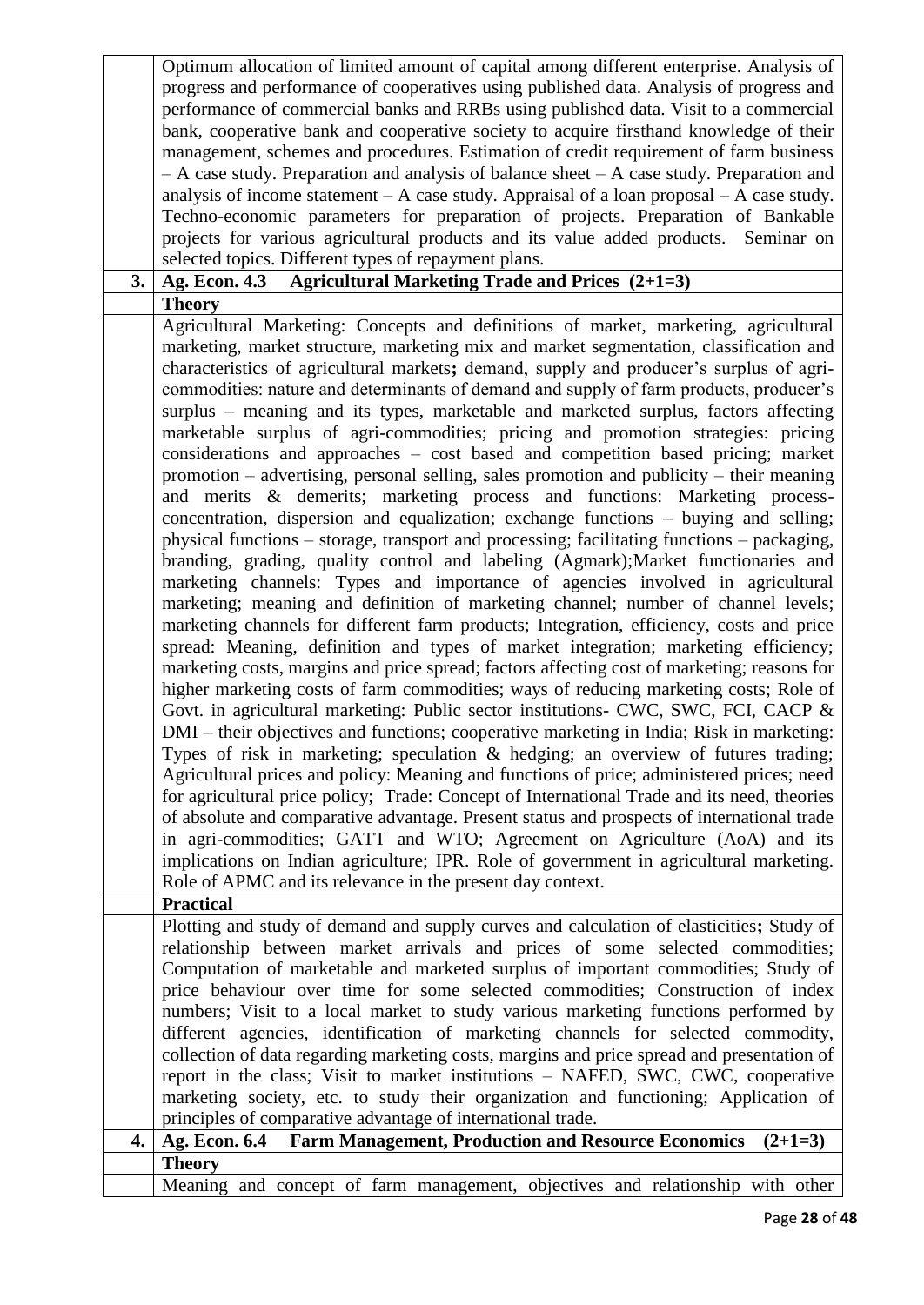sciences. Meaning and definition of farms, its types and characteristics, factor determining types and size of farms. Principles of farm management: concept of production function and its type, use of production function in decision-making on a farm, factor-product, factor-factor and product-product relationship, law of equimarginal/or principles of opportunity cost and law of comparative advantage. Meaning and concept of cost, types of costs and their interrelationship, importance of cost in managing farm business and estimation of gross farm income, net farm income, family labor income and farm business income. Importance of farm records and accounts in managing a farm, various types of farm records needed to maintain on farm, farm inventory, balance sheet, profit and loss accounts. Meaning and importance of farm planning and budgeting, partial and complete budgeting, steps in farm planning and budgeting. appraisal of farm resources, selection of crops and livestock's enterprises. Concept of risk and uncertainty occurs in agriculture production, nature and sources of risks and its management strategies**,** Crop/livestock/machinery insurance – weather based crop insurance, features, determinants of compensation. Concepts of resource economics, differences between NRE and agricultural economics, unique properties of natural resources. Positive and negative externalities in agriculture, Inefficiency and welfare loss, solutions, Important issues in economics and management of common property resources of land, water, pasture and forest resources etc. **Practical**

Computation of depreciation cost of farm assets. Application of equi-marginal returns/opportunity cost principle in allocation of farm resources. Determination of most profitable level of inputs use in a farm production process. Determination of least cost combination of inputs. Selection of most profitable enterprise combination. Application of cost principles including CACP concepts in the estimation of cost of crop and livestock enterprises. Preparation of farm plan and budget, farm records and accounts and profit & loss accounts. Collection and analysis of data on various resources in India.

|    | 8. AGRICULTURAL ENGINEERING, METHAMATICS                                                          |
|----|---------------------------------------------------------------------------------------------------|
| 1. | Maths 1.1 Elementary Mathematics $(2+0=2)$                                                        |
|    | <b>Theory</b>                                                                                     |
|    | Differential Calculus: Definition of function, limit and continuity, Simple problems on           |
|    | limit, Simple problems on continuity, Differentiation of $x^n$ , $e^x$ , sin x & cos x from first |
|    | principle, Derivatives of sum, difference, product and quotient of two functions,                 |
|    | Differentiation of functions of functions (Simple problem based on it), Logarithmic               |
|    | differentiation (Simple problem based on it), Maxima and Minima of the functions of the           |
|    | form $y=f(x)$ (Simple problems based on it).                                                      |
|    | Integral Calculus: Integration of simple functions, Integration of Product of two                 |
|    | functions, Definite Integral (simple problems based on it), Area under simple well-known          |
|    | curves (simple problems based on it)                                                              |
|    | Matrices and Determinants: Definition of Matrices, Addition, Subtraction, Multiplication,         |
|    | Transpose and Inverse up to 3rd order, Properties of determinants up to 3rd order and             |
|    | their evaluation                                                                                  |
| 2. | Ag. Engg. 2.1 Introductory Soil and Water Conservation Engineering<br>$(1+1=2)$                   |
|    | <b>Theory</b>                                                                                     |
|    |                                                                                                   |
|    | Introduction to Soil and Water Conservation, causes of soil erosion. Definition and agents        |
|    | of soil erosion, water erosion: Forms of water erosion. Gully classification and control          |
|    | measures. Soil loss estimation by universal Loss Soil Equation. Soil loss measurement             |
|    | techniques. Principles of erosion control: Introduction to contouring, strip cropping.            |
|    | Contour bund. Graded bund and bench terracing. Grassed water ways and their design.               |
|    | Water harvesting and its techniques. Wind erosion: mechanics of wind erosion, types of            |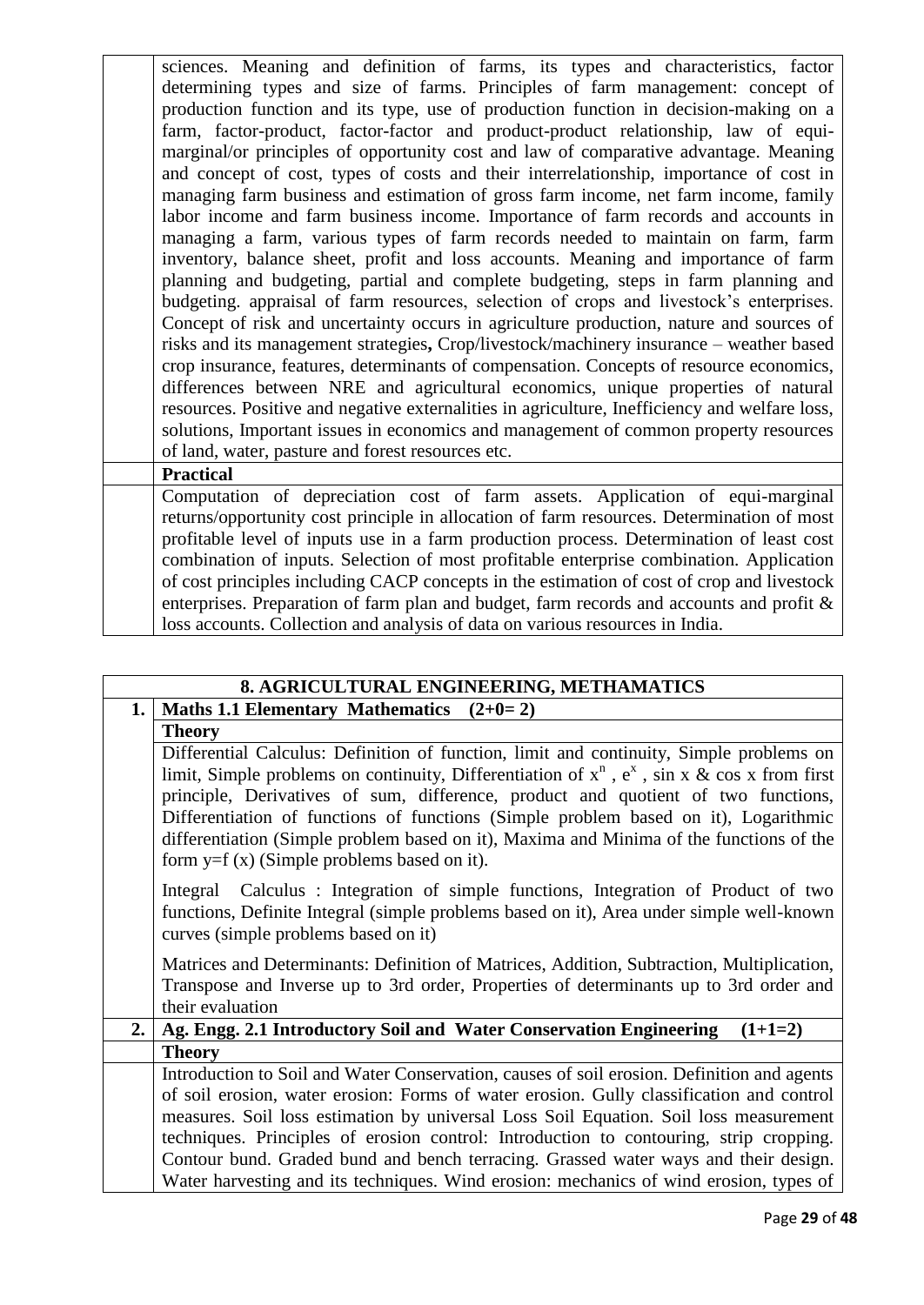|    | soil movement. Principles of wind erosion control and its control measures. Surveying:                                                                                                 |
|----|----------------------------------------------------------------------------------------------------------------------------------------------------------------------------------------|
|    | Field area calculation. Machineries required for land levelling                                                                                                                        |
|    | <b>Practical</b>                                                                                                                                                                       |
|    | General status of soil conservation in India. Calculation of erosion index. Estimation of                                                                                              |
|    | soil loss. Measurement of soil loss. Preparation of contour maps. Design of grassed water                                                                                              |
|    | ways. Design of contour bunds. Design of graded bunds. Design of bench terracing                                                                                                       |
|    | system. Problem on wind erosion. Water lifting pump capacity, power calculation                                                                                                        |
|    | required                                                                                                                                                                               |
| 3. | Ag. Engg. 3.2 Farm Machinery and Power $(1+1=2)$                                                                                                                                       |
|    | <b>Theory</b>                                                                                                                                                                          |
|    | Status of Farm Power in India, Sources of Farm Power, I.C. engines, working principles                                                                                                 |
|    | of I C engines, comparison of two stroke and four stroke cycle engines, Study of                                                                                                       |
|    | different components of I.C. engine, I.C. engine terminology and solved problems,                                                                                                      |
|    | Familiarization with different systems of I.C. engines: Air cleaning, cooling, lubrication<br>fuel supply and hydraulic control system of a tractor, Familiarization with Power        |
|    | transmission system : clutch, gear box, differential and final drive of a tractor, Tractor                                                                                             |
|    | types, Cost analysis of tractor power and attached implement, Criteria for write selection                                                                                             |
|    | of tractor and machine implements                                                                                                                                                      |
|    | Familiarization with Primary and Secondary Tillage implement, Implement for hill                                                                                                       |
|    | agriculture, implement for intercultural operations, Familiarization with sowing and                                                                                                   |
|    | planting equipment, calibration of a seed drill and solved examples, Familiarization with                                                                                              |
|    | Plant Protection equipment, Familiarization with harvesting and threshing equipment.                                                                                                   |
|    | <b>Practical</b>                                                                                                                                                                       |
|    | Study of different components of I.C. engine. To study air cleaning and cooling system of                                                                                              |
|    | engine, Familiarization with clutch, transmission, differential and final drive of a tractor,                                                                                          |
|    | Familiarization with lubrication and fuel supply system of engine, Familiarization with                                                                                                |
|    | brake, steering, hydraulic control system of engine, Learning of tractor driving,                                                                                                      |
|    | Familiarization with operation of power tiller, Implements for hill agriculture,                                                                                                       |
|    | Familiarization with different types of primary and secondary tillage implements: mould                                                                                                |
|    | plough, disc plough and disc harrow. Familiarization with seed-cum-fertilizer drills their                                                                                             |
|    | seed metering mechanism and calibration, planters and transplanter Familiarization with                                                                                                |
|    | different types of sprayers and dusters Familiarization with different inter-cultivation                                                                                               |
|    | equipment, Familiarization with harvesting and threshing machinery. Calculation of                                                                                                     |
|    | power requirement for different implements                                                                                                                                             |
| 4. | Ag. Engg. 4.3 Renewable Energy and Green Technology $(1+1=2)$                                                                                                                          |
|    | <b>Theory</b>                                                                                                                                                                          |
|    | Classification of energy sources, contribution of these of sources in agricultural sector,                                                                                             |
|    | Familiarization with biomass utilization for biofuel production and their application,                                                                                                 |
|    | Familiarization with types of biogas plants and gasifiers, biogas, bioalcohol, biodiesel                                                                                               |
|    | and biooil production and their utilization as bioenergy resource, introduction of solar                                                                                               |
|    | energy, collection and their application, Familiarization with solar energy gadgets: solar                                                                                             |
|    | cooker, solar water heater, application of solar energy: solar drying, solar pond, solar<br>distillation, solar photovoltaic system and their application, introduction of wind energy |
|    | and their application. Availability of bio mass and their application in different places                                                                                              |
|    | <b>Practical</b>                                                                                                                                                                       |
|    | Familiarization with renewable energy gadgets. To study biogas plants, To study gasifier,                                                                                              |
|    | To study the production process of biodiesel, To study briquetting machine, To study the                                                                                               |
|    | production process of bio-fuels. Familiarization with different solar energy gadgets. To                                                                                               |
|    | study solar photovoltaic system: solar light, solar pumping, solar fencing. To study solar                                                                                             |
|    | cooker, To study solar drying system. To study solar distillation and solar pond.Solar                                                                                                 |
|    | Wind hybrid system. Field visit to Solar - Wind farm.                                                                                                                                  |
| 5. | Ag. Engg. 5.4 Protected Cultivation and Secondary Agriculture (1+1=2)                                                                                                                  |
|    | <b>Theory</b>                                                                                                                                                                          |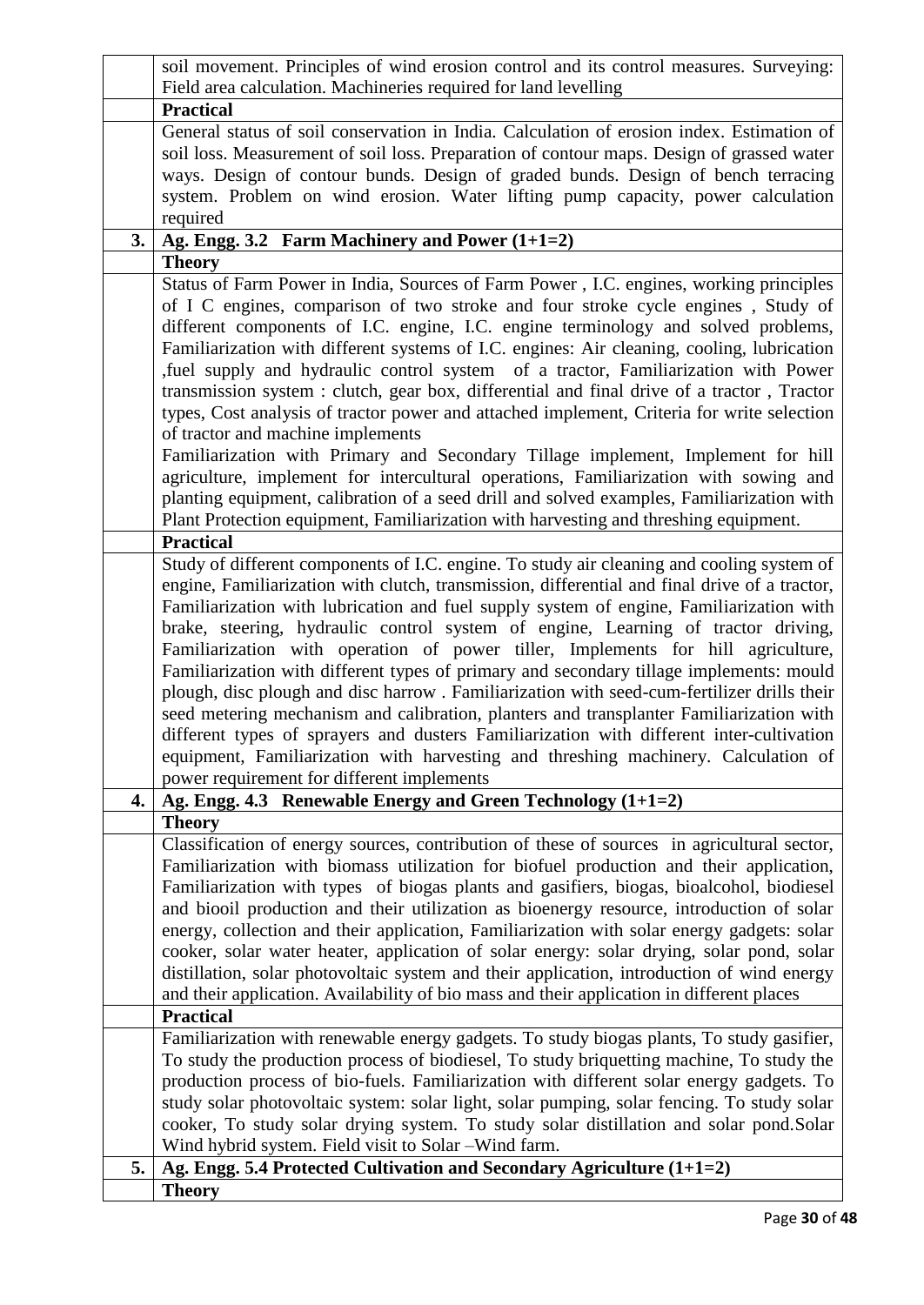Green house technology: Introduction, Types of Green Houses; Plant response to Green house environment, Planning and design of greenhouses, Design criteria of green house for cooling and heating purposes. Green house equipments, materials of construction for traditional and low cost green houses. Irrigation systems used in greenhouses, typical applications, passive solar green house, hot air green house heating systems, green house drying. Cost estimation and economic analysis.

Important Engineering properties such as physical, thermal and aero & hydrodynamic properties of cereals, pulses and oilseed, their application in PHT equipment design and operation. Drying and dehydration; moisture measurement, EMC, drying theory, various drying method, commercial grain dryer (deep bed dryer, flat bed dryer, tray dryer, fluidized bed dryer, recirculatory dryer and solar dryer). Material handling equipment: conveyer and elevators, their principle, working and selection.

**Practical**

Study of different type of green houses based on shape. Determine the rate of air exchange in an active summer winter cooling system. Determination of drying rate of agricultural products inside green house. Study of green house equipments. Visit to various Post Harvest Laboratories. Determination of Moisture content of various grains by oven drying & infrared moisture methods. Determination of engineering properties (shape and size, bulk density and porosity of biomaterials).Determination of Moisture content of various grains by moisture meter. Field visit to seed processing plant. Storage structure

|    | 9. AGRICULTURAL EXTENSION                                                                |  |
|----|------------------------------------------------------------------------------------------|--|
| 1. | Ag. Ext. 3.1 Fundamentals of Agricultural Extension Education Credit hours (2+1=3)       |  |
|    | <b>Theory</b>                                                                            |  |
|    | Education: Meaning, definition & Types; Extension Education- meaning, definition,        |  |
|    | scope and process; objectives and principles of Extension Education; Extension           |  |
|    | Programme planning- Meaning, Process, Principles and Steps in Programme planning.        |  |
|    | Extension systems in India (TOT). Extension efforts in pre-independence era (Sriniketan, |  |
|    | Marthandam, Firka Development Scheme, Gurgaon Experiment, etc.) and post-                |  |
|    | independence era (Etawah Pilot Project, Nilokheri Experiment, CDP, NES etc.) various     |  |
|    | extension/ agriculture development programmes launched by ICAR/ Govt. of India           |  |
|    | (IADP, IAAP, HYVP, IVLP, ORP, ND, NATP, NAIP, etc.<br>--Name, Year with                  |  |
|    | Important Remarks)Rural Development: concept, meaning, definition; various rural         |  |
|    | development programmes launched by Govt. of India viz. Panchayat Raj System,             |  |
|    | Rashtriya Krishi Vikas Yojana, Antyodaya Anna Yojana, Deendayal Upadhyaya Gramin         |  |
|    | Koushalya Yojana, Deendayal Disable Rehabilitation Scheme, Gramin Bandharan Yojana,      |  |
|    | Rural Housing(IndraAwasYojana) Integrated Child Development Scheme, Integrated           |  |
|    | Rural Development Programme, Livestock Insurance Scheme, Mahatma Gandhi National         |  |
|    | Rural Employment Guarantee Act, National Food Security Mission, National rural           |  |
|    | Livelihood mission, pradhanmantri AwasYojana, Swarnjayanti Gram Swarozgara Yojana        |  |
|    | (Name, Year with Important Remarks). New trends in agriculture extension: KVK,           |  |
|    | ATMA, ATIC in detail, Brief about privatization extension, cyber extension/e-            |  |
|    | extension, market-led-extension, farmer-led -extension, expert systems, etc. Monitoring  |  |
|    | and evaluation- concept and definition, monitoring and evaluation of extension           |  |
|    | programmes. Transfer of Technology-Concept and models                                    |  |
|    | <b>Practical</b>                                                                         |  |
|    | A visit to understand the problems being encountered by the villagers/farmers.           |  |
|    | Preparation of Interview Schedule and data analysis for farmers. Study the organization  |  |
|    | and functioning of Gram Panchayat. Study the organization and functioning of             |  |
|    | Cooperative. Study the organization and functioning of NGO. To visit and study of KVK.   |  |
|    | To visit and study of SSK. To visit and study of ATIC.PRA techniques and its application |  |
|    | in planning of village development activities.                                           |  |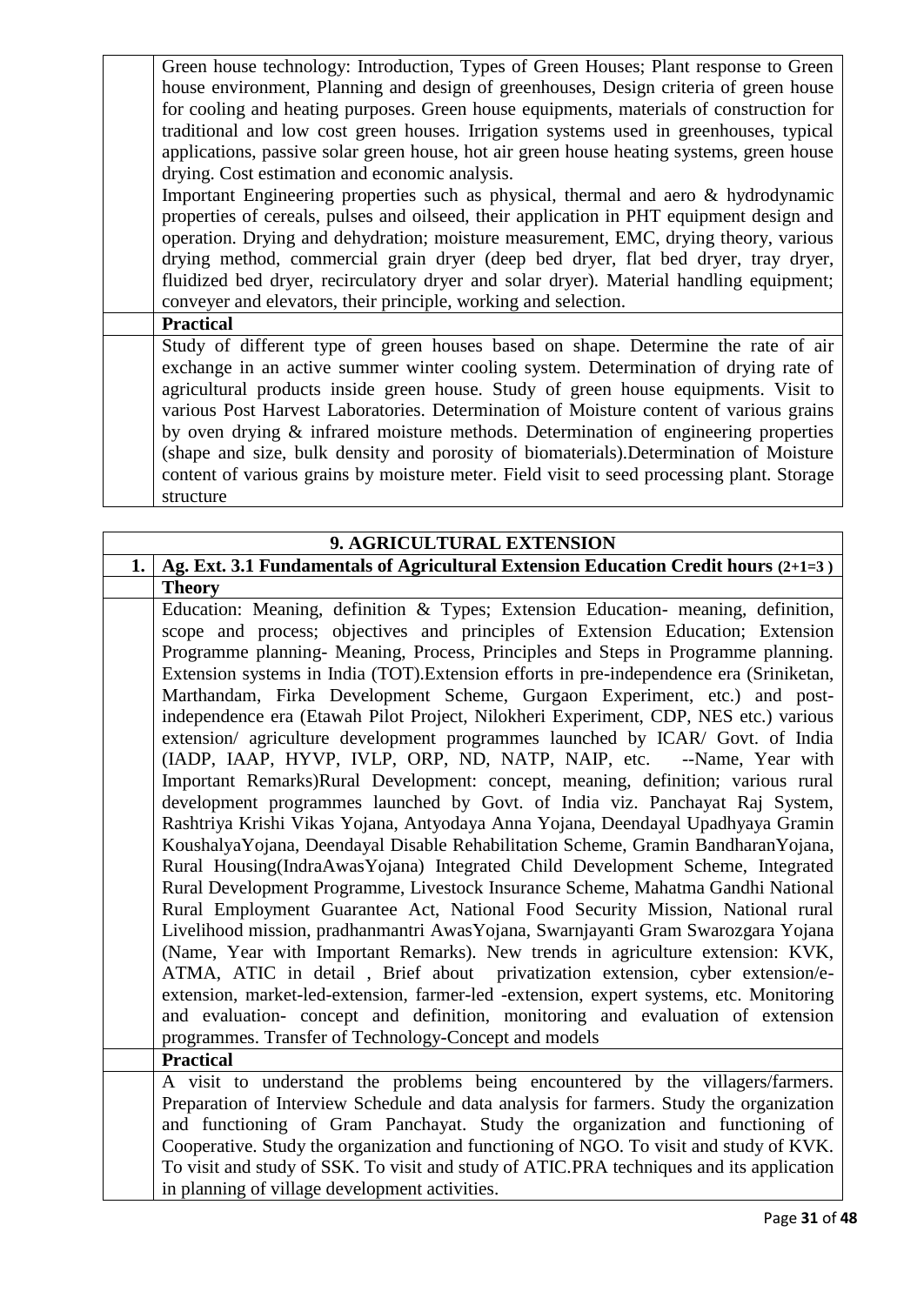| 2. | Ag. Ext. 4.2 Rural Sociology & Educational Psychology (2+0=2)                                                                                                                                                                                                                                                                                                                                                                                                                                                                                                                                                                                                                                                                                                                                                                                                                                                                                                                                                                                                                                                                                                                                                                                                                                                                                                                                                                                                                                                                                                                                                                             |
|----|-------------------------------------------------------------------------------------------------------------------------------------------------------------------------------------------------------------------------------------------------------------------------------------------------------------------------------------------------------------------------------------------------------------------------------------------------------------------------------------------------------------------------------------------------------------------------------------------------------------------------------------------------------------------------------------------------------------------------------------------------------------------------------------------------------------------------------------------------------------------------------------------------------------------------------------------------------------------------------------------------------------------------------------------------------------------------------------------------------------------------------------------------------------------------------------------------------------------------------------------------------------------------------------------------------------------------------------------------------------------------------------------------------------------------------------------------------------------------------------------------------------------------------------------------------------------------------------------------------------------------------------------|
|    | <b>Theory</b>                                                                                                                                                                                                                                                                                                                                                                                                                                                                                                                                                                                                                                                                                                                                                                                                                                                                                                                                                                                                                                                                                                                                                                                                                                                                                                                                                                                                                                                                                                                                                                                                                             |
|    | Sociology and Rural sociology: Definition and scope, its significance in agriculture<br>extension, Rural society, Social Groups, Social Stratification, Culture concept, Social<br>Institution, Social Change & Development. Educational psychology: Meaning & its<br>importance in agriculture extension. Behavior: Cognitive, affective, psychomotor domain,<br>Personality, perception, Instincts, Emotion, Frustration<br>Motivation, Theories of Motivation, Types, Classification of Motives, Techniques of                                                                                                                                                                                                                                                                                                                                                                                                                                                                                                                                                                                                                                                                                                                                                                                                                                                                                                                                                                                                                                                                                                                         |
|    | motivation and Role of Motivation in Agricultural Extension. Teaching-Learning:<br>Meaning, Definition, Learning process, Learning experience and Learning situation its<br>elements and characteristics. Rural Leadership: concept and definition, types of leaders in                                                                                                                                                                                                                                                                                                                                                                                                                                                                                                                                                                                                                                                                                                                                                                                                                                                                                                                                                                                                                                                                                                                                                                                                                                                                                                                                                                   |
|    | rural context, methods of identifying the leader                                                                                                                                                                                                                                                                                                                                                                                                                                                                                                                                                                                                                                                                                                                                                                                                                                                                                                                                                                                                                                                                                                                                                                                                                                                                                                                                                                                                                                                                                                                                                                                          |
| 3. | Ag. Ext. 5.3 Communication Skills and Personality Development (1+1=2)                                                                                                                                                                                                                                                                                                                                                                                                                                                                                                                                                                                                                                                                                                                                                                                                                                                                                                                                                                                                                                                                                                                                                                                                                                                                                                                                                                                                                                                                                                                                                                     |
|    | <b>Theory</b>                                                                                                                                                                                                                                                                                                                                                                                                                                                                                                                                                                                                                                                                                                                                                                                                                                                                                                                                                                                                                                                                                                                                                                                                                                                                                                                                                                                                                                                                                                                                                                                                                             |
|    | Communication: meaning, definition and importance. Models of communication process<br>with its key elements. Principles, Functions and level of Communication. Fidelity and<br>barriers in communication. Communication skill- definition and types of communication<br>skills. Extension teaching methods: meaning, classification, individual, group and mass<br>contact methods. Transfer of technology: concept and models. Training centers<br>(MANGE, EEI, SAMETI, KVK) for capacity building of extension personnel. ICT<br>Application in TOT (New and Social Media), media mix strategies. Agriculture<br>Journalism. Importance and Advantages. Diffusion and adoption of innovation: concept<br>and meaning, process and stages of adoption, adopter categories. Personality: definition,<br>meaning and nature. Importance of personality, Traits, Types and Characteristics of<br>personality. Factors influencing the growth and Development of personality. Methods of<br>measuring personality. Advantages and Disadvantages of personality.<br><b>Practical</b><br>Acquaint with university extension system. Organizing the Group Discussion. Handling<br>and use of audio-visual equipments.(Digital camera and LCD Projector).Preparation and<br>use of audio-visual aids. Preparation of extension literatures (Leaflet, Booklet, Folder,<br>Pamphlet, News and Success stories). Skill exercise on preparing of ppt for effective<br>presentation. Exposure visit to mass media station (Community radio and television<br>studio for understanding the process of programmes production). Script writing for print |
|    | and electronic medias (Developing script for print, radio and television). Skills for facing<br>an interview                                                                                                                                                                                                                                                                                                                                                                                                                                                                                                                                                                                                                                                                                                                                                                                                                                                                                                                                                                                                                                                                                                                                                                                                                                                                                                                                                                                                                                                                                                                              |
| 4. | Ag. Ext. 6.4 Entrepreneurship Development and Business Communication $(1+1=2)$                                                                                                                                                                                                                                                                                                                                                                                                                                                                                                                                                                                                                                                                                                                                                                                                                                                                                                                                                                                                                                                                                                                                                                                                                                                                                                                                                                                                                                                                                                                                                            |
|    |                                                                                                                                                                                                                                                                                                                                                                                                                                                                                                                                                                                                                                                                                                                                                                                                                                                                                                                                                                                                                                                                                                                                                                                                                                                                                                                                                                                                                                                                                                                                                                                                                                           |
|    | <b>Theory</b><br>of Entrepreneur, Entrepreneurship Development, Characteristics<br>Concept<br>of<br>SWOT Analysis & achievement motivation. Government policy and<br>entrepreneurs.<br>programs and institutions for entrepreneurship development. Role of economic reforms<br>viz. Agri-clinics, Agribusiness/Agri-enterprises, Entrepreneurial Development. Business<br>Leadership Skills; Developing organizational skill (controlling, supervising, problem<br>solving, monitoring & evaluation), Developing Managerial skills, Business Leadership<br>Skills (Communication, direction and motivation Skills), Problem solving skill, Supply<br>chain management and Total quality management. Project Planning Formulation and<br>report preparation; Financing of enterprise, Opportunities for agri-entrepreneurship and<br>rural enterprise. Extension administration: meaning and concept, principles and functions.<br><b>Practical</b>                                                                                                                                                                                                                                                                                                                                                                                                                                                                                                                                                                                                                                                                                        |
|    | Assessing entrepreneurial traits of entrepreneur. Exercise on problem solving skills.<br>Exercise on managerial skills. Exercise on achievement motivation. Collection of<br>traditional wisdom in agricultural field. Time audit through planning, monitoring and<br>supervision (PERT). Identification and selection of business idea. Preparation of business<br>plan and proposal writing. Exposure to entrepreneurship development institution (GDI,                                                                                                                                                                                                                                                                                                                                                                                                                                                                                                                                                                                                                                                                                                                                                                                                                                                                                                                                                                                                                                                                                                                                                                                 |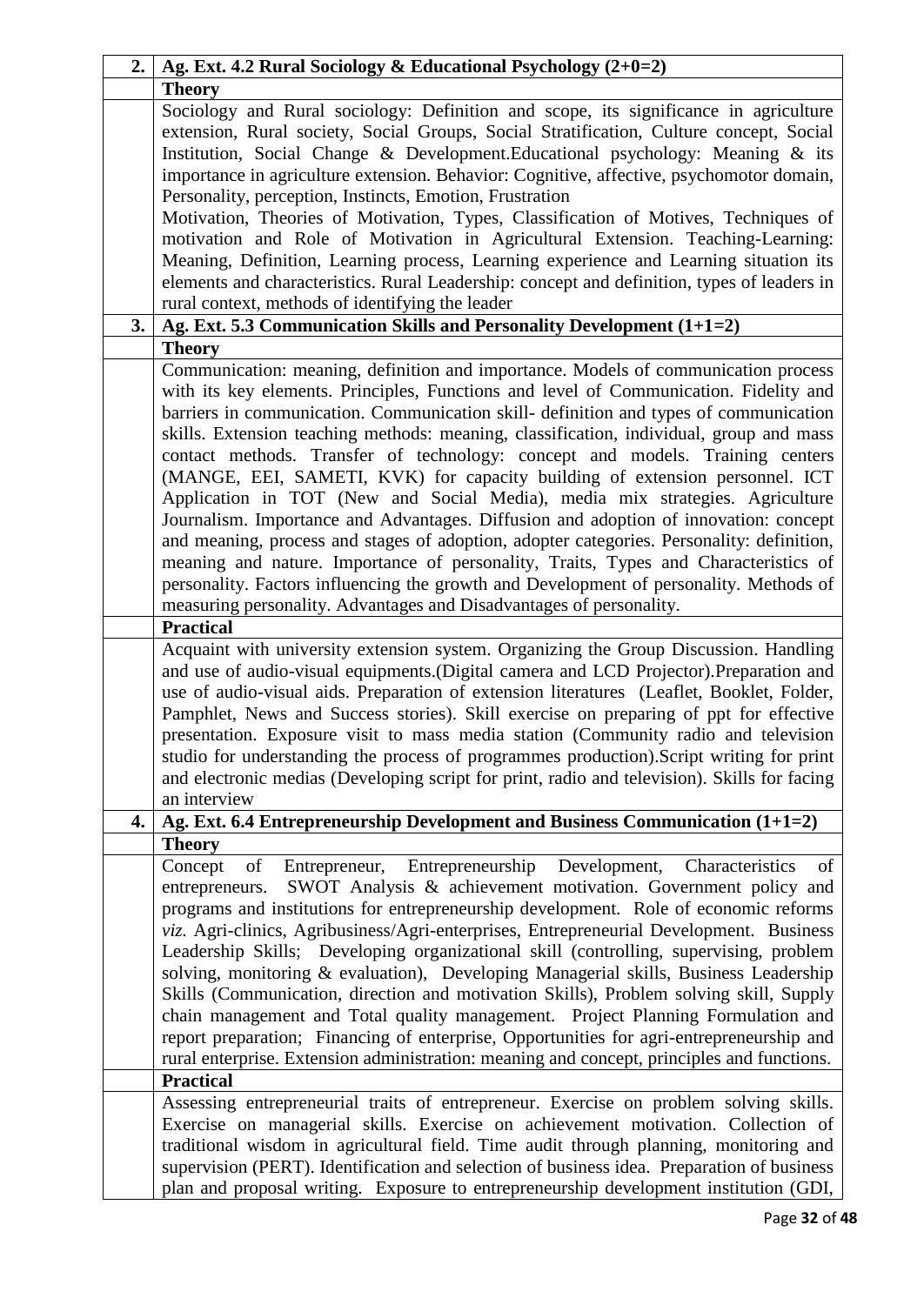| Gandhinagar) and Successful entrepreneurs (Input Dealers/Bio-pesticide/Vermi-compost). |
|----------------------------------------------------------------------------------------|
| Exposure of NABARD, GFSC etc.                                                          |

| 10. STATISTICS, COMPUTER APPLICATION & I.P.R. |                  |                                                                                                                                                  |  |  |  |  |
|-----------------------------------------------|------------------|--------------------------------------------------------------------------------------------------------------------------------------------------|--|--|--|--|
| 1.                                            |                  | Ag. Stat. 1.1 Agricultural Informatics $(2+1=3)$                                                                                                 |  |  |  |  |
|                                               | <b>Theory</b>    |                                                                                                                                                  |  |  |  |  |
|                                               |                  | $\triangleright$ Introduction to Computers,                                                                                                      |  |  |  |  |
|                                               |                  | $\triangleright$ Anatomy of Computers,                                                                                                           |  |  |  |  |
|                                               |                  | $\triangleright$ Memory Concepts, Units of Memory,                                                                                               |  |  |  |  |
|                                               |                  | $\triangleright$ Operating System, definition and types,                                                                                         |  |  |  |  |
|                                               |                  | > Applications of MS-Office for creating, Editing and Formatting a document,                                                                     |  |  |  |  |
|                                               |                  | $\triangleright$ Data presentation, tabulation and graph creation, statistical analysis, mathematical                                            |  |  |  |  |
|                                               |                  | expressions,                                                                                                                                     |  |  |  |  |
|                                               |                  | > Database, concepts and types, creating database, uses of DBMS in Agriculture,<br>> Internet and World Wide Web (WWW), Concepts and components. |  |  |  |  |
|                                               |                  | $\triangleright$ e-Agriculture, concepts, design and development.                                                                                |  |  |  |  |
|                                               |                  | $\triangleright$ Application of innovative ways to use information and communication                                                             |  |  |  |  |
|                                               |                  | technologies (IT) in Agriculture.                                                                                                                |  |  |  |  |
|                                               |                  | $\triangleright$ Computer Models in Agriculture: statistical, weather analysis and crop simulation                                               |  |  |  |  |
|                                               |                  | models, concepts, structure, inputs-outputs files, limitation, advantages and                                                                    |  |  |  |  |
|                                               |                  | application of models for understanding plant processes, sensitivity, verification,                                                              |  |  |  |  |
|                                               |                  | calibration and validation.                                                                                                                      |  |  |  |  |
|                                               |                  | $\triangleright$ IT application for computation of water and nutrient requirement of crops,                                                      |  |  |  |  |
|                                               |                  | > Computer-controlled devices (automated systems) for Agri-input management,                                                                     |  |  |  |  |
|                                               |                  | > Smartphone mobile apps in Agriculture for farm advises, market price,                                                                          |  |  |  |  |
|                                               |                  | postharvest management etc;                                                                                                                      |  |  |  |  |
|                                               |                  | $\triangleright$ Geospatial technology, concepts, techniques, components and uses for generating                                                 |  |  |  |  |
|                                               |                  | valuable agri-information.                                                                                                                       |  |  |  |  |
|                                               |                  | $\triangleright$ Decision support systems, concepts, components and applications in Agriculture,                                                 |  |  |  |  |
|                                               |                  | > Agriculture Expert System, Soil Information Systems etc for supporting Farm decisions.                                                         |  |  |  |  |
|                                               |                  | $\triangleright$ Preparation of contingent crop-planning and crop calendars using IT tools.                                                      |  |  |  |  |
|                                               | <b>Practical</b> |                                                                                                                                                  |  |  |  |  |
|                                               |                  | > Study of Computer Components, accessories, practice of important DOS<br>Commands.                                                              |  |  |  |  |
|                                               |                  | $\triangleright$ Introduction of different operating systems such as windows, Unix/ Linux,                                                       |  |  |  |  |
|                                               |                  | Creating, Files & Folders, File Management.                                                                                                      |  |  |  |  |
|                                               |                  | $\triangleright$ Use of MS-WORD and MS Power-point for creating, editing and presenting a                                                        |  |  |  |  |
|                                               |                  | scientific Document.                                                                                                                             |  |  |  |  |
|                                               |                  | > MS-EXCEL - Creating a spreadsheet, use of statistical tools, writing expressions,                                                              |  |  |  |  |
|                                               |                  | creating graphs, analysis of scientific data, handling macros.                                                                                   |  |  |  |  |
|                                               |                  | > MS-ACCESS: Creating Database, preparing queries and reports, demonstration of                                                                  |  |  |  |  |
|                                               |                  | Agri-information system.                                                                                                                         |  |  |  |  |
|                                               |                  | > Introduction to World Wide Web (WWW) and its components. Hands on practice                                                                     |  |  |  |  |
|                                               |                  | on Crop Simulation Models (CSM), DSSAT/Crop-Info/Crop Syst/Wofost.                                                                               |  |  |  |  |
|                                               |                  | $\triangleright$ Preparation of Inputs file for CSM and study of model outputs, computation of                                                   |  |  |  |  |
|                                               |                  | water and nutrient requirements of crop using CSM and IT tools.                                                                                  |  |  |  |  |
|                                               |                  | $\triangleright$ Use of smart phones and other devices in agro-advisory and dissemination of                                                     |  |  |  |  |
|                                               |                  | market information.                                                                                                                              |  |  |  |  |
|                                               |                  | $\triangleright$ Introduction of Geospatial Technology, for generating information important for                                                 |  |  |  |  |
|                                               |                  | Agriculture.                                                                                                                                     |  |  |  |  |
|                                               |                  | > Hands on practice on preparation of Decision Support System. Preparation of                                                                    |  |  |  |  |
|                                               |                  | contingent crop planning.                                                                                                                        |  |  |  |  |
| 2.                                            |                  | Ag. Stat. 2.2 Statistical Methods (2+1=3)                                                                                                        |  |  |  |  |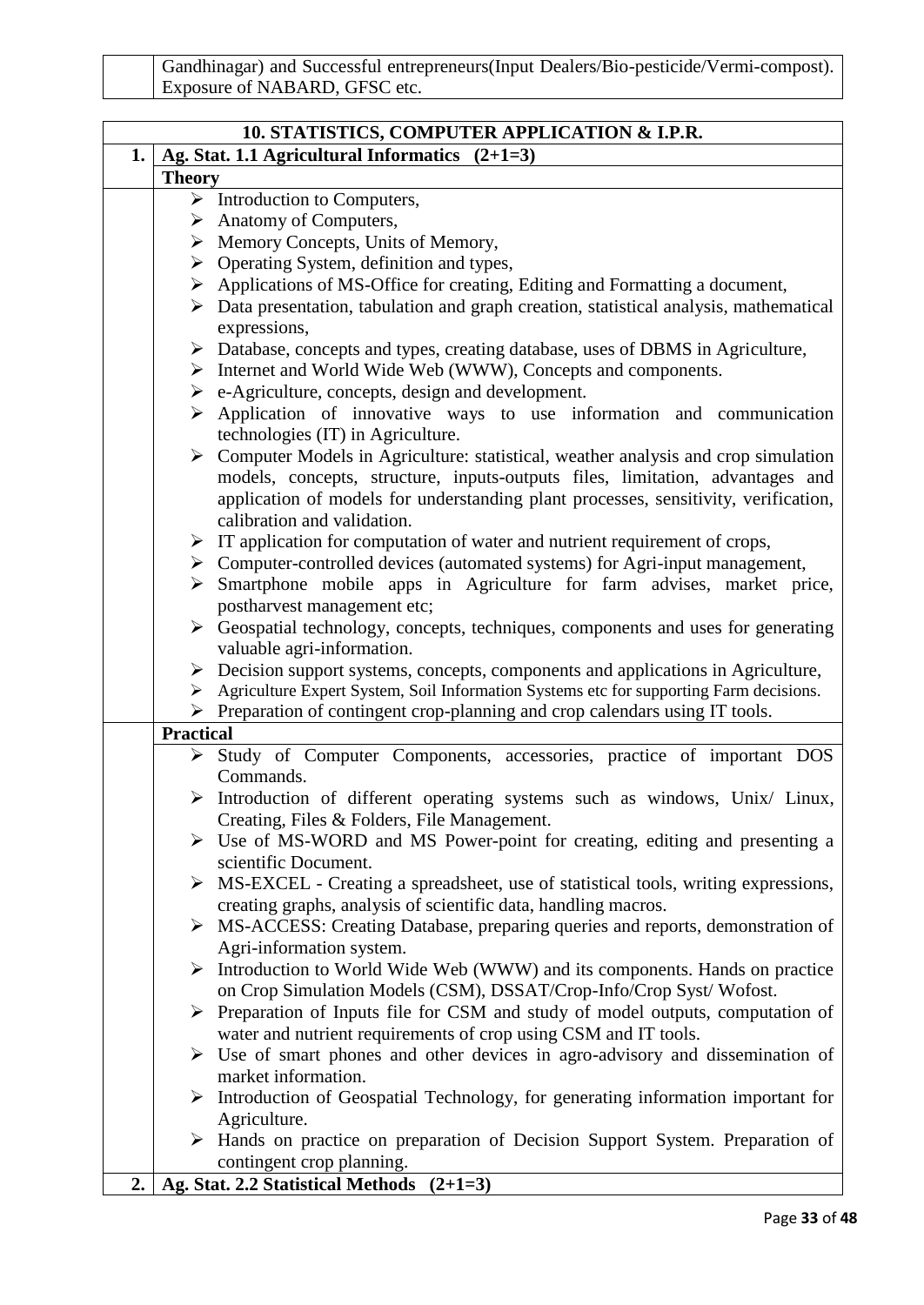**Theory**

Introduction to Statistics and its Applications in Agriculture. Graphical Representation of Data, Measures of Central Tendency & Dispersion. Definition of Probability, Addition and Multiplication Theorem (without proof). Simple Problems Based on Probability. Normal Distribution. Definition of Correlation, Scatter Diagram. Karl Pearson's Coefficient of Correlation Linear Regression Equations. Introduction to Test of Significance, One sample & two sample test t for Means, Large sample test (Z test), Chi-Square Test of Independence of Attributes in  $2 \times 2$  Contingency Table. Introduction to Analysis of Variance, Principle of experimental designs, Analysis of One Way Classification (CRD and RBD). Introduction to Sampling Methods, Sampling versus Complete Enumeration, Simple Random Sampling with and without replacement, Use of Random Number Tables for selection of Simple Random Sample.

**Practical**

Graphical Representation of Data. Measures of Central Tendency (Ungrouped data) with Calculation of Quartiles, Deciles& Percentiles. Measures of Central Tendency (Grouped data) with Calculation of Quartiles, Deciles& Percentiles. Measures of Dispersion (Ungrouped Data).Measures of Dispersion (Grouped Data).Moments, Measures of Skewness & Kurtosis (Ungrouped Data).Moments, Measures of Skewness & Kurtosis (Grouped Data).Correlation & Regression Analysis. Application of One Sample t-test. Application of Two Sample Fisher's t-test.Chi-Square test of Goodness of Fit. Chi-Square test of Independence of Attributes for  $2 \times 2$  contingency table. Analysis of Variance One Way Classification. Selection of random sample using Simple Random Sampling.

| <b>11. ANIMAL PRODUCTION</b> |                                                                                             |  |  |  |  |  |
|------------------------------|---------------------------------------------------------------------------------------------|--|--|--|--|--|
| 1.                           | LPM 5.1 Ruminant Production and management $(2+1=3)$                                        |  |  |  |  |  |
|                              | <b>Theory</b>                                                                               |  |  |  |  |  |
|                              | Role of livestock in the national economy. Reproduction in farm animals (Ruminants),        |  |  |  |  |  |
|                              | Housing principles, space requirements for different species of livestock(Ruminants),       |  |  |  |  |  |
|                              | Management of calves, growing heifers, dry and pregnant animals and milch animals.          |  |  |  |  |  |
|                              | Management of sheep, goat, Important Indian and exotic breeds of cattle, buffalo, sheep,    |  |  |  |  |  |
|                              | goat, Improvement of farm animals (Ruminants), Digestion in ruminants, Classification       |  |  |  |  |  |
|                              | of feed stuffs. Proximate principles of feed. Nutrients and their functions. Feed           |  |  |  |  |  |
|                              | ingredients and ration for livestock, Feed supplements and feed additives. Feeding of       |  |  |  |  |  |
|                              | livestock, Introduction of livestock diseases, Prevention (including vaccination schedule)  |  |  |  |  |  |
|                              | and control of important diseases of livestock. Preparation of milk products.               |  |  |  |  |  |
|                              | <b>Practical</b>                                                                            |  |  |  |  |  |
|                              | External body parts of cattle, buffalo, sheep, goat, Handling and restraining of livestock. |  |  |  |  |  |
|                              | Identification methods of farm animals, Visit to IDF to study breeds of livestock and       |  |  |  |  |  |
|                              | daily routine farm operations and farm records. Judging of cattle, buffalo, Culling of      |  |  |  |  |  |
|                              | livestock, Planning and layout of housing for different types of livestock. Computation of  |  |  |  |  |  |
|                              | rations for livestock. Formulation of concentrate mixtures. Clean milk production,          |  |  |  |  |  |
|                              | milking methods. Economics of cattle, buffalo, sheep, goat. Sampling and testing of milk.   |  |  |  |  |  |
| 2.                           | LPM 6.2 Poultry Production and Management $(1+1=2)$                                         |  |  |  |  |  |
|                              | <b>Theory</b>                                                                               |  |  |  |  |  |
|                              | Role of poultry in the national economy Housing principles, space requirements for          |  |  |  |  |  |
|                              | different classes of poultry birds poultry. Incubation, hatching and brooding.              |  |  |  |  |  |
|                              | Management of growers and layers and broilers. Formation of egg. Important Indian and       |  |  |  |  |  |
|                              | exotic breeds of poultry. Improvement of poultry. Digestion and Reproduction in             |  |  |  |  |  |
|                              | poultry. Feed ingredients for ration, Feed supplements and feed additives. Feeding and      |  |  |  |  |  |
|                              | nutrition of different classes of poultry. Prevention (including vaccination schedule) and  |  |  |  |  |  |
|                              | control of important diseases of poultry.                                                   |  |  |  |  |  |
|                              | <b>Practical</b>                                                                            |  |  |  |  |  |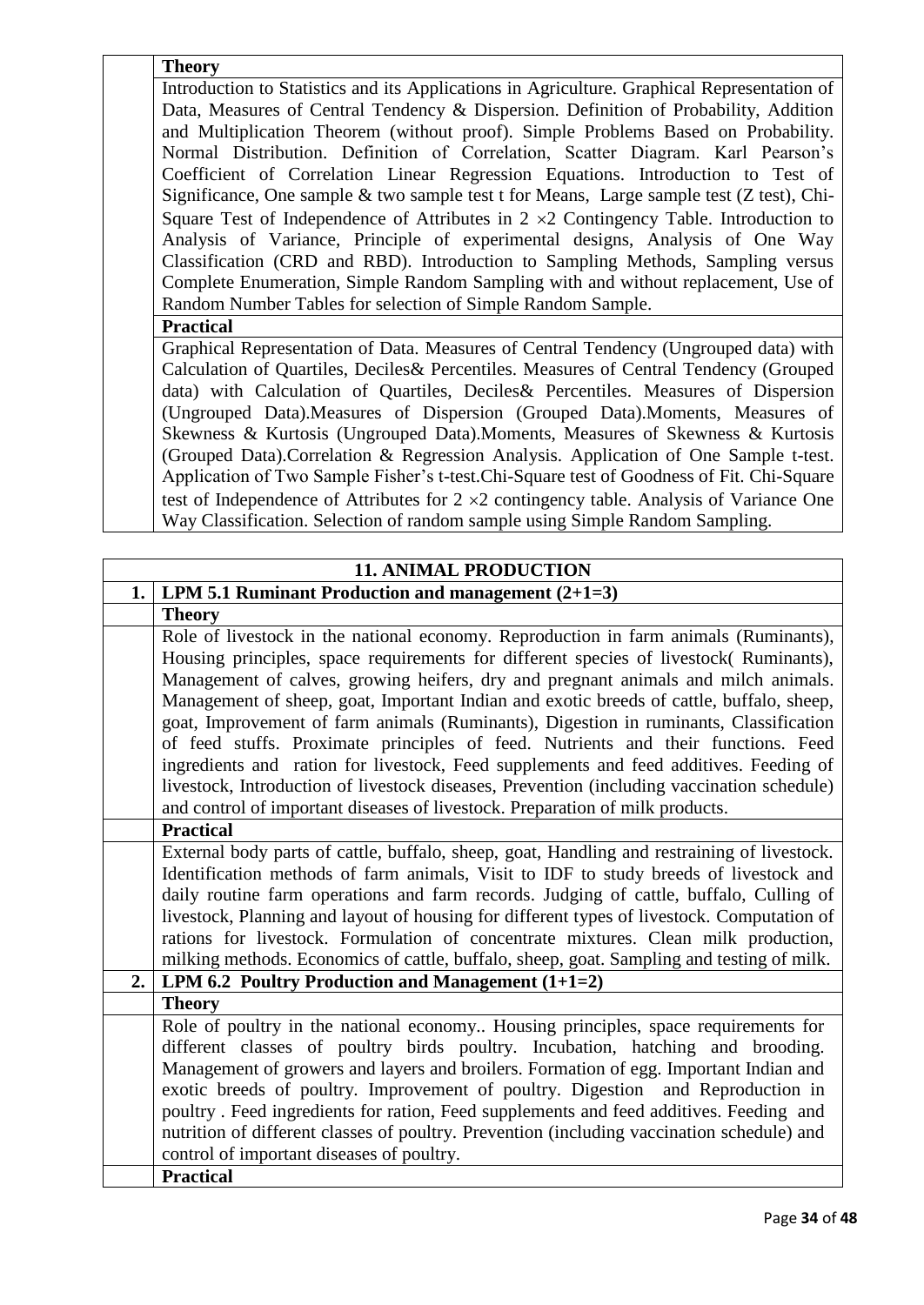External body parts and points of poultry. Identification methods poultry. Visit to IPF to study daily routine farm operations and farm records. Judging of poultry. Culling of poultry. Planning and layout of housing for different types of poultry. Formulation of concentrate mixtures. Hatchery operations, incubation and hatching equipments. Management of chicks, growers and layers. Debeaking, dubbing and vaccination. Economics of poultry production. preservation of eggs.

|    | 12. LANGUAGE                                                                                   |  |  |  |  |  |  |
|----|------------------------------------------------------------------------------------------------|--|--|--|--|--|--|
| 1. | Eng. 1.1 Comprehension and Communication Skills in English $(1+1=2)$                           |  |  |  |  |  |  |
|    | <b>Theory</b>                                                                                  |  |  |  |  |  |  |
|    | Selected Short Stories of eminent writers from India and abroad: Rabindranath Tagore,          |  |  |  |  |  |  |
|    | Mulk Raj Anand, Premchand, R K Narayan, Isaac Asimov (Science Fiction), Sudha                  |  |  |  |  |  |  |
|    | Murthy, Leo Tolstoy, O Henry, Anton Chekhov, Guy De Maupassant, K A Abbas                      |  |  |  |  |  |  |
|    | Basic Grammar: Articles, Prepositions, Concord, Transformation, Synthesis, Reported            |  |  |  |  |  |  |
|    | Speech, Active-Passive Voice                                                                   |  |  |  |  |  |  |
|    | <b>Practical</b>                                                                               |  |  |  |  |  |  |
|    | Reading Comprehension Practice in reading short paragraphs, notices, announcements,            |  |  |  |  |  |  |
|    | advertisements, newspaper articles, reports, etc. Writing Skills: Writing experimental         |  |  |  |  |  |  |
|    | reports and journals, Writing informal letters, leave applications, Writing short notices,     |  |  |  |  |  |  |
|    | announcements, Filling simple forms for different purposes, Short Notes Listening              |  |  |  |  |  |  |
|    | Comprehension: Listening to announcements at public places like Railway Station, Bus           |  |  |  |  |  |  |
|    | Station, Airports, Malls, etc., Listening to short conversations on basic language             |  |  |  |  |  |  |
|    | functions, Listening to short speeches and lectures, Listening to news on TV & Radio           |  |  |  |  |  |  |
|    | Speaking: Introduction, Greeting people on different occasions, Carrying out basic             |  |  |  |  |  |  |
|    | language functions like Asking for Permission, Asking and Showing directions,                  |  |  |  |  |  |  |
|    | Describing people and places, Reporting ongoing events, etc.                                   |  |  |  |  |  |  |
| 2. | $\overline{HVE}$ 1.1 Course title: Human Value and Ethics (1+0=1)                              |  |  |  |  |  |  |
|    | <b>Theory</b>                                                                                  |  |  |  |  |  |  |
|    | Values and Ethics-An Introduction. Goal and Mission of Life. Vision of Life. Principles        |  |  |  |  |  |  |
|    | and Philosophy. Self Exploration. Self Awareness. Self Satisfaction. Decision Making.          |  |  |  |  |  |  |
|    | Motivation. Sensitivity. Success. Selfless Service. Case Study of Ethical Lives. Positive      |  |  |  |  |  |  |
|    | Spirit. Body, Mind and Soul. Attachment and Detachment. Spirituality Quotient.                 |  |  |  |  |  |  |
|    | Examination.                                                                                   |  |  |  |  |  |  |
| 3. | Eng. 2.2 English for Special Purpose $(1+1=2)$                                                 |  |  |  |  |  |  |
|    | <b>Theory</b>                                                                                  |  |  |  |  |  |  |
|    | Soft Skills & Non-verbal Communication. Time Management, Stress Management.                    |  |  |  |  |  |  |
|    | Essentials of Business Communication. Developing 21 <sup>st</sup> Century Skills (Observation, |  |  |  |  |  |  |
|    | Critical Thinking, Decision Making, Problem Solving, Team Work, etc.)                          |  |  |  |  |  |  |
|    | <b>Practical</b>                                                                               |  |  |  |  |  |  |
|    | Reading Comprehension: Reading research articles/reports from well-known journals.             |  |  |  |  |  |  |
|    | Reading policy documents in the field of agriculture. Summarizing from above $1 \& 2$          |  |  |  |  |  |  |
|    | Writing Skills: Cover Letters, Applications. Essay, Report. Formal Letters. Invitations,       |  |  |  |  |  |  |
|    | Proposals. Resume                                                                              |  |  |  |  |  |  |
|    | Soft Skills: Presentations (.pptx with LCD projector). Group Discussions. Interview            |  |  |  |  |  |  |
|    | Information & Communication Technology (ICT) for language learning: Using Web                  |  |  |  |  |  |  |
|    | 2.0 tools for language learning. Identifying and exploring internet resources for              |  |  |  |  |  |  |
|    | continuous language development                                                                |  |  |  |  |  |  |

# **PE 1.1 NSS/NCC/Physical Education & Yoga Practices (0+2=2) FIRST SEMESTER**

**NSS/NCC/Physical Education & Yoga Practices (0+2= 2)**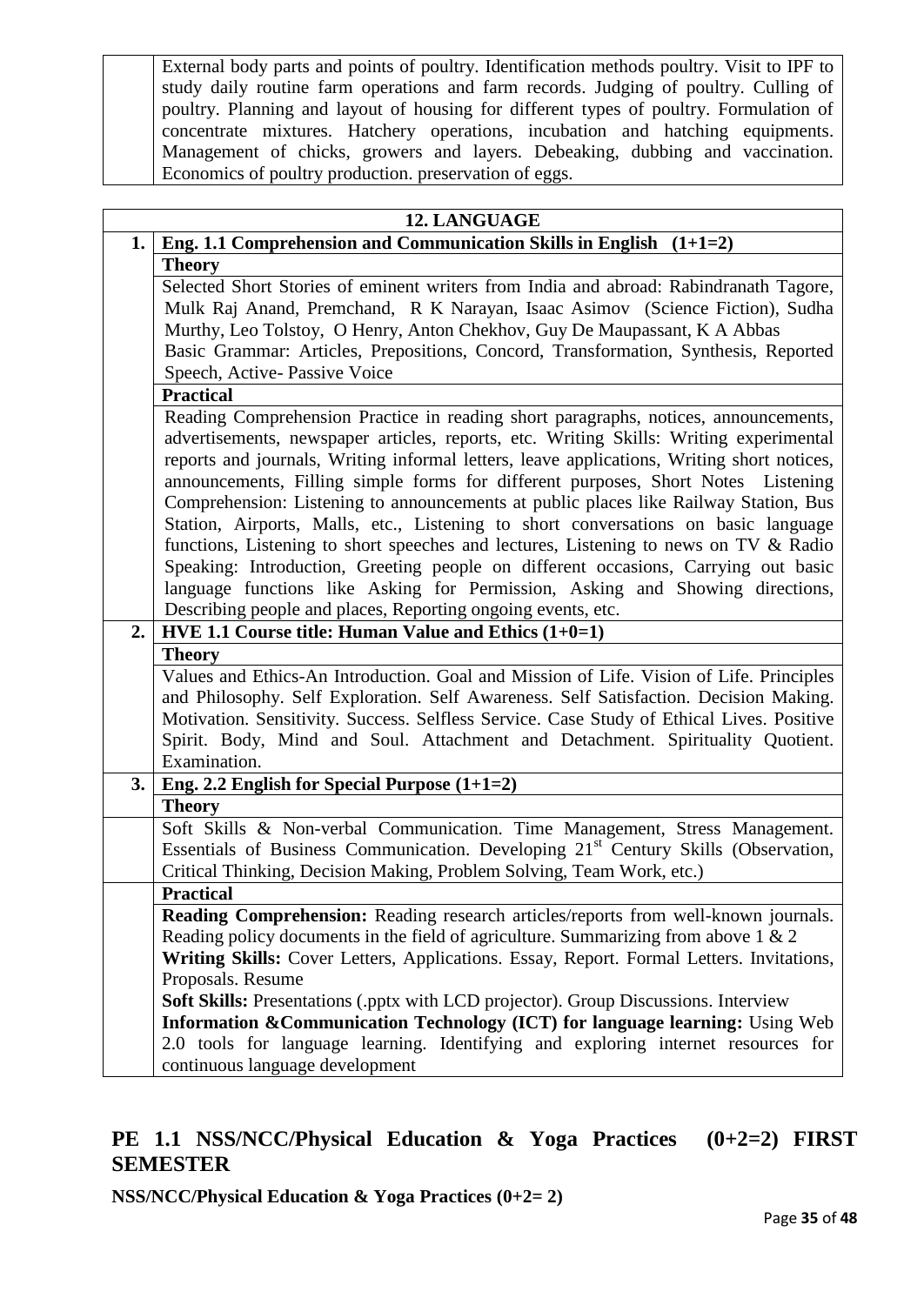# **Theory**

Course aims at evoking social consciousness among students through various activities viz., working together, constructive and creative social work, to be skilful in executing democratic leadership, developing skill in programme development to be able for self employment, reducing gap between educated and uneducated, increasing awareness and desire to help sections of society. Following activities are to be taken up under the NSS course:

- Introduction and basic components of NSS: Orientation
- NSS programmes and activities
- Understanding youth
- Community mobilisation
- Social harmony and national integration
- Volunteerism and shramdan
- Citizenship, constitution and human rights
- Family and society
- Importance and role of youth leadership
- Life competencies
- Youth development programmes
- Health, hygiene and sanitation
- Youth health, lifestyle, HIV AIDS and first aid
- Youth and yoga
- Vocational skill development
- Issues related environment
- Disaster management
- Entrepreneurship development
- Formulation of production oriented project
- Documentation and data reporting
- Resource mobilization
- Additional life skills
- Activities directed by the Central and State Government

All the activities related to the National Service Scheme course is distributed under four different courses viz., National Service Scheme I, National Service Scheme II, National Service Scheme III and National Service Scheme IV each having one credit load. The entire four courses should be offered continuously for two years. A student enrolled in NSS course should put in at least 60 hours of social work in different activities in a semester other than five regular one day camp in a year and one special camp for duration of 7 days at any semester break period in the two year. Different activities will include orientation lectures and practical works.Activities directed by the Central and State Government have to be performed by all the volunteers of NSS as per direction.

# **SYLLABUS**

#### **Semester I**

#### **Course Title: National Service Scheme I**

#### **Introduction and basic components of NSS:**

**Orientation**: history, objectives, principles, symbol, badge; regular programmes under NSS, organizational structure of NSS, code of conduct for NSS volunteers, points to be considered by NSS volunteers awareness about health

#### **NSS programmes and activities**

Concept of regular activities, special camping, day camps, basis of adoption of village/slums, conducting survey, analysing guiding financial patterns of scheme, youth programme/ schemes of GOI, coordination with different agencies and maintenance of diary

#### **Understanding youth**

Definition, profile, profile, categories, issues and challenges of youth; and opportunities for youth who is agent of the social change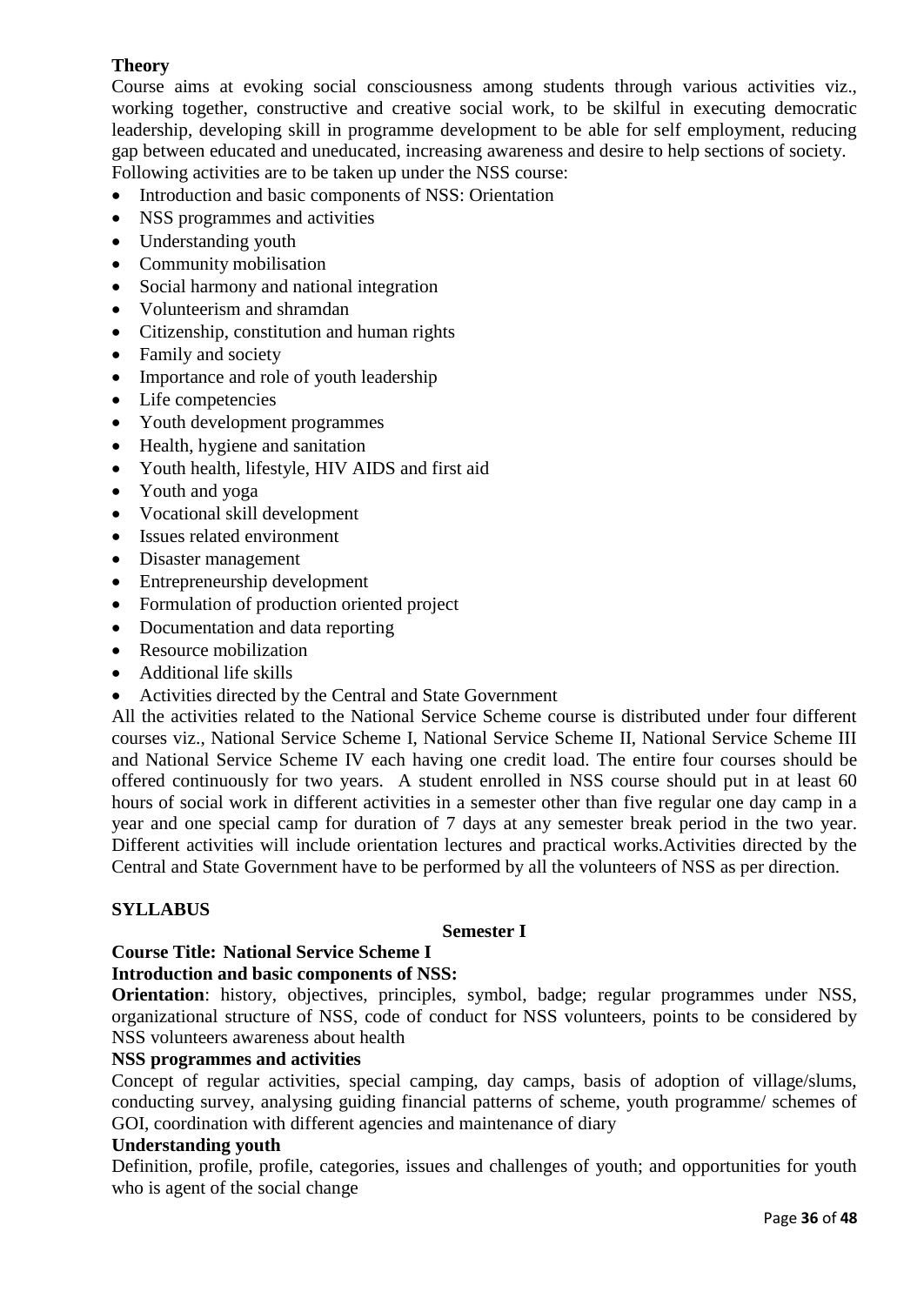# **Community mobilisation**

Mapping of community stakeholders, designing the message as per problems and their culture; identifying methods of mobilisation involving youth-adult partnership

#### **Social harmony and national integration**

Indian history and culture, role of youth in nation building, conflict resolution and peace-building

#### **Volunteerism and shramdan**

Indian tradition of volunteerism, its need, importance, motivation and constraints; shramdan as part of volunteerism

### **Citizenship, constitution and human rights**

Basic features of constitution of India, fundamental rights and duties, human rights, consumer awareness and rights and rights to information

#### **Family and society**

Concept of family, community (PRIs and other community based organisations) and society

#### **Semester II**

# **Course Title: National Service Scheme II**

#### **Importance and role of youth leadership**

Meaning, types and traits of leadership, qualities of good leaders; importance and roles of youth leadership

#### **Life competencies**

Definition and importance of life competencies, problem-solving and decision-making, inter personal communication

#### **Youth development programmes**

Development of youth programmesand policy at the national level, state level and voluntary sector; youth-focused and youth-led organstions

#### **Health, hygiene and sanitation**

Definition needs and scope of health education; role of food, nutrition, safe drinking water, water born diseases and sanitation (Swachh Bharat Abhiyan) for health; national health programmes and reproductive health.

#### **Youth health, lifestyle, HIV AIDS and first aid**

Healthy lifestyles, HIV AIDS, drugs and substance abuse, home nursing and first aid

#### **Youth and yoga**

History, philosophy, concept, myths and misconceptions about yoga; yoga traditions and its impacts, yoga as a tool for healthy lifestyle, preventive and curative method

#### **Semester III**

# **Course Title: National Service Scheme III**

### **Vocational skill development**

To enhance the employment potential and to set up small business enterprises skills of volunteers, a list of 12 to 15 vocational skills will be drawn up based on the local conditions and opportunities. Each volunteer will have the option to select two skill-areas out of this list

#### **Issues related environment**

Environmental conservation, enrichment and sustainability, climatic change, natural resource management (rain water harvesting, energy conservation, forestation, waste land development and soil conservations) and waste management

#### **Disaster management**

Introduction and classification of disaster, rehabilitation and management after disaster; role of NSS volunteers in disaster management.

#### **Entrepreneurship development**

Definition, meaning and quality of entrepreneur; steps in opening of an enterprise and role of financial and support service institution.

## **Formulation of production oriented project**

Planning, implementation, management and impact assessment of project

#### **Documentation and data reporting**

Collection and analysis of data, documentation and dissemination of project reports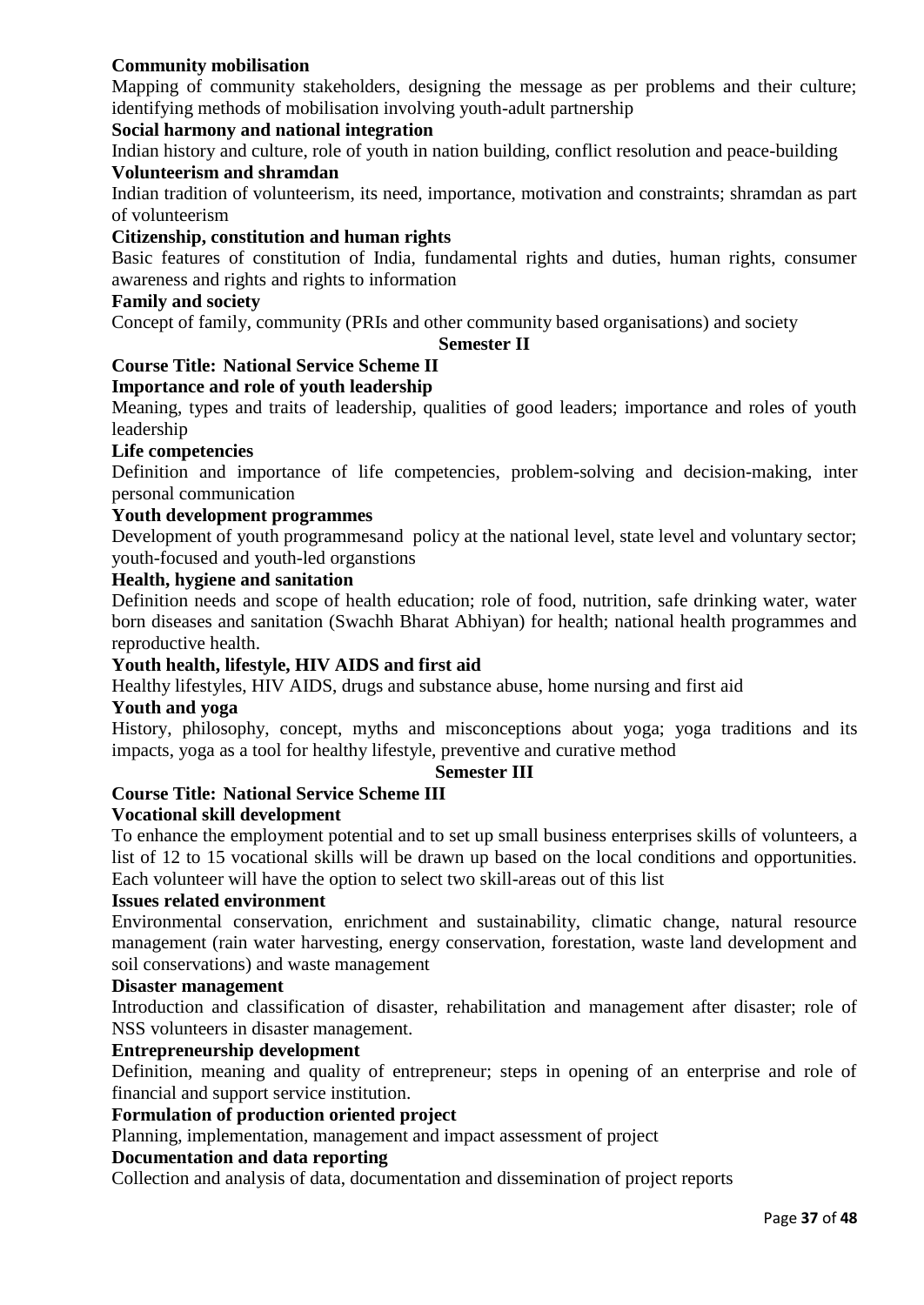# **Semester IV**

#### **Course Title: National Service Scheme IV Youth and crime**

Sociological and psychological factors influencing youth crime, cyber crime, pear mentoring in preventing crime and awareness for juvenile justice

# **Civil/self defence**

Civil defence services, aims and objectives of civil defence; needs and training of self defence **Resource mobilisation**

Writing a project proposal of self fund units (SFUs) and its establishment

## **Additional life skills**

Positive thinking, self confidence and esteem, setting life goals and working to achieve them, management of stress including time management.

# **National Cadet Corps Credit hours: 2(0+2)**

# **Semester I: National Cadet Corps**

- 1. Aims, objectives, organization of NCC and NCC song. DG's cardinals of discipline.
- 2. Drill- aim, general words of command, attention, stands at ease, stand easy and turning.
- 3. Sizing, numbering, forming in three ranks, open and close order march and dressing.
- 4. Saluting at the halt, getting on parade, dismissing and falling out.
- 5. Marching, length of pace, and time of marching in quick/slow time and halt. Side pace, pace forward and to the rear.
- 6. Turning on the march and wheeling. Saluting on the march.
- 7. Marking time, forward march and halt.
- 8. Changing step, formation of squad and squad drill.
- 9. Command and control, organization, badges of rank, honours and awards
- 10. Nation Building- cultural heritage, religions, traditions and customs of India. National integration.
- 11. Values and ethics, perception, communication, motivation, decision making, discipline and duties of good citizen.
- 12. Leadership traits, types of leadership. Character/personality development.
- 13. Civil defense organization, types of emergencies, fire fighting, protection,
- 14. Maintenance of essential services, disaster management, aid during development projects.
- 15. Basics of social service, weaker sections of society and their needs, NGO's and their contribution, contribution of youth towards social welfare and family planning.
- 16. Structure and function of human body, diet and exercise, hygiene and sanitation.
- 17. Preventable diseases including AIDS, safe blood donation, first aid, physical and mental health.
- 18. Adventure activities
- 19. Basic principles of ecology, environmental conservation, pollution and its control.
- 20. Precaution and general behaviour of girl cadets, prevention of untoward incidents, vulnerable parts of the body, self defense.

# **Semester II: National Cadet Corps**

- 1. Arms Drill- Attention, stand at ease, stand easy. Getting on parade. Dismissing and falling out. Ground/take up arms, examine arms.
- 2. Shoulder from the order and vice-versa, present from the order and vice-versa.
- 3. Saluting at the shoulder at the halt and on the march. Short/long trail from the order and vice-versa.
- 4. Guard mounting, guard of honour, Platoon/Coy Drill.
- 5. Characteristics of rifle (.22/.303/SLR), ammunition, fire power, stripping, assembling, care, cleaning and sight setting.
- 6. Loading, cocking and unloading. The lying position and holding.
- 7. Trigger control and firing a shot. Range Procedure and safety precautions. Aiming and alteration of sight.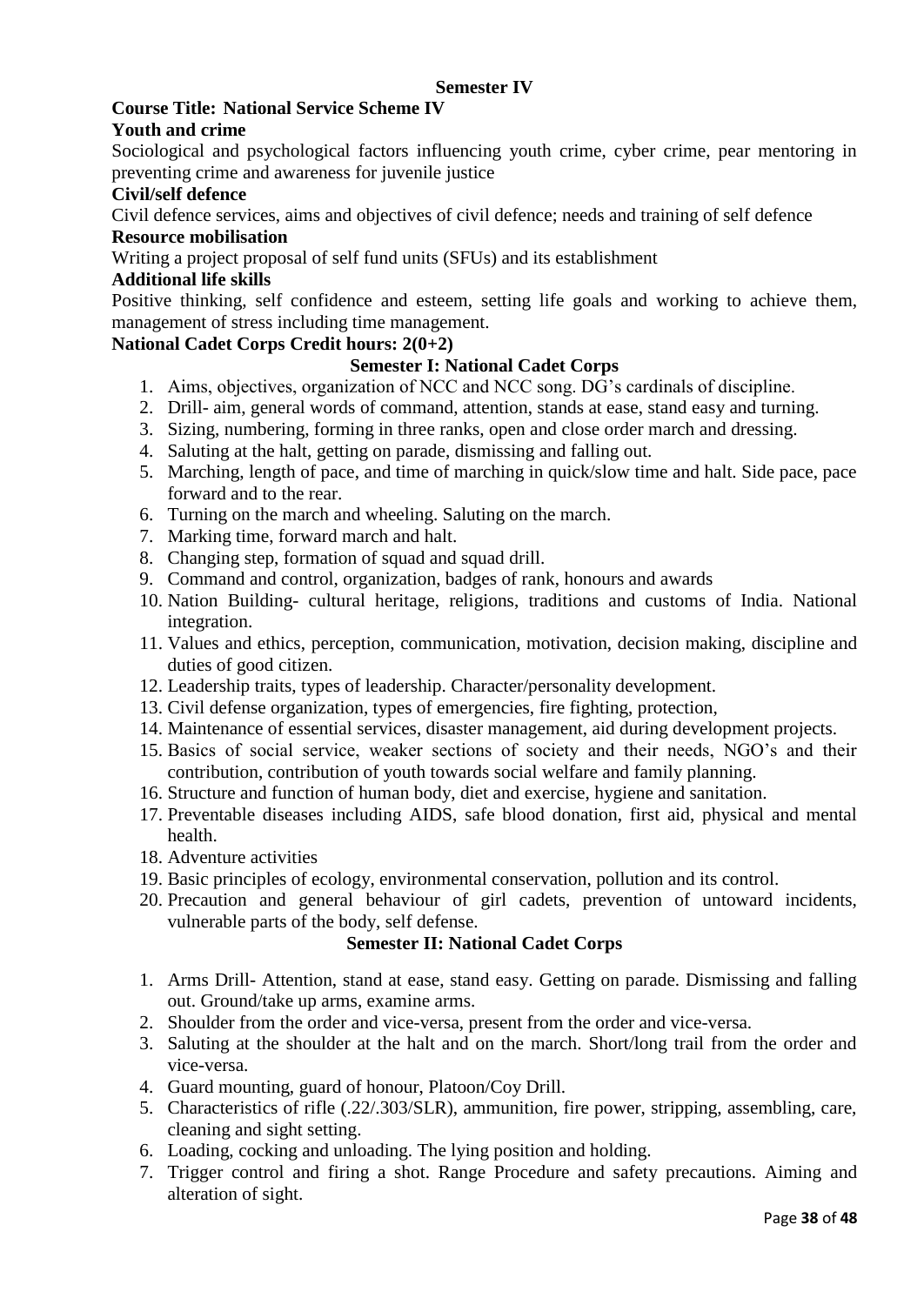- 8. Theory of groups and snap shooting. Firing at moving targets.Miniature range firing.
- 9. Characteristics of Carbine and LMG.
- 10. Introduction to map, scales and conventional signs. Topographical forms and technical terms.
- 11. The grid system. Relief, contours and gradients.Cardinal points and finding north.Types of bearings and use of service protractor.
- 12. Prismatic compass and its use. Setting a map, finding north and own position. Map to ground and ground to map.
- 13. Knots and lashings, Camouflage and concealment, Explosives and IEDs.
- 14. Field defenses obstacles, mines and mine lying. Bridging, watermanship
- 15. Field water supplies, tracks and their construction.
- 16. Nuclear, Chemical and Biological Warfare (NCBW)
- 17. Judging distance. Description of ground and indication of landmarks.
- 18. Recognition and description of target. Observation and concealment. Field signals. Section formations.
- 19. Fire control orders. Fire and movement.Movement with/without arms.Section battle drill.
- 20. Types of communication, media, latest trends and developments.

# **Physical Education and Yoga Practices Credit hours: 2(0+2) (0+2)**

### **Semester I: Physical Education and Yoga Practices**

- 1. Teaching of skills of Football demonstration, practice of the skills, correction, involvement in game situation (For girls teaching of Tennikoit)
- 2. Teaching of different skills of Football demonstration, practice of the skills, correction, involvement in game situation (For girls teaching of Tennikoit)
- 3. Teaching of advance skills of Football involvement of all the skills in game situation with teaching of rules of the game
- 4. Teaching of skills of Basketball demonstration, practice of the skills, correction of skills, involvement in game situation
- 5. Teaching of skills of Basketball demonstration, practice of the skills, involvement in game situation
- 6. Teaching of skills of Basketball involvement of all the skills in game situation with teaching of rule of the game
- 7. Teaching of skills of Kabaddi demonstration, practice of the skills, correction of skills, involvement in game situation
- 8. Teaching of skills of Kabaddi demonstration, practice of the skills, correction of skills, involvement in game situation
- 9. Teaching of advance skills of Kabaddi involvement of all the skills in game situation with teaching of rule of the game
- 10. Teaching of skills of Ball Badminton demonstration, practice of the skills, correction of skills, involvement in game situation
- 11. Teaching of skills of Ball Badminton involvement of all the skills in game situation with teaching of rule of the game
- 12. Teaching of some of Asanas demonstration, practice, correction and practice
- 13. Teaching of some more of Asanas demonstration, practice, correction and practice
- 14. Teaching of skills of Table Tennis demonstration, practice of skills, correction and practice and involvement in game situation
- 15. Teaching of skills of Table Tennis demonstration, practice of skills, correction and practice and involvement in game situation
- 16. Teaching of skills of Table Tennis involvement of all the skills in game situation with teaching of rule of the game
- 17. Teaching Meaning, Scope and importance of Physical Education
- 18. Teaching Definition, Type of Tournaments
- 19. Teaching Physical Fitness and Health Education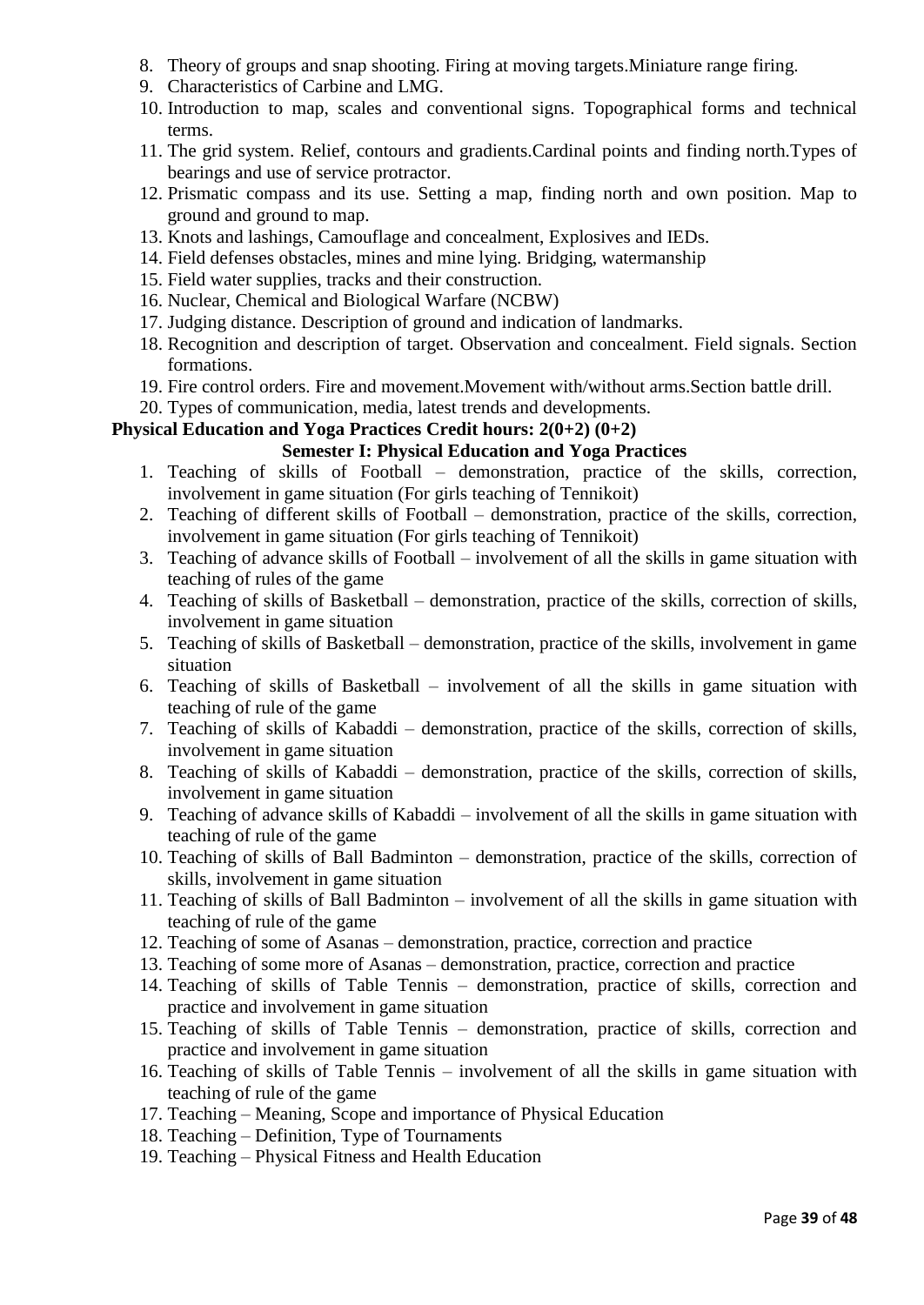20. Construction and laying out of the track and field (\*The girls will have Tennikoit and Throw Ball).

# **Semester II: Physical Education and Yoga Practices**

- 1. Teaching of skills of Hockey demonstration practice of the skills and correction.
- 2. Teaching of skills of Hockey demonstration practice of the skills and correction. And involvement of skills in games situation
- 3. Teaching of advance skills of Hockey demonstration practice of the skills and correction. Involvement of all the skills in games situation with teaching of rules of the game
- 4. Teaching of skills of Kho-Kho demonstration practice of the skills and correction.
- 5. Teaching of skills of Kho-Kho demonstration practice of the skills and correction. Involvement of the skills in games situation
- 6. Teaching of advance skills of Kho-Kho demonstration practice of the skills and correction. Involvement of all the skills in games situation with teaching of rules of the game
- 7. Teaching of different track events demonstration practice of the skills and correction.
- 8. Teaching of different track events demonstration practice of the skills and correction.
- 9. Teaching of different track events demonstration practice of the skills and correction with competition among them.
- 10. Teaching of different field events demonstration practice of the skills and correction.
- 11. Teaching of different field events demonstration practice of the skills and correction.
- 12. Teaching of different field events demonstration practice of the skills and correction.
- 13. Teaching of different field events demonstration practice of the skills and correction with competition among them.
- 14. Teaching of different asanas demonstration practice and correction.
- 15. Teaching of different asanas demonstration practice and correction.
- 16. Teaching of different asanas demonstration practice and correction.
- 17. Teaching of different asanas demonstration practice and correction.
- 18. Teaching of weight training demonstration practice and correction.
- 19. Teaching of circuit training demonstration practice and correction.
- 20. Teaching of calisthenics demonstration practice and correction.
- 21. Note: 1) Compulsory Uniform: Half pants, Tee Shirts, Shoes and socks all white (Girls will have white Tee Shirt and Track pants) 2) The games mentioned in the practical may be inter changed depending on the season and facilities

**@\$&@\$&@\$&@**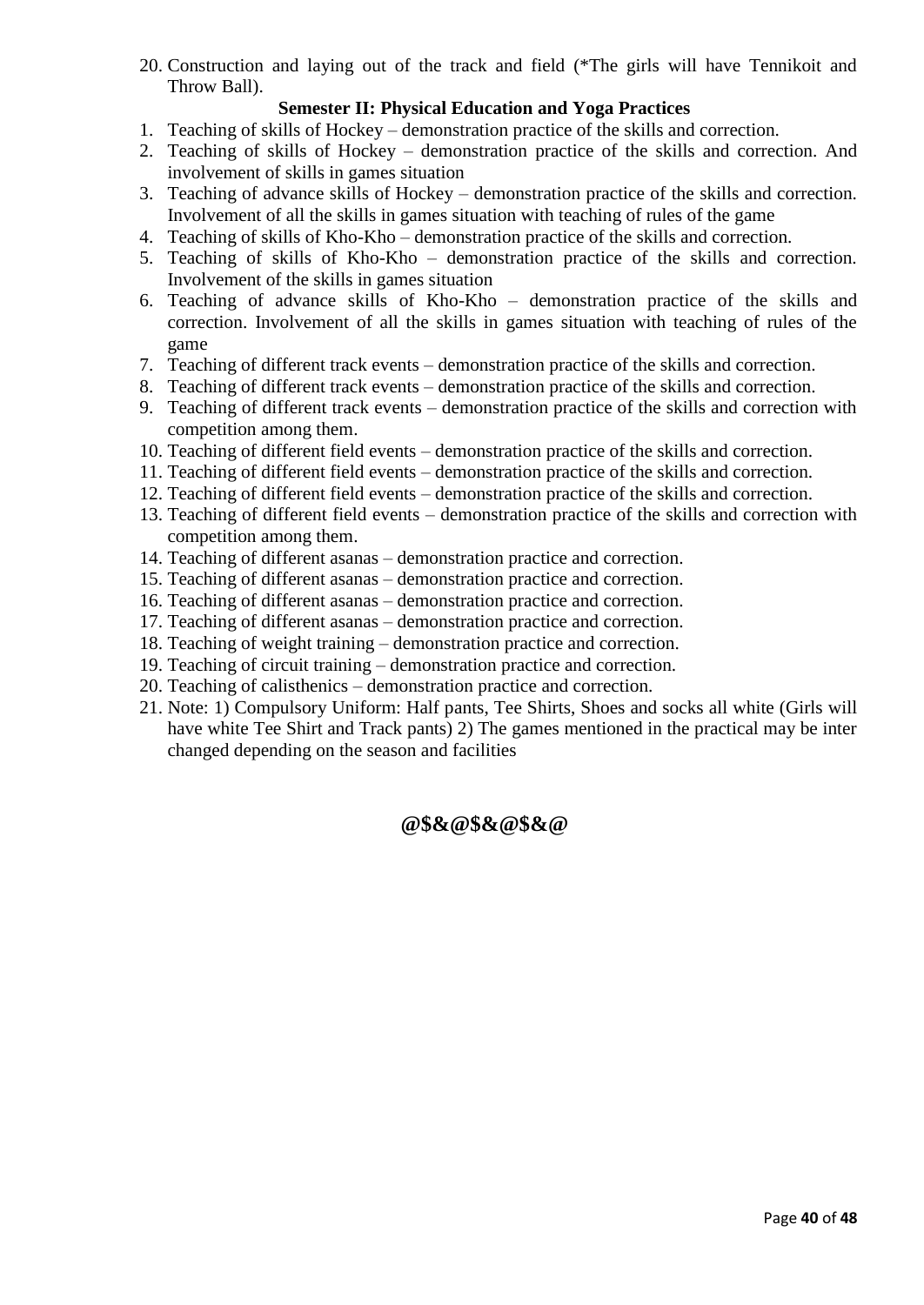|                                  |                 | <b>D. Sc.</b> (поп. <i>)</i> Agriculture          |                 |                                                   |               |  |  |
|----------------------------------|-----------------|---------------------------------------------------|-----------------|---------------------------------------------------|---------------|--|--|
| <b>Fifth Deans syllabus</b>      |                 | Fifth Deans syllabus finalized by SAUS of Gujarat |                 |                                                   |               |  |  |
| proposed by ICAR, New            |                 |                                                   |                 |                                                   |               |  |  |
| <b>Delhi</b>                     |                 |                                                   |                 |                                                   |               |  |  |
| <b>Discipline/Course</b>         | <b>Credit</b>   | <b>Course</b>                                     | <b>Semester</b> | <b>Title of Course</b>                            | <b>Credit</b> |  |  |
| title                            | <b>Hrs</b>      | No.                                               |                 |                                                   |               |  |  |
| <b>Agronomy</b>                  |                 |                                                   |                 |                                                   |               |  |  |
|                                  |                 | Agron 1.1                                         | First           | <b>Agricultural Heritage</b>                      | $1+0=1$       |  |  |
| <b>Fundamentals of</b>           | $4(3+1)$        | Agron2.2                                          | Second          | Fundamentals of                                   | $3+1=4$       |  |  |
| <b>Agronomy</b>                  |                 |                                                   |                 | Agronomy                                          |               |  |  |
| <b>Introductory Agro-</b>        | $2(1+1)$        | Ag. Met.                                          | First           | <b>Introductory Agro</b>                          | $1+1=2$       |  |  |
|                                  |                 |                                                   |                 |                                                   |               |  |  |
| meteorology &                    |                 | 1.1                                               |                 | meteorology $&$                                   |               |  |  |
| <b>Climate Change</b>            |                 |                                                   |                 | <b>Climate Change</b>                             |               |  |  |
| Production<br>Crop               | $2(1+1)$        | Agron <sub>3.3</sub>                              | Third           | Crop Production                                   | $1+1=2$       |  |  |
| <b>Technology</b><br>I           |                 |                                                   |                 | Technology-I                                      |               |  |  |
| (Kharif crops)                   |                 |                                                   |                 | (KharifCrops)                                     |               |  |  |
| Production<br>Crop               | $2(1+1)$        | Agron.4.4                                         | Fourth          | Crop Production                                   | $1+1=2$       |  |  |
| <b>Technology</b><br>$\mathbf I$ |                 |                                                   |                 | Technology-II (Rabi                               |               |  |  |
| (Rabi crops)                     |                 |                                                   |                 | Crops)                                            |               |  |  |
| optional<br><b>From</b>          |                 | Agron. 4.5                                        | Fourth          | Weed Management                                   | $2+1=3$       |  |  |
| course                           |                 |                                                   |                 |                                                   |               |  |  |
| Farming System &                 | $1(1+0)$        | Agron.5.6                                         | Fifth           | Farming System and                                | $1+0=1$       |  |  |
| <b>Sustainable</b>               |                 |                                                   |                 | Sustainable                                       |               |  |  |
| <b>Agriculture</b>               |                 |                                                   |                 | Agriculture                                       |               |  |  |
| <b>Practical</b><br>Crop         | $2(0+2)$        | Agron. 5.8                                        | Fifth           | Practical Crop                                    | $0+1=1$       |  |  |
| Production<br>T                  |                 |                                                   |                 | Production-I                                      |               |  |  |
| (Kharifcrops)                    |                 |                                                   |                 | (KharifCrops)                                     |               |  |  |
| <b>Practical</b><br>Crop         | $2(0+2)$        | Agron.                                            | Sixth           | Practical Crop                                    | $0+1=1$       |  |  |
| Production - II (Rabi            |                 | 6.11                                              |                 | Production-II (Rabi                               |               |  |  |
| crops)                           |                 |                                                   |                 | Crops)                                            |               |  |  |
| Principles of Organic            | $2(1+1)$        | Agron. 6.9                                        | Sixth           | Principles of Organic                             | $1+1=2$       |  |  |
|                                  |                 |                                                   |                 |                                                   |               |  |  |
| Farming                          |                 |                                                   |                 | Farming<br>Geoinformaitcs and                     | $1+1=2$       |  |  |
| Geoinformatics<br>and            | $2(1+1)$        | Agron. 5.7                                        | Fifth           |                                                   |               |  |  |
| Nanotechnology and               |                 |                                                   |                 | Precision Farming                                 |               |  |  |
| <b>Precision Farming</b>         |                 |                                                   |                 |                                                   |               |  |  |
| Rainfed<br>Agriculture           | $2(1+1)$        | Agron.                                            | Sixth           | Rainfed Agriculture                               | $1+1=2$       |  |  |
| $\&$<br>Watershed                |                 | 6.10                                              |                 | and Watershed                                     |               |  |  |
| Management                       |                 |                                                   |                 | Management                                        |               |  |  |
|                                  | 21<br>$(10+11)$ |                                                   |                 |                                                   | $13+10=23$    |  |  |
| <b>Fifth Deans syllabus</b>      |                 |                                                   |                 | Fifth Deans syllabus finalized by SAUS of Gujarat |               |  |  |
| proposed by ICAR, New            |                 |                                                   |                 |                                                   |               |  |  |
| <b>Delhi</b>                     |                 |                                                   |                 |                                                   |               |  |  |
| Discipline/Course title          | <b>Credit</b>   | Course No.                                        | <b>Semester</b> | <b>Title of Course</b>                            | <b>Credit</b> |  |  |
|                                  | <b>Hrs</b>      |                                                   |                 |                                                   |               |  |  |

# **Comparison of proposed Fifth Deans draft by ICAR and SAUs Gujarat for B. Sc. (Hon.) Agriculture**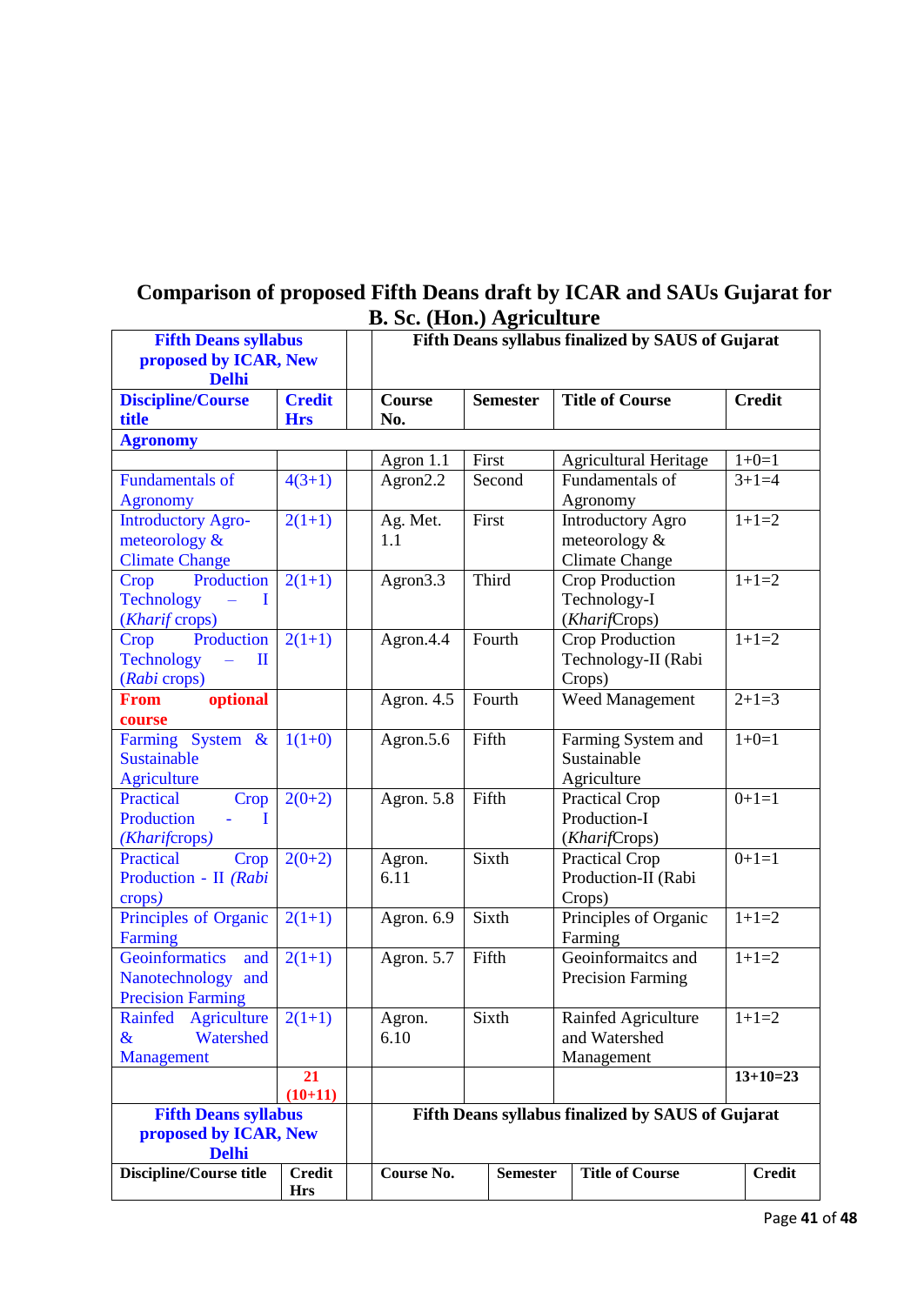| Soil Science & Agricultural Chemistry |          |               |        |                          |              |  |  |  |
|---------------------------------------|----------|---------------|--------|--------------------------|--------------|--|--|--|
| Fundamentals of Soil                  | $3(2+1)$ | Ag. Chem. 1.1 | First  | Fundamental of Soil      | $2+1=3$      |  |  |  |
| <b>Science</b>                        |          |               |        | Science                  |              |  |  |  |
| Manures, Fertilizers and              | $3(2+1)$ | Ag. Chem. 2.2 | Second | Manures, Fertilizers and | $2+1=3$      |  |  |  |
| Fertility<br>Soil                     |          |               |        | Soil Fertility           |              |  |  |  |
| <b>Management</b>                     |          |               |        | Management               |              |  |  |  |
| Problematic soils and                 | $2(2+0)$ | Ag. Chem. 3.3 | Third  | Problematic Soils and    | $2+1=3$      |  |  |  |
| their Management                      |          |               |        | their Management         |              |  |  |  |
| <b>From optional course</b>           |          | Ag. Chem. 4.4 | Fourth | Soil, Plant and Water    | $0+2=2$      |  |  |  |
|                                       |          |               |        | Testing                  |              |  |  |  |
|                                       | $8(6+2)$ |               |        |                          | $6 + 5 = 11$ |  |  |  |

| Discipline/Course<br>title                                                                  | <b>Credit</b><br><b>Hrs</b> | <b>Course</b><br>No. | <b>Semester</b> | <b>Title of Course</b>                          | <b>Credit</b> |  |  |  |  |
|---------------------------------------------------------------------------------------------|-----------------------------|----------------------|-----------------|-------------------------------------------------|---------------|--|--|--|--|
| <b>Genetics &amp; Plant Breeding</b>                                                        |                             |                      |                 |                                                 |               |  |  |  |  |
| <b>New Course</b>                                                                           |                             | <b>GPB 1.1</b>       | First           | <b>Introductory Botany</b>                      | $1+1=2$       |  |  |  |  |
| <sub>of</sub><br><b>Fundamentals</b><br><b>Genetics</b>                                     | $3(2+1)$                    | <b>GPB 2.2</b>       | Second          | Fundamentals of<br>Genetics                     | $2+1=3$       |  |  |  |  |
| Principles of<br>Seed<br><b>Technology</b>                                                  | $3(1+2)$                    | <b>GPB 4.4</b>       | Fourth          | Principles of Seed<br>Technology                | $2+1=3$       |  |  |  |  |
| <b>Fundamentals</b><br>of<br><b>Plant Breeding</b>                                          | $3(2+1)$                    | GPB3.3               | Third           | <b>Fundamentals of Plant</b><br><b>Breeding</b> | $2+1=3$       |  |  |  |  |
| <b>Intellectual Property</b><br><b>Rights</b><br><b>Transferred</b><br>from<br>Agril. Stat) | $1(1+0)$                    | <b>GPB 4.5</b>       | Fourth          | <b>Intellectual Property</b><br>Rights          | $1+0=1$       |  |  |  |  |
| Crop Improvement-I<br>(Kharif crops)                                                        | $2(1+1)$                    | <b>GPB 5.6</b>       | Fifth           | Crop Improvement-I                              | $1+1=2$       |  |  |  |  |
| Crop Improvement-II<br>(Rabi crops)                                                         | $2(1+1)$                    | GPB 6.7              | Sixth           | Crop Improvement -II                            | $1+1=2$       |  |  |  |  |
| optional<br><b>From</b><br>course                                                           | $---$                       | <b>GPB 6.8</b>       | Sixth           | <b>Commercial Plant</b><br><b>Breeding</b>      | $1+1=2$       |  |  |  |  |
|                                                                                             | 13<br>$(7+6)$               |                      |                 |                                                 | $11+7=18$     |  |  |  |  |

| <b>Fifth Deans syllabus proposed</b><br>by ICAR, New Delhi | Fifth Deans syllabus finalized by SAUS of Gujarat |               |                 |                               |               |
|------------------------------------------------------------|---------------------------------------------------|---------------|-----------------|-------------------------------|---------------|
| Discipline/Course                                          | Credit                                            | <b>Course</b> | <b>Semester</b> | <b>Title of Course</b>        | <b>Credit</b> |
| title                                                      | <b>Hrs</b>                                        | No.           |                 |                               |               |
| <b>Agricultural Economics</b>                              |                                                   |               |                 |                               |               |
| <b>Fundamentals</b><br>of                                  | $2(2+0)$                                          | Ag. Econ      | Second          | Fundamentals of               | $2+0=2$       |
| <b>Agricultural</b>                                        |                                                   | 2.1           |                 | <b>Agricultural Economics</b> |               |
| <b>Economics</b>                                           |                                                   |               |                 |                               |               |
| Agricultural<br><b>Finance</b>                             | $3(2+1)$                                          | Ag. Econ.     | <b>Third</b>    | <b>Agricultural Finance</b>   | $2+1=3$       |
| and Co-Operation                                           |                                                   | 3.2           |                 | and Co-operation              |               |
| <b>Agricultural</b>                                        | $3(2+1)$                                          | Ag. Econ.     | Fourth          | Agricultural Marketing,       | $2+1=3$       |
| Marketing Trade &                                          |                                                   | 4.3           |                 | <b>Trade and Prices</b>       |               |
| Prices                                                     |                                                   |               |                 |                               |               |
| Farm<br>Management,                                        | $2(1+1)$                                          | Ag. Econ      | Sixth           | Farm Management,              | $2+1=3$       |
| Production<br>$\&$                                         |                                                   | 6.4           |                 | Production and                |               |
| <b>Resource Economics</b>                                  |                                                   |               |                 | <b>Resource Economics</b>     |               |
|                                                            | 10                                                |               |                 |                               | $8 + 3 = 11$  |
|                                                            | $(7+3)$                                           |               |                 |                               |               |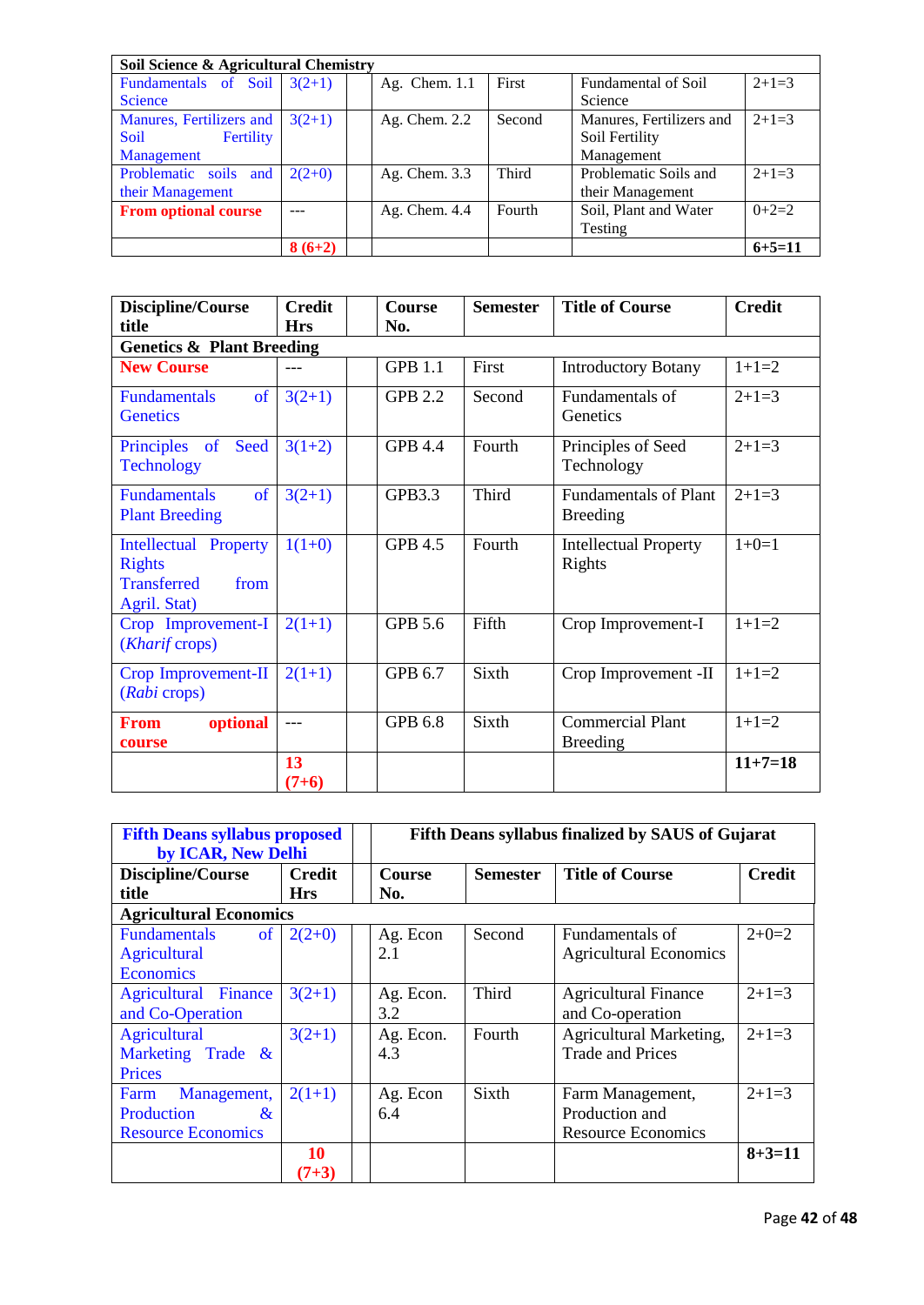| <b>Fifth Deans syllabus proposed</b><br>by ICAR, New Delhi    |                             |  | Fifth Deans syllabus finalized by SAUS of Gujarat |                 |                                         |               |  |
|---------------------------------------------------------------|-----------------------------|--|---------------------------------------------------|-----------------|-----------------------------------------|---------------|--|
| Discipline/Course<br>title                                    | <b>Credit</b><br><b>Hrs</b> |  | <b>Course</b><br>No.                              | <b>Semester</b> | <b>Title of Course</b>                  | <b>Credit</b> |  |
| <b>Food Science</b>                                           |                             |  |                                                   |                 |                                         |               |  |
| Principles of Food $2(2+0)$<br><b>Science &amp; Nutrition</b> |                             |  |                                                   |                 | Not included due to<br>more credit load |               |  |

| Discipline/Course                                                                         | <b>Credit</b> |  | Course          | <b>Semester</b> | <b>Title of Course</b>                                           | <b>Credit</b> |  |  |  |
|-------------------------------------------------------------------------------------------|---------------|--|-----------------|-----------------|------------------------------------------------------------------|---------------|--|--|--|
| title                                                                                     | <b>Hrs</b>    |  | No.             |                 |                                                                  |               |  |  |  |
| <b>Agricultural Extension</b>                                                             |               |  |                 |                 |                                                                  |               |  |  |  |
| <b>Fundamentals</b><br><sub>of</sub><br><b>Agricultural</b><br><b>Extension Education</b> | $3(2+1)$      |  | Ag. Ext.<br>3.1 | Third           | Fundamentals of<br><b>Agricultural Extension</b><br>Education    | $2+1=3$       |  |  |  |
| $\&$<br>Sociology<br>Rural<br><b>Educational</b><br>Psychology                            | $2(2+0)$      |  | Ag. Ext.<br>4.2 | Fourth          | Rural Sociology and<br><b>Educational Psychology</b>             | $2+0=2$       |  |  |  |
| Entrepreneurship<br>Development<br>and<br><b>Business</b><br>Communication                | $2(1+1)$      |  | Ag. Ext.<br>6.4 | Sixth           | Entrepreneurship<br><b>Studies and Business</b><br>Communication | $1+1=2$       |  |  |  |
| Communication<br><b>Skills and Personality</b><br>Development                             | $2(1+1)$      |  | Ag. Ext.<br>5.3 | Fifth           | <b>Communication Skills</b><br>and Personality<br>Development    | $1+1=2$       |  |  |  |
|                                                                                           | $9(6+3)$      |  |                 |                 |                                                                  | $6 + 3 = 9$   |  |  |  |

| <b>Fifth Deans syllabus proposed</b><br>by ICAR, New Delhi |                                                                                    | Fifth Deans syllabus finalized by SAUS of Gujarat |                 |                                 |               |  |  |
|------------------------------------------------------------|------------------------------------------------------------------------------------|---------------------------------------------------|-----------------|---------------------------------|---------------|--|--|
| Discipline/Course                                          | <b>Credit</b>                                                                      | <b>Course</b>                                     | <b>Semester</b> | <b>Title of Course</b>          | <b>Credit</b> |  |  |
|                                                            | title<br>No.<br><b>Hrs</b><br><b>Statistics, Computer Application &amp; I.P.R.</b> |                                                   |                 |                                 |               |  |  |
| <b>Statistical Methods</b>                                 | $2(1+1)$                                                                           | Ag. Stat.<br>2.2                                  | Second          | <b>Statistical Methods</b>      | $2+1=3$       |  |  |
| <b>Agri-Informatics</b>                                    | $2(1+1)$                                                                           | Ag. Stat.<br>1.1                                  | First           | <b>Agricultural Informatics</b> | $2+1=3$       |  |  |
| Intellectual<br>Property                                   | $1(0+1)$                                                                           | <b>GPB 4.5</b>                                    | Fourth          | Under department of             |               |  |  |
| <b>Rights</b>                                              |                                                                                    |                                                   |                 | <b>Genetics &amp; Plant</b>     |               |  |  |
|                                                            |                                                                                    |                                                   |                 | <b>Breeding</b>                 |               |  |  |
|                                                            | $5(2+3)$                                                                           |                                                   |                 |                                 | $4 + 2 = 6$   |  |  |

| <b>Fifth Deans syllabus proposed</b><br>by ICAR, New Delhi |               | Fifth Deans syllabus finalized by SAUS of Gujarat |                 |                                             |               |  |  |
|------------------------------------------------------------|---------------|---------------------------------------------------|-----------------|---------------------------------------------|---------------|--|--|
| Discipline/Course                                          | <b>Credit</b> | <b>Course</b>                                     | <b>Semester</b> | <b>Title of Course</b>                      | <b>Credit</b> |  |  |
| title<br>No.<br><b>Hrs</b><br><b>Entomology</b>            |               |                                                   |                 |                                             |               |  |  |
| <b>Fundamentals</b><br>of<br><b>Entomology</b>             | $4(3+1)$      | Ag. Ento.<br>3.1                                  | Third           | Fundamentals of<br>Entomology               | $2+1=3$       |  |  |
| <b>Combined</b><br>with<br><b>Plant Pathology</b>          | $2(1+1)$      | Ag. Ento.<br>4.2                                  | Fourth          | Principles of Integrated<br>Pest Management | $1+1=2$       |  |  |
| and<br><b>Pests</b><br>Crops                               | $3(2+1)$      | Ag. Ento.                                         | Fifth           | Pest of Field Crops and                     | $2+1=3$       |  |  |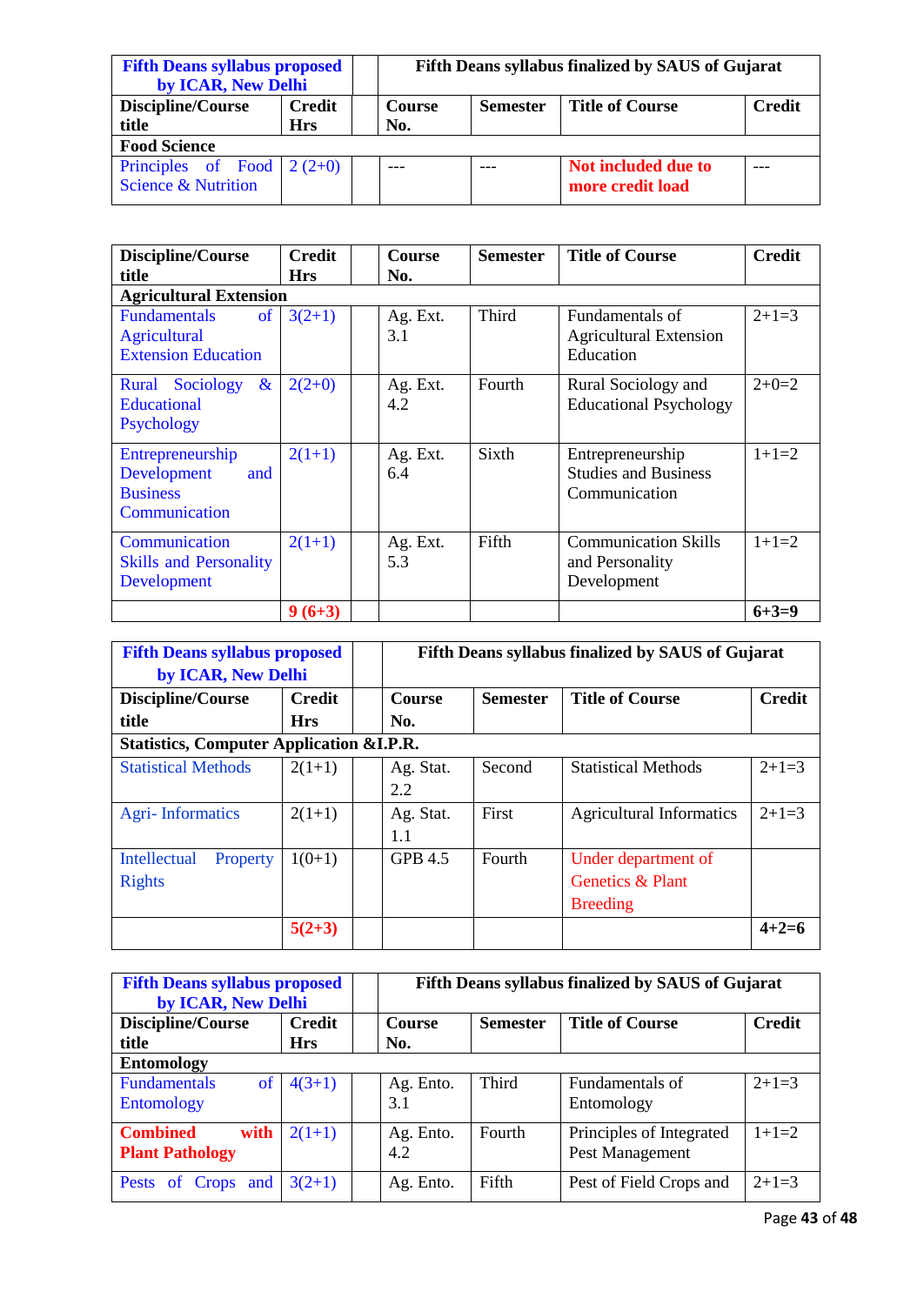| <b>Stored Grain and their</b><br>Management          |          | 5.4              |        | Stored Grains and their<br>Management                   |              |
|------------------------------------------------------|----------|------------------|--------|---------------------------------------------------------|--------------|
| <b>of</b><br>Management<br><b>Beneficial Insects</b> | $2(1+1)$ | Ag. Ento.<br>4.3 | Fourth | Management of<br><b>Beneficial Insects</b>              | $1+1=2$      |
| <b>New couse</b>                                     |          | Ag. Ento.<br>6.5 | Sixth  | Pests of Horticultural<br>Crops and their<br>Management | $2+1=3$      |
|                                                      | $9(6+3)$ |                  |        |                                                         | $8 + 5 = 13$ |

| Discipline/Course             | <b>Credit</b> | <b>Course</b> | <b>Semester</b> | <b>Title of Course</b>       | <b>Credit</b> |
|-------------------------------|---------------|---------------|-----------------|------------------------------|---------------|
| title                         | <b>Hrs</b>    | No.           |                 |                              |               |
| <b>Plant Pathology</b>        |               |               |                 |                              |               |
| of<br><b>Fundamentals</b>     | $4(3+1)$      | Pl. Path.     | First           | <b>Fundamentals of Plant</b> | $2+1=3$       |
| <b>Plant Pathology</b>        |               | 1.1           |                 | Pathology                    |               |
| <b>New course</b>             |               | Pl. Path.     | Second          | <b>Introductory Plant</b>    | $1+1=2$       |
|                               |               | 2.2           |                 | Nematology                   |               |
| <b>Combined</b><br>with       | $2(1+1)$      | Pl. Path.     | Fourth          | Principles of Integrated     | $1+1=2$       |
| <b>Entomology</b>             |               | 4.3           |                 | Disease Management           |               |
| Diseases of Field and         | $3(2+1)$      | Pl. Path.     | Fifth           | Diseases of Field and        | $2+1=3$       |
| Horticultural<br><b>Crops</b> |               | 5.4           |                 | Horticultural Crops and      |               |
| their<br>and                  |               |               |                 | their Management-I           |               |
| Management-I                  |               |               |                 |                              |               |
| Diseases of Field and         | $3(2+1)$      | Pl. Path.     | Sixth           | Disease of Field and         | $2+1=3$       |
| Horticultural<br><b>Crops</b> |               | 6.5           |                 | Horticultural Crops and      |               |
| their<br>and                  |               |               |                 | their Management-II          |               |
| Management-II                 |               |               |                 |                              |               |
| of<br>Principles              | $3(2+1)$      |               |                 |                              |               |
| Integrated Pest<br>and        |               |               |                 |                              |               |
| <b>Disease Management</b>     |               |               |                 |                              |               |
|                               | 13            |               |                 |                              | $8 + 5 = 13$  |
|                               | $(9+4)$       |               |                 |                              |               |

| <b>Fifth Deans syllabus proposed</b><br>by ICAR, New Delhi                   |                             | Fifth Deans syllabus finalized by SAUS of Gujarat |                 |                                                                                     |               |  |  |
|------------------------------------------------------------------------------|-----------------------------|---------------------------------------------------|-----------------|-------------------------------------------------------------------------------------|---------------|--|--|
| Discipline/Course title                                                      | <b>Credit</b><br><b>Hrs</b> | <b>Course</b><br>No.                              | <b>Semester</b> | <b>Title of Course</b>                                                              | <b>Credit</b> |  |  |
| Horticulture                                                                 |                             |                                                   |                 |                                                                                     |               |  |  |
| <sub>of</sub><br><b>Fundamentals</b><br>Horticulture                         | $2(1+1)$                    | Hort. 1.1                                         | First           | Fundamentals of<br>Horticulture                                                     | $1+1=2$       |  |  |
| Production Technology<br>for Fruit and Plantation<br><b>Crops</b>            | $2(1+1)$                    | Hort.2.2                                          | Second          | <b>Production Technology</b><br>for Fruit and Plantation<br>Crops                   | $1+1=2$       |  |  |
| Production Technology<br>Vegetables<br>and<br>for<br><b>Spices</b>           | $2(1+1)$                    | Hort.3.3                                          | Third           | <b>Production Technology</b><br>for Vegetables and<br><b>Spices</b>                 | $1+1=2$       |  |  |
| Production Technology<br>for Ornamental Crops,<br><b>MAP</b> and Landscaping | $2(1+1)$                    | Hort.4.4                                          | Fourth          | <b>Production Technology</b><br>for Ornamental Crops,<br>MAP and<br>Landscaping     | $1+1=2$       |  |  |
| Post-harvest<br>Management and Value<br>Addition of Fruits and<br>Vegetables | $2(1+1)$                    | Hort.5.5                                          | Fifth           | Post-harvest<br>Management and<br>Value Addition of<br><b>Fruits and Vegetables</b> | $1+1=2$       |  |  |
| <b>From optional course</b>                                                  |                             | Hort.6.6                                          | Sixth           | Landscaping                                                                         | $1+1=2$       |  |  |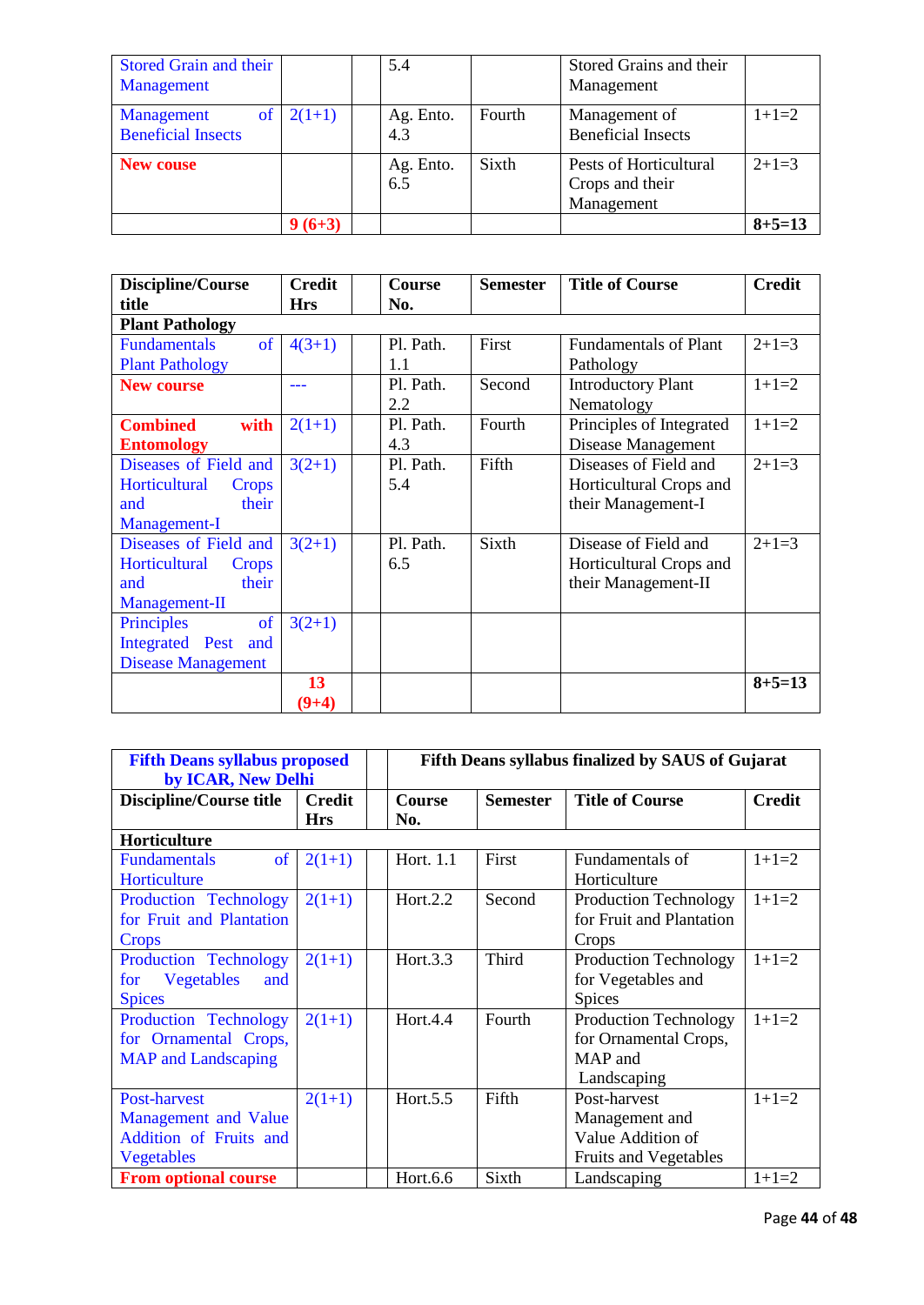| дv              |  |  | $6+6=12$ |
|-----------------|--|--|----------|
| $\sim$<br>ີປ⊤ປ≀ |  |  |          |

| Discipline/Course<br>title                                      | <b>Credit</b><br><b>Hrs</b> | Course No.       | <b>Semester</b> | <b>Title of Course</b>                                            | <b>Credit</b> |
|-----------------------------------------------------------------|-----------------------------|------------------|-----------------|-------------------------------------------------------------------|---------------|
| <b>Agricultural Engineering</b>                                 |                             |                  |                 |                                                                   |               |
| Soil<br>Water<br>and<br>Conservation<br>Engineering             | $2(1+1)$                    | Ag. Engg.<br>2.1 | Second          | Introductory Soil and<br><b>Water Conservation</b><br>Engineering | $1+1=2$       |
| Farm Machinery and<br>Power                                     | $2(1+1)$                    | Ag. Engg.<br>3.2 | Third           | Farm Machinery and<br>Power                                       | $1+1=2$       |
| Renewable<br><b>Energy</b><br>Green<br>and<br><b>Technology</b> | $2(1+1)$                    | Ag. Engg.<br>4.3 | Fourth          | Renewable Energy and<br>Green Technology                          | $1+1=2$       |
| Protected Cultivation<br>Secondary<br>and<br>Agriculture        | $2(1+1)$                    | Ag. Engg.<br>5.4 | Fifth           | <b>Protected Cultivation</b><br>and Secondary<br>Agriculture      | $1+1=2$       |
|                                                                 | $8(4+4)$                    |                  |                 |                                                                   | $4 + 4 = 8$   |

| <b>Fifth Deans syllabus proposed</b><br>by ICAR, New Delhi              |                             |                       | Fifth Deans syllabus finalized by SAUS of Gujarat |                                                            |               |  |  |
|-------------------------------------------------------------------------|-----------------------------|-----------------------|---------------------------------------------------|------------------------------------------------------------|---------------|--|--|
| Discipline/Course<br>title                                              | <b>Credit</b><br><b>Hrs</b> | <b>Course</b><br>No.  | <b>Semester</b>                                   | <b>Title of Course</b>                                     | <b>Credit</b> |  |  |
| <b>Biochemistry / Physiology / Microbiology/ Environmental Sciences</b> |                             |                       |                                                   |                                                            |               |  |  |
| <b>Fundamentals</b><br>of<br>Biochemistry<br>Plant<br>and Biotechnology | $3(2+1)$                    | <b>Biotech</b><br>5.1 | Fifth                                             | Introductory<br>Biotechnology                              | $1+1=2$       |  |  |
| (Two<br>separate<br>courses)                                            |                             | Biochem.<br>2.1       | Second                                            | <b>Fundamentals of Plant</b><br>Biochemistry               | $2+1=3$       |  |  |
| <b>Fundamentals of Crop</b><br>Physiology                               | $2(1+1)$                    | Pl. Phy<br>3.1        | Third                                             | <b>Fundamentals of Crop</b><br>Physiology                  | $2+1=3$       |  |  |
| <b>Agricultural</b><br>Microbiology                                     | $2(1+1)$                    | Ag.<br>Micro.<br>1.1  | First                                             | Agricultural<br>Microbiology                               | $1+1=2$       |  |  |
| Environmental<br>Studies & Disaster<br><b>Management</b>                | $3(2+1)$                    | Envs. 6.1             | Sixth                                             | <b>Environmental studies</b><br>and Disaster<br>Management | $2+1=3$       |  |  |
| <b>Introduction</b><br>to<br>Forestry                                   | $2(1+1)$                    | ---                   |                                                   | <b>Not included due to</b><br>more credit load             | ---           |  |  |
|                                                                         | 12<br>$(7+5)$               |                       |                                                   |                                                            | $8 + 5 = 13$  |  |  |

| Discipline/Course<br>title | Credit<br>Hrs | <b>Course</b><br>No. | <b>Semester</b> | <b>Title of Course</b> | Credit |
|----------------------------|---------------|----------------------|-----------------|------------------------|--------|
| <b>Animal Production</b>   |               |                      |                 |                        |        |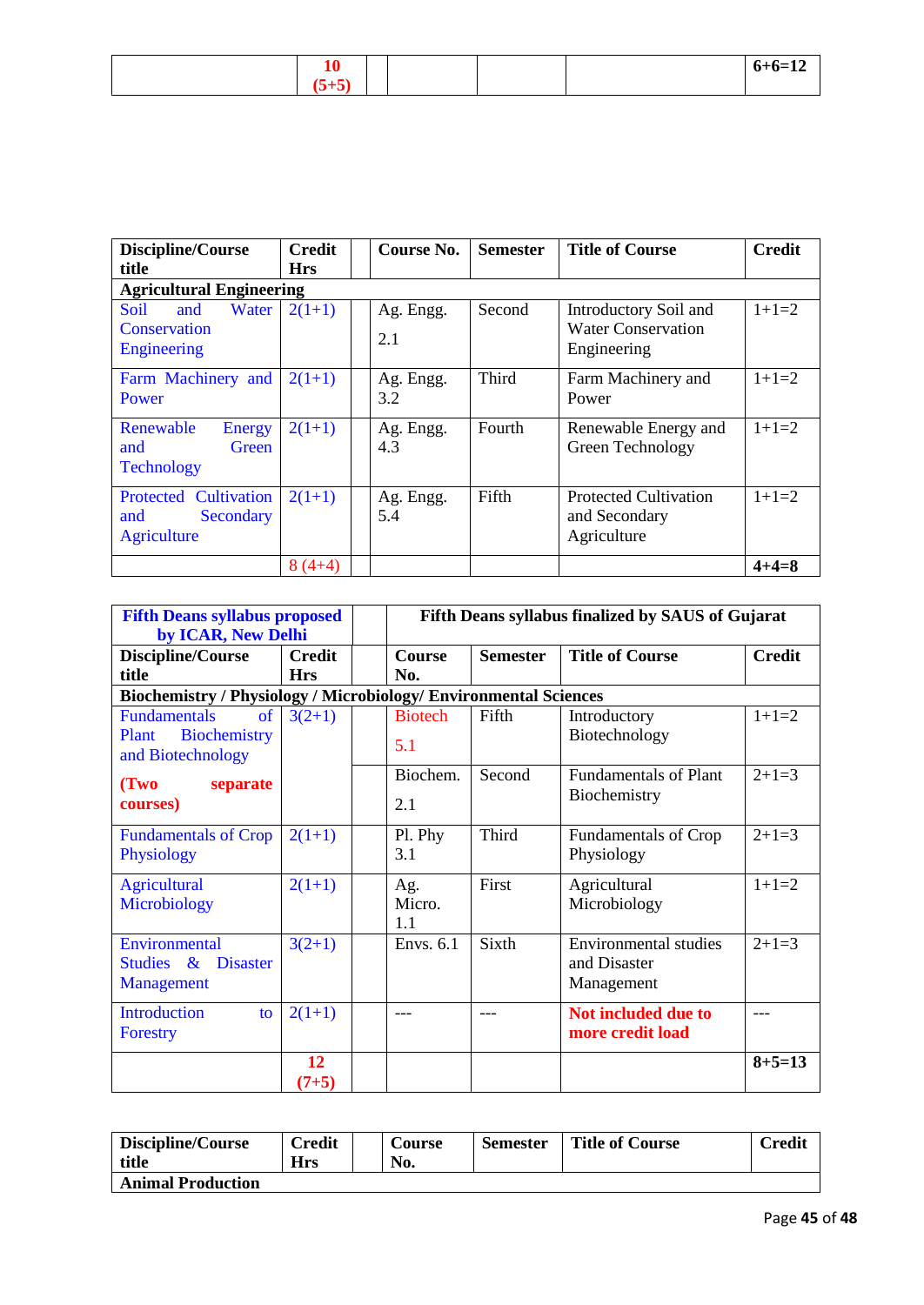| Livestock and poultry $4(3+1)$ |          | LPM 5.1 | Fifth | <b>Ruminant Production</b> | $2+1=3$ |
|--------------------------------|----------|---------|-------|----------------------------|---------|
| Management                     |          |         |       | and Management             |         |
| $\Gamma$ (Two<br>separate      |          | LPM 6.2 | Sixth | Poultry Production and     | $1+1=2$ |
| courses)                       |          |         |       | Management                 |         |
|                                | $4(3+1)$ |         |       |                            | $3+2=5$ |

| Discipline/Course           | <b>Credit</b> | Course   | <b>Semester</b> | <b>Title of Course</b>         | <b>Credit</b> |
|-----------------------------|---------------|----------|-----------------|--------------------------------|---------------|
| title                       | <b>Hrs</b>    | No.      |                 |                                |               |
| Language                    |               |          |                 |                                |               |
| Comprehension<br>$\&$       | $2(1+1)$      | Eng. 1.1 | First           | Comprehension and              | $1+1=2$       |
| <b>Communication Skills</b> |               |          |                 | <b>Communication Skills in</b> |               |
| English (Gradial<br>in      |               |          |                 | English                        |               |
| course)                     |               | Eng. 2.2 | Second          | <b>English for Special</b>     | $1+1=2$       |
| (Tw0)<br>separate           |               |          |                 | Purpose                        |               |
| courses)                    |               |          |                 |                                |               |
|                             | $2(1+1)$      |          |                 |                                | $2+2=4$       |

| Discipline/Course            | <b>Credit</b> | <b>Course</b> | <b>Semester</b> | <b>Title of Course</b>        | <b>Credit</b> |
|------------------------------|---------------|---------------|-----------------|-------------------------------|---------------|
| title                        | <b>Hrs</b>    | No.           |                 |                               |               |
| <b>Remedial Courses</b>      |               |               |                 |                               |               |
| <b>Agricultural Heritage</b> | $1(1+0)$      | Agron $1.1$   | First           | Department of                 |               |
|                              |               |               |                 | Agronomy                      |               |
| <b>Introductory Biology</b>  | $2(1+1)$      | GPB 1.1       | First           | Department of Genetics        |               |
|                              |               |               |                 | & Plant Breeding              |               |
| Elementary                   | $2(2+0)$      | Maths 1.1     | First           | <b>Elementary Mathematics</b> | $2+0=2$       |
| <b>Mathematics</b>           |               |               |                 |                               |               |
|                              | $5(4+1)$      |               |                 |                               | $2+0=2$       |

| <b>Fifth Deans syllabus proposed</b><br>by ICAR, New Delhi  |                                   | Fifth Deans syllabus finalized by SAUS of Gujarat |                            |                                                                |               |  |  |  |
|-------------------------------------------------------------|-----------------------------------|---------------------------------------------------|----------------------------|----------------------------------------------------------------|---------------|--|--|--|
| Discipline/Course<br>title                                  | <b>Credit</b><br><b>Hrs</b>       | <b>Course</b><br>No.                              | <b>Semester</b>            | <b>Title of Course</b>                                         | <b>Credit</b> |  |  |  |
| <b>Non-Gradial Courses</b>                                  |                                   |                                                   |                            |                                                                |               |  |  |  |
| NSS/NCC/Physical<br>Education $\&$ Yoga<br><b>Practices</b> | $2(0+2)$                          | PE 1.1*                                           | First                      | NSS/NCC/Physical<br>Education & Yoga<br>Practices(Non-gradial) | $0+1*$        |  |  |  |
|                                                             |                                   | PE 2.2*                                           | Second                     | NSS/NCC/Physical<br>Education & Yoga<br>Practices(Non-gradial) | $0+1*$        |  |  |  |
|                                                             |                                   | PE 3.3*                                           | <b>Third</b>               | NSS/NCC/Physical<br>Education & Yoga<br>Practices(Non-gradial) | $0+1*$        |  |  |  |
|                                                             |                                   | PE 4.4*                                           | Fourth                     | NSS/NCC/Physical<br>Education & Yoga<br>Practices(Non-gradial  | $0+1*$        |  |  |  |
| Human<br><b>Values</b><br>$\&$<br><b>Ethics</b>             | $1(1+0)$                          | <b>HVE 1.1*</b>                                   | First                      | <b>Human Value &amp; Ethics</b><br>(Non-gradial)               | $1+0=1$       |  |  |  |
|                                                             | $3(1+2)$                          |                                                   |                            |                                                                | $1+2=3$       |  |  |  |
| $T = 1$ $T = 1$ $T = 1$                                     | $\Delta$ ( $\Delta$ ), $\Delta$ ) | $PPTZ = 1$                                        | $\sim$<br><b>CONTINUES</b> | $T(1 - t)$ $T(T)$                                              | 0.00          |  |  |  |

| <b>Educational Tour</b> | $2(0+2)$ |  | ' Tour<br>- Educational - |  |
|-------------------------|----------|--|---------------------------|--|
|                         |          |  | $Non-$                    |  |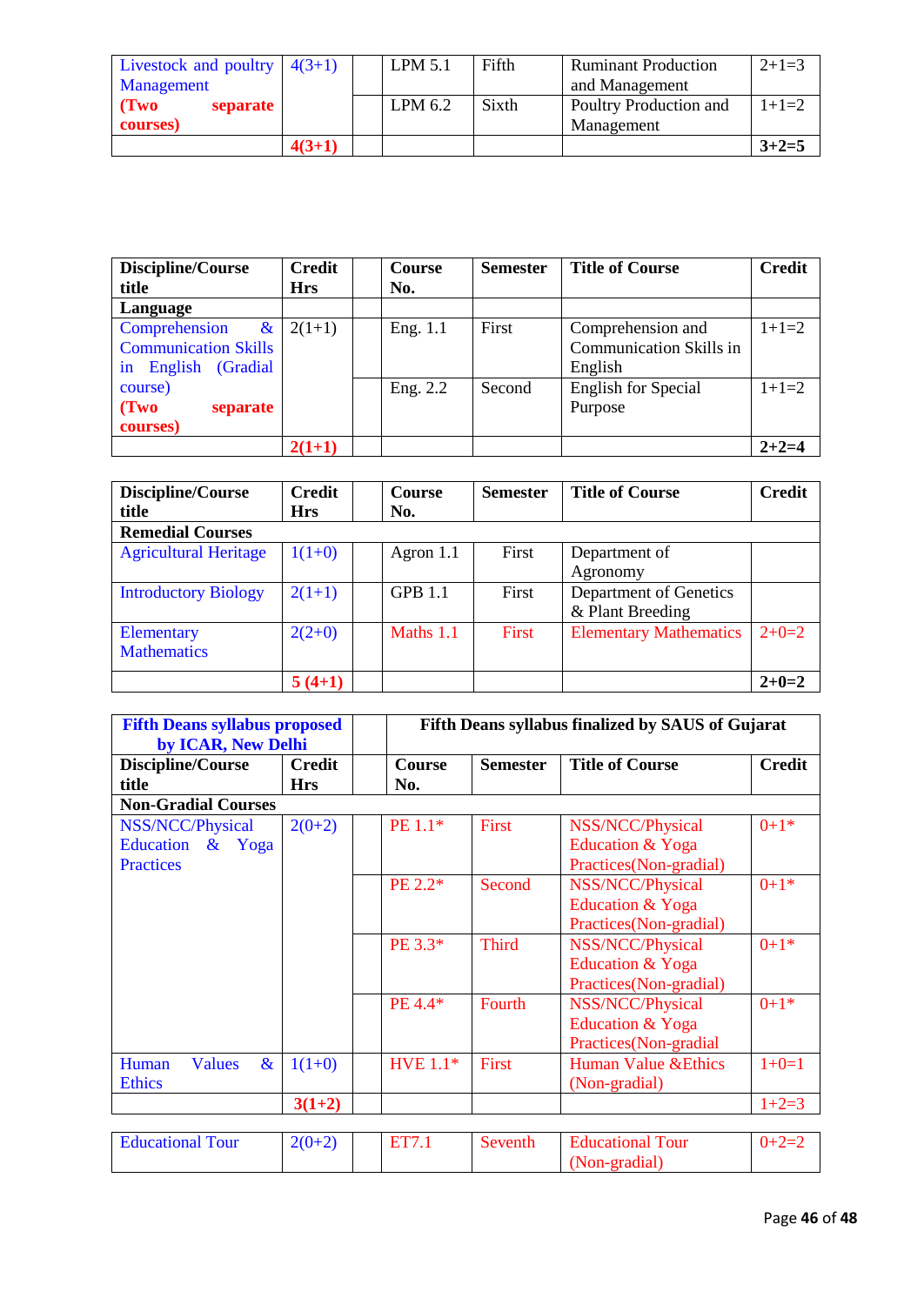# **Department wise comparison of credits proposed in Fifth Deans ICAR draft and SAUs Gujarat for B. Sc. (Hon.) Agriculture**

| Sr.                       | Subject as suggested by 5 <sup>th</sup>                                    | <b>Credits as</b> | <b>Credits as</b>   | <b>Remarks if any</b>                |
|---------------------------|----------------------------------------------------------------------------|-------------------|---------------------|--------------------------------------|
| N <sub>0</sub>            | Dean                                                                       | suggested by      | suggested by        |                                      |
|                           |                                                                            | $5th$ Dean        | <b>SAUs of</b>      |                                      |
|                           |                                                                            |                   | Gujarat             |                                      |
| 1.                        | <b>Agronomy</b>                                                            | $21(10+11)$       | $13+10=23$          | Agron 4.5 (2+1) Weed                 |
|                           |                                                                            |                   |                     | management (from optional            |
|                           |                                                                            |                   | (2)                 | course)                              |
| 2.                        | Soil Science & Agricultural                                                | $8(6+2)$          | $6 + 5 = 11$        | Ag. Chem. $4.4(0+2)$ Soil, Plant     |
|                           | <b>Chemistry</b>                                                           |                   |                     | and Water Testing (from optional     |
|                           |                                                                            |                   | (3)                 | course)                              |
| 3.                        | <b>Genetics &amp; Plant Breeding</b>                                       | $13(7+6)$         | $11+7=18$           | • GPB 1.1 $(1+1)$ , Introductory     |
|                           |                                                                            |                   |                     | Botany, New Course (Version          |
|                           |                                                                            |                   | (5)                 | of remedial course)                  |
|                           |                                                                            |                   |                     | • GPB 6.8 $(1+1)$ Commercial         |
|                           |                                                                            |                   |                     | <b>Plant Breeding (from optional</b> |
|                           |                                                                            |                   |                     | course)                              |
| 4.                        | <b>Entomology</b>                                                          | $9(6+3)$          | $8 + 5 = 13$        | Ag. Ento. $6.5$ (2+1) Pests of       |
|                           |                                                                            |                   | (4)                 | Horticultural Crops and their        |
|                           |                                                                            |                   |                     | Management (new course)              |
| 5.                        | <b>Plant Pathology</b>                                                     | $13(9+4)$         | $8 + 5 = 13$        | Pl. Path. 2.2 $(1+1)$ Introductory   |
|                           |                                                                            |                   |                     | Plant Nematology, New course         |
| 6.                        | <b>Agricultural Economics</b>                                              | $10(7+3)$         | $8 + 3 = 11$        | Credit load of the subject raised    |
|                           |                                                                            |                   | (1)                 |                                      |
| 7.                        | <b>Agricultural Extension</b>                                              | $9(6+3)$          | $6 + 3 = 9$         | Credit load of the subject raised    |
| $\overline{\mathbf{8}}$ . | <b>Statistics, Computer</b>                                                | $5(2+3)$          | $4 + 2 = 6$         | Credit load of the subject raised    |
|                           | Application & I.P.R.                                                       |                   | (1)                 |                                      |
| 9.                        | <b>Agricultural Engineering</b>                                            | $8(4+4)$          | $4 + 4 = 8$         |                                      |
| $\overline{10}$ .         | Horticulture                                                               | $10(5+5)$         | $6+6=12$            | Hort.6.6 $(1+1)$ Landscaping         |
|                           |                                                                            |                   | (2)                 | (from optional course)               |
| 11.                       | <b>Biochemistry / Physiology /</b>                                         | $12(7+5)$         | $8 + 5 = 13$        | <b>Separation of course</b>          |
|                           | <b>Microbiology/Environmental</b>                                          |                   | (1)                 |                                      |
|                           | <b>Sciences</b>                                                            |                   |                     |                                      |
| 12.                       | <b>Food Science</b>                                                        | $2(2+0)$          | $(-2)$              | Not included due to credit load      |
| 13.                       | <b>Animal Production</b>                                                   | $4(3+1)$          | $3+2=5$             | <b>Separation of course</b>          |
|                           |                                                                            |                   | (1)                 |                                      |
| 14.                       | Language                                                                   | $2(1+1)$          | $4(2+2)$            | <b>Separation of course</b>          |
|                           | <b>Total</b>                                                               | $126(76+51)$      | (2)<br>$146(87+59)$ |                                      |
| 15.                       | <b>Remedial Courses</b>                                                    | $5(4+1)$          | $2 + 0 = 2$         | Remedial course included in the      |
|                           |                                                                            |                   | $(-3)$              | department of GPB and                |
|                           |                                                                            |                   |                     | Agronomy)                            |
|                           | <b>Total</b>                                                               | 131               | 148                 |                                      |
| 16.                       | <b>Non-Gradial Courses</b>                                                 | $3(1+2)$          | $1+2=3$             |                                      |
|                           | <b>Total</b>                                                               | 134               | 151                 |                                      |
| 17                        | <b>Rural Agricultural Work Experience</b>                                  | $20(0+20)$        | $0+20=20$           | <b>Semester VII</b>                  |
|                           | (RAWE) and Agro-Industrial                                                 |                   |                     |                                      |
|                           | <b>Attachment (AIA)</b> includes<br>Educational Tour course ET 7.1 $(0+2)$ |                   |                     |                                      |
| 18                        | <b>Experiential Learning Program</b>                                       | $20(0+20)$        | $0+20=20$           | Semester VIII                        |
|                           | (ELP)/ Hands On Training (HOT)                                             |                   |                     |                                      |
|                           | <b>Total</b>                                                               | $134+40=174$      | $151+40=191$        |                                      |
|                           |                                                                            | $174 + 9$         | 191 includes        |                                      |
|                           |                                                                            | $(elective)=183$  | elective            |                                      |
|                           | <b>Grand</b> total                                                         | 183               | 191                 |                                      |
|                           |                                                                            |                   | 8 credit plus       |                                      |